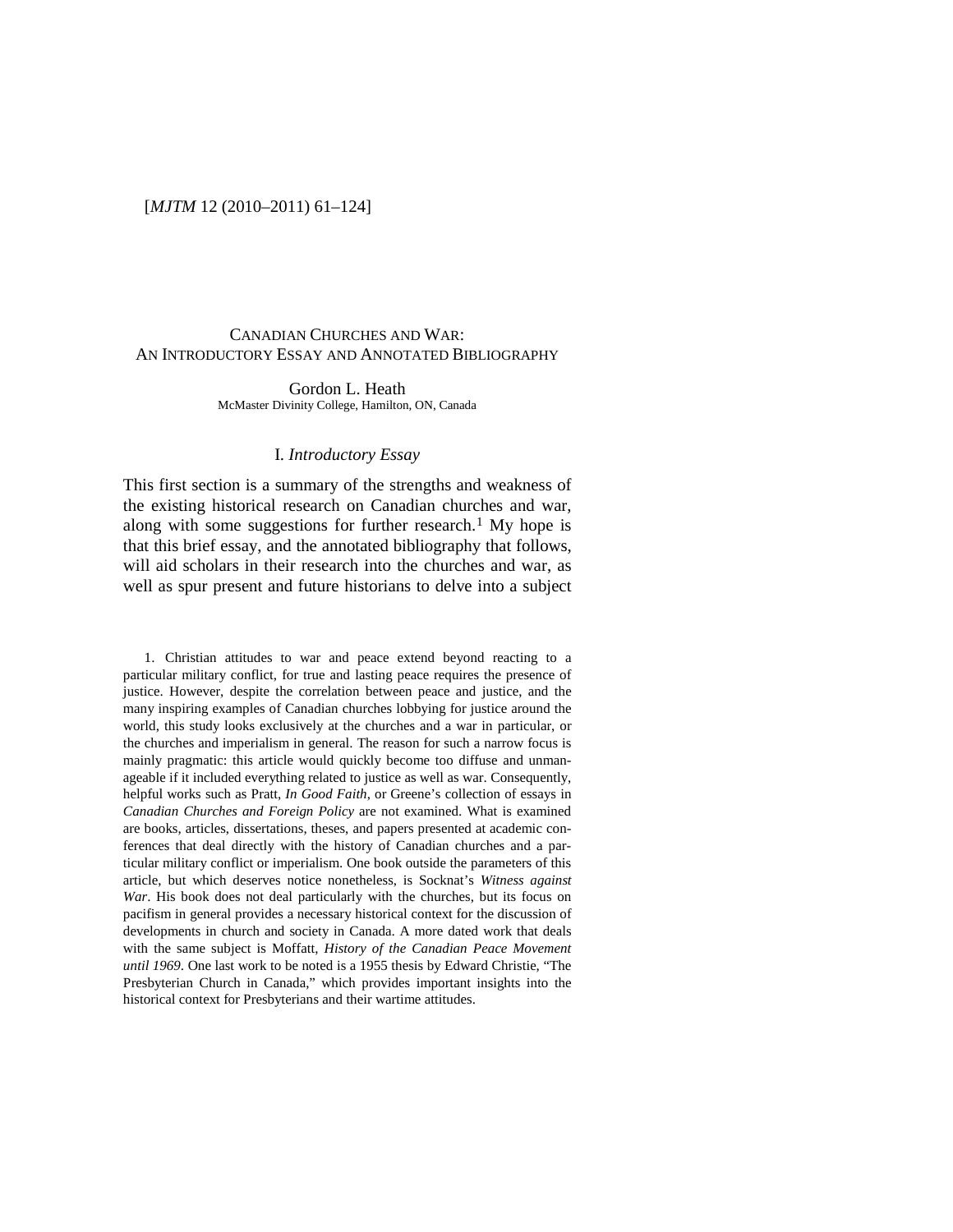that is critical for understanding the churches and their role in public life.

As would be expected, the majority of published works deal with the global conflagrations of the two World Wars (1914– 1918; 1939–1945). The next war covered the most extensively is the South African War (1899–1902), followed by the Cold War in the late 1940s and 1950s. The coverage of other wars is noticeably thin, with only a few articles on nineteenth-century conflicts and late-twentieth-century conflicts. For instance, there is very limited research on the churches and the War of  $1812$  $1812$ ,<sup>2</sup> the Riel Rebellions, the Fenian Invasion, and the Korean War, and nothing on the First Gulf War and the recent and ongoing war in Afghanistan.

| Conflict <sup>3</sup>                          | Publications   |
|------------------------------------------------|----------------|
| War of 1812                                    | 4              |
| US Civil War                                   |                |
| Nile Expedition                                |                |
| <b>Riel Rebellion</b>                          |                |
| Fenian Invasion                                | $\mathfrak{D}$ |
| <b>Boxer Rebellion</b>                         |                |
| South African War                              | 12             |
| First World War                                | 34             |
| <b>Interwar Period</b>                         | 8              |
| Second World War                               | 55             |
| Cold War                                       | 6              |
| Korean War                                     | 1              |
| Vietnam War                                    | 5              |
| Biafra                                         |                |
| Rwandan Genocide                               |                |
| Pacifism                                       | 6              |
| Focus on more than one war in a single article | 18             |
| Other <sup>4</sup>                             | 3              |

<span id="page-1-2"></span><span id="page-1-0"></span>2. James Robertson is in the doctoral program at McMaster Divinity College, and intends his dissertation to focus on the Canadian churches and the War of 1812.

<span id="page-1-1"></span>3. Some articles refer to more than one war. The following breakdown indicates where an article focuses most of its attention.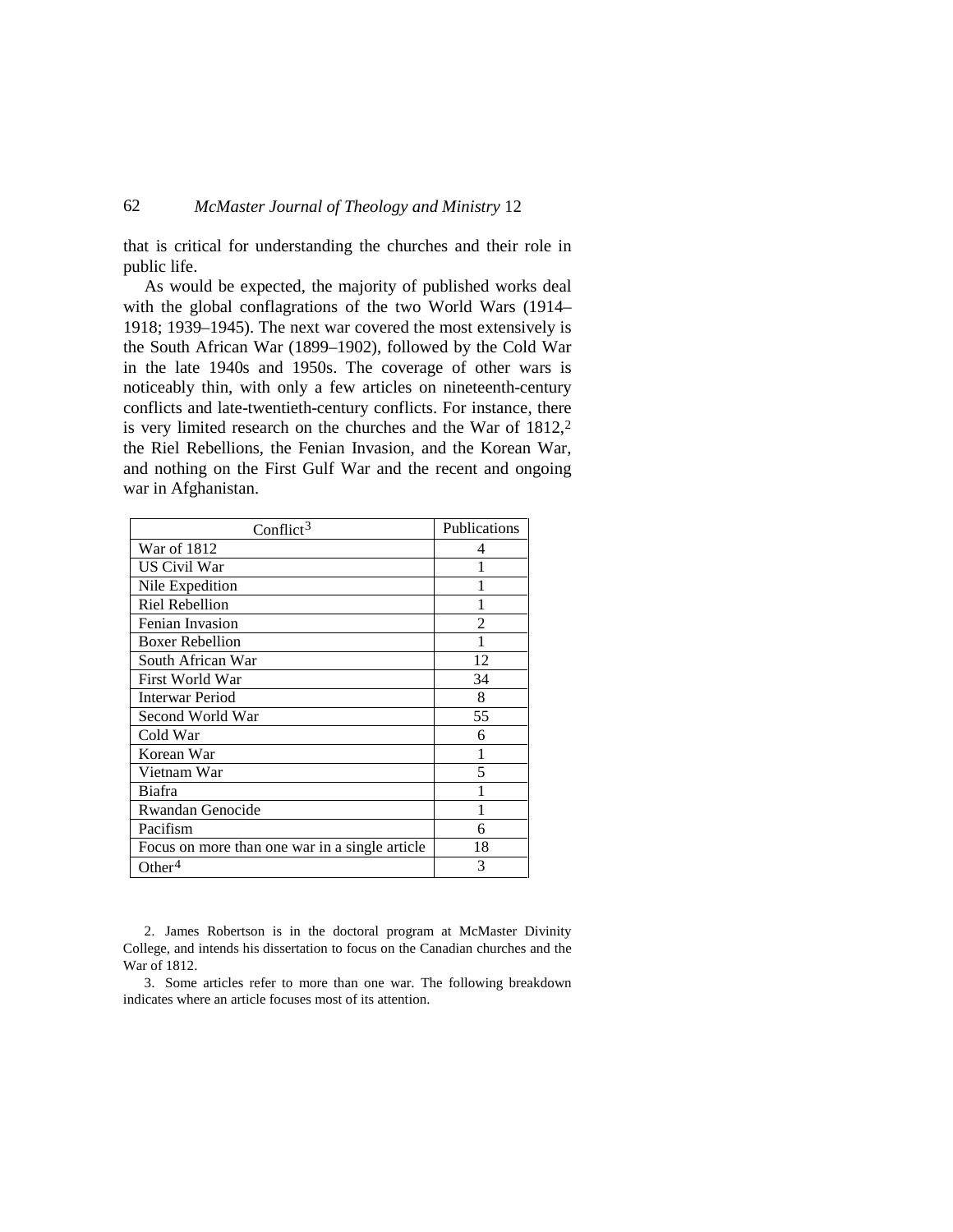The study of Protestant views on war is the most developed, Catholic views on war a distant second, and only one article on the Orthodox and war exists.<sup>[5](#page-2-0)</sup> Vary rarely do any publications deal with both Protestants and Catholics, but there are a few note-worthy exceptions: Duff Crerar's "Belicose Priests" explores how Catholic chaplains had to contend with Protestant anti-Catholic bias, and his *Padres in No Man's Land* deals with both Protestant and Catholic chaplains in the First World War. C. T. S. Faulkner's "For Christian Civilization" is another positive example of the interaction of Protestant and Catholic views. Faulkner's thesis shows how the two religious communions differed in their motivations for supporting the war. For instance, while the Canadian churches used the same language in support of the war (e.g., a war to "defend Christian civilization"), the phrase had multiple meanings. English Protestants envisioned a "Christian civilization that was democratic, oriented toward individualism and freedom . . . tied to . . . the British Empire" whereas French Catholics tended to envision a "Christian civilization that was hierarchical, oriented toward corporatism and authority, and . . . tied to Roman Catholicism." This example illustrates the need for more research that compares the responses of the respective churches shaped by their own historical, sociological, and theological contexts.

| Denomination            | Publications |
|-------------------------|--------------|
| Protestant              | 140          |
| Catholic                | 16           |
| Catholic and Protestant |              |
| Orthodox                |              |

4. The following articles did not seem to fit any of the above categories: Heath, "Forming Sound Public Opinion"; Heath, "Canadian Baptists and Late-Victorian Imperial Spirituality"; Stoesz, "Scattered Documents."

<span id="page-2-0"></span>5. Although some would not include Doukhobors among the Orthodox, I have included Tarasoff's article in this category (see the Annotated Bibliography for details). While it does not deal specifically with the Orthodox and war, Joseph Boudreau's treatment of the "enemy alien" problem in Canada during the First World War does identify the animosity and legal restrictions that Ukrainians faced in Canada due to their origins being from the Austria-Hungarian Empire. See Boudreau, "Enemy Alien Problem."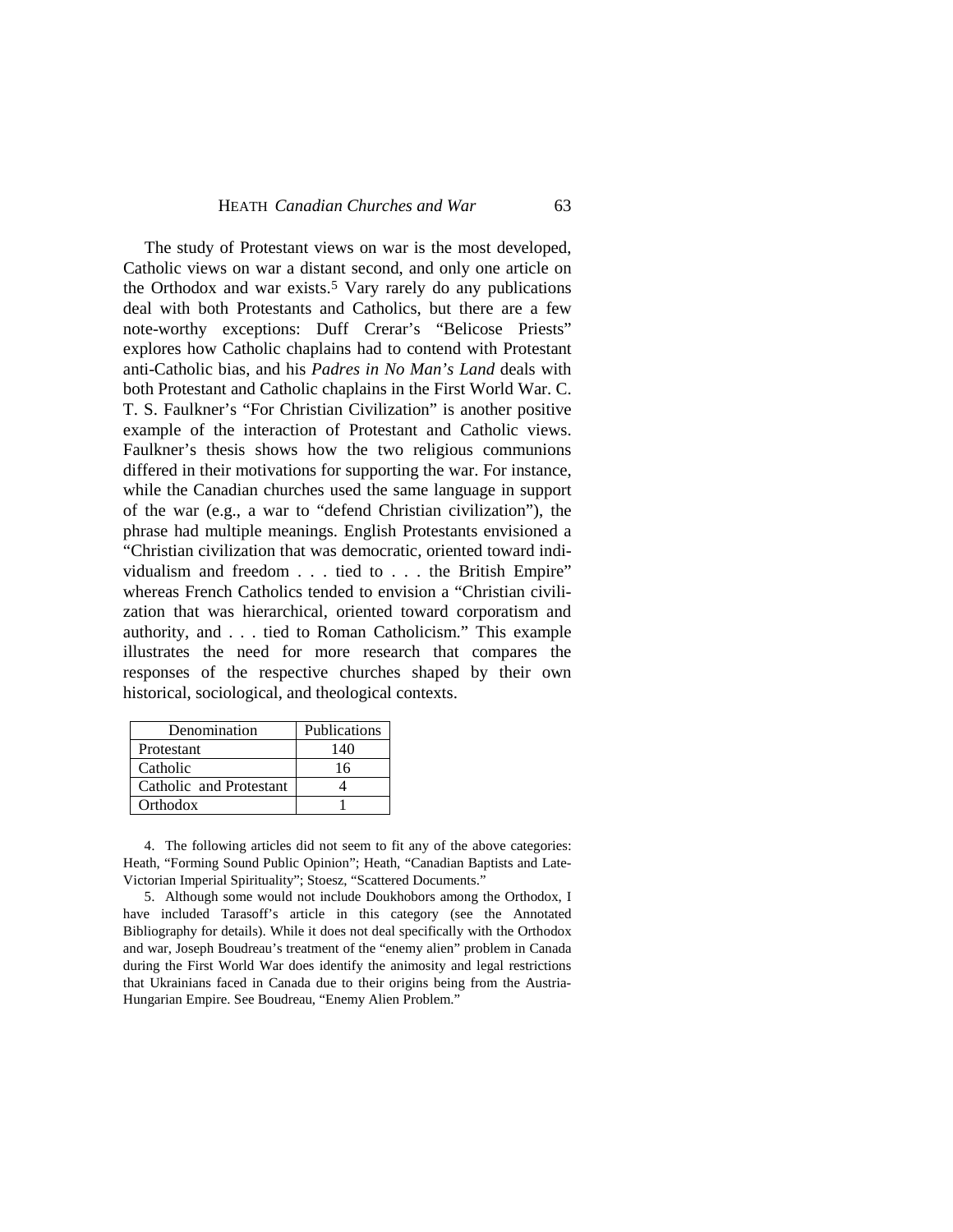In regards to Protestants, the Anglicans, Baptists, Methodists, Presbyterians, and United Church get a significant amount of attention (not surprisingly, since these denominations have been the largest Protestant groups for much of Canada's history). However, there are two surprises in this category. First, the number of studies on Anglicans and war is remarkably limited, especially in light of the denomination's high degree of support for the nation's war efforts over the decades. Second, the attention paid to the Mennonites is noteworthy in light of the comparatively small numbers of Mennonites in Canada. This degree of scrutiny directed to a numerically small part of the larger Protestant community is understandable due the Anabaptist view of Christian participation in state violence that places it at odds with governments during wartime, but is striking nonetheless when one realizes that by comparison there is merely one article on Lutherans, one on Pentecostals, and one on the Dutch Reformed (and even these articles are quite brief and limited in their scope).

| <b>Protestant Denominations</b> | Publications <sup>6</sup> |
|---------------------------------|---------------------------|
| Anglican                        |                           |
| <b>Baptist</b>                  | 13                        |
| Methodist                       | 12                        |
| Presbyterian                    | 17                        |
| <b>United Church</b>            | 16                        |
| Mennonites                      | 37                        |
| Protestantism in General        | 33                        |
| Other                           |                           |

The attention paid to Mennonites means that there is unmatched information on Canadian Mennonites and war. Scholars such as S. F. Coffman and Blodwen Davies provide an analysis of Mennonites during the First World War. However, the Second World War has the most coverage. David Fransen's

<span id="page-3-0"></span><sup>6.</sup> Includes combined articles. For instance, an article that focuses on Methodists and Presbyterians is counted for both Methodists and Presbyterians. Some United Church articles mention Methodists, but focus on the United Church—they count only in the United Church line.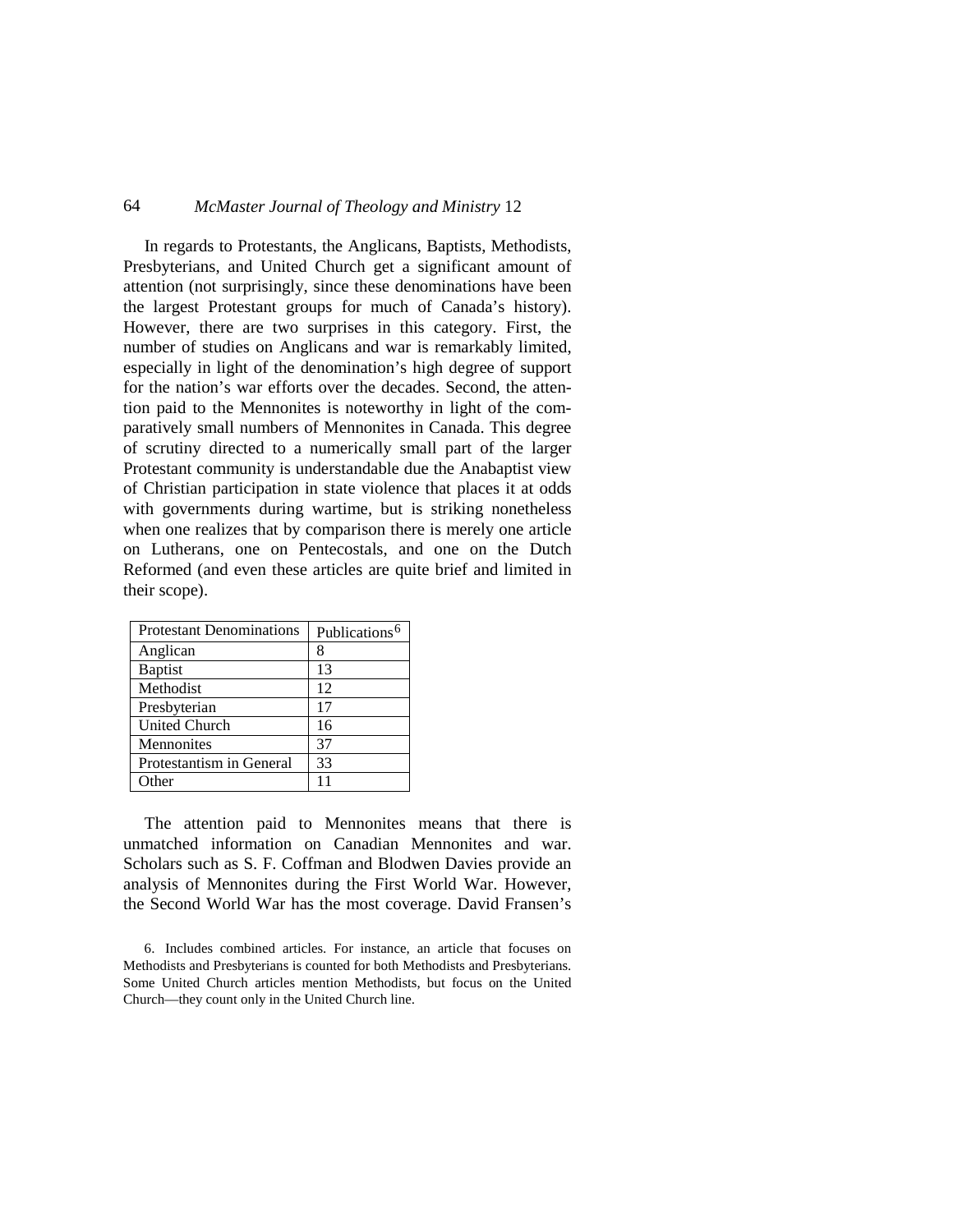and Kenneth Reddig's theses show the pressure that Mennonites faced to enlist, the tensions within Mennonite communities as they dealt with differing views on how to respond to societal and governmental pressures, as well as the eventual accommodation that occurred between Mennonites and the government. Others, such as William Janzen, John Klassen, and Lawrence Klippenstein, have provided descriptions and analysis of the plight of Mennonite conscientious objectors[.7](#page-4-0) Peter Neufeld, Ronald Friesen and Nathan Dirk's work raises questions about a relatively unknown (and politically sensitive, not to mention embarrassing) part of Mennonite history: the enlistment of Mennonites as soldiers. Lorraine Roth and Lucille Marr look at the churches through the lens of what was happening to Mennonite women, and provide helpful descriptions and analysis of the ways in which they helped the war effort through sewing circles, food canning, nursing overseas, or struggling to support their families at home while their husbands were serving in alternative service camps. Mara Apostol examines the changes within Mennonites as they became more "Canadian" and mainstream, and how this enculturation led to increased engagement in wider social issues. These numerous articles (along with others) provide an analysis of Mennonites unmatched for any other denomination.[8](#page-4-1)

<span id="page-4-0"></span>7. One other example of such attention is the 1992 issue of the *Mennonite Quarterly Review* dedicated to Mennonites and alternative service in the Second World War. In 1988 the Mennonite Central Committee (US) began planning for a conference that recognized the fiftieth anniversary of the formation of alternative service in Canada and the United States in the Second World War. The "Conference on Mennonites and Alternative Service during World War II" was the result of such planning, and it met 30 May to 1 June 1991, at Goshen College, Goshen, Indiana. The articles in that issue of the *Mennonite Quarterly Journal* represent some of the papers presented at the conference. A second example of such attention can be found in 2007 when the *Journal of Mennonite Studies* dedicated an entire issue to the subject. The articles in that issue were presented at the "War and Conscientious Objector" conference hosted by the Chair in Mennonite Studies at the University of Winnipeg, 20–21 October 2006.

<span id="page-4-1"></span>8. While Waiser's *Park Prisoners* is not solely about Mennonites (or any other religious group), it is an invaluable description of the work camps that housed various COs during the war years. Sider's article "Life and Labour" is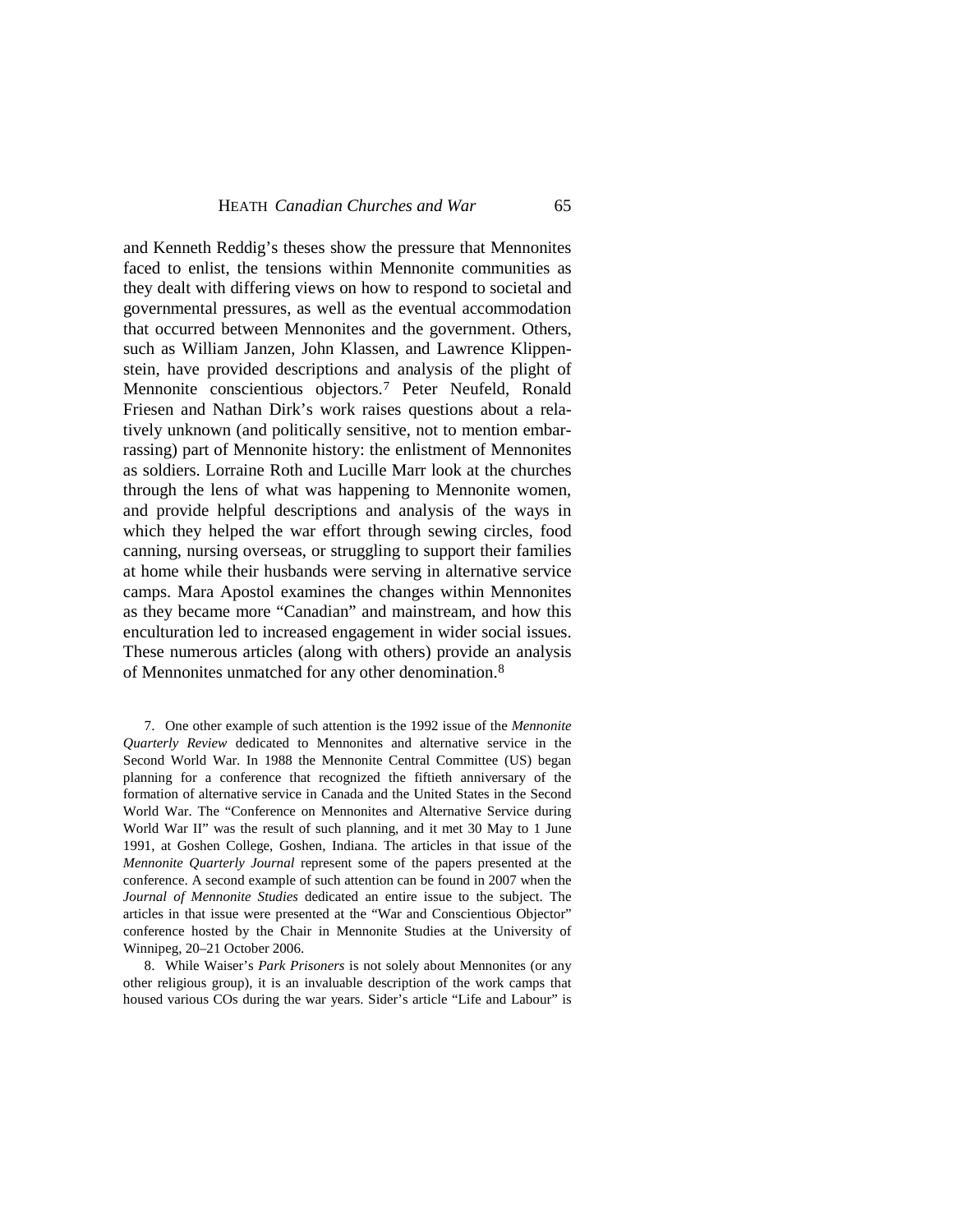Another area that receives considerable attention is that of Canada's chaplains. Besides Crerar's extensive work is the research of Tom Hamilton and others who provide a helpful summary of chaplaincy among both Protestants and Catholics. One other example of the attention paid to chaplains is the October 1993 issue of the *Journal of the Canadian Church Historical Society* that focused on chaplains. The works related to chaplaincy can be divided into two categories: personal reflections and historical research. In regards to personal reflections, the reminisces of John Gorman, Waldo Smith, Benedict Murdoch, George Fallis, or Walter Steven are dated, but Laurence Wilmot's is quite recent. Regardless of the date of publication, however, these personal accounts provide firsthand insights into the life and ministry of chaplains. In regards to historical research, Crerar's *Padres in No Man's Land* and Albert Fowler's *Peacetime Padres* provide critical accounts of the development of chaplains in the First World War and in the years following the Second World War. Edward Aitken's "The Background and Development of the Royal Canadian Army Chaplain Corps (Protestant)" also provides an overall perspective, but the date of its composition means that it makes no mention of the last forty years. What is encouraging about the various works on chaplains is that there are over a dozen authors who have written on the subject in theses, dissertations, articles, books, or academic papers. The weakness of the work on chaplains reflects the historical nature of Canadian chaplaincy: most of the works focus on either Catholics or Protestants (and the majority of works focus on Protestants).

also a helpful description of life in the camps. On a different note, Thomas R. Yoder Neufeld's and David Schroeder's articles do not necessarily deal specifically with Mennonites in Canada (Schroeder's has more "Canadian content" than does Neufeld's), however, they provide a helpful summary of some of the postwar changes that have impacted Mennonite conceptions of nonresistance. See Yoder Neufeld, "From 'die Stillen im Lande' to 'Getting in the Way,'" and Schroeder, "Theological Reflections of a CO." For media portrayals of Mennonites and war, see the Canadian National Film Board's portrayal, *The Pacifist Who Went to War* and the video *The Different Path: Mennonite Conscientious Objectors in World War II*.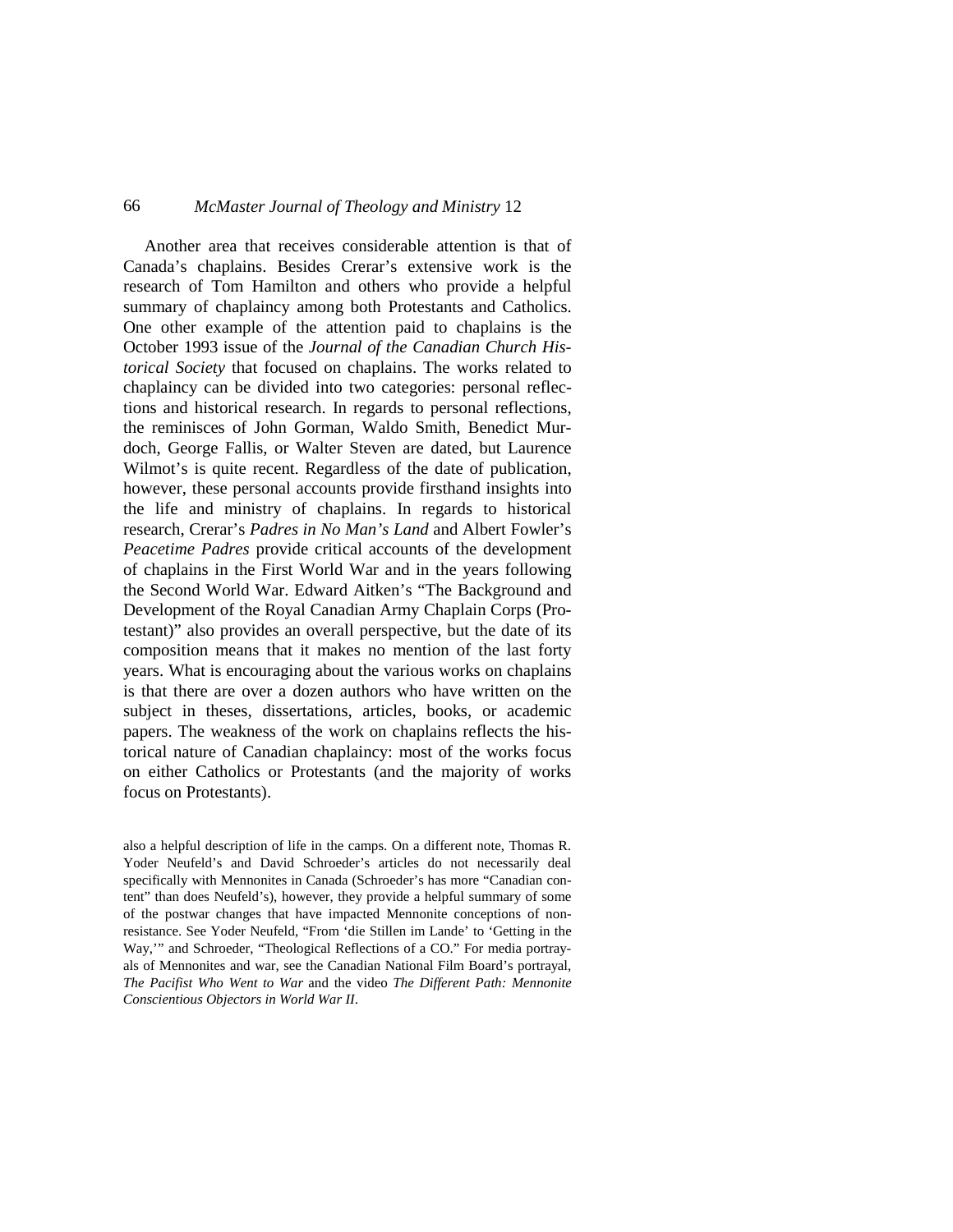There are no monographs that cover the entire history of the Canadian churches and war, and only a few that deal with the churches and an individual conflict. What is most surprising is that there are no books on the churches and either one of the two World Wars. Crerar's *Padres in No Man's Land* provides an important analysis of the development of Canadian chaplains during the First World War, but his work—quite naturally—pays particular attention only to chaplains. Robert Wright's *A World Mission* shows how Canadian churches were involved in trying to influence global affairs between the two World Wars. Faulkner's dissertation "For Christian Civilization" is a start towards a comprehensive study of the churches during that global conflagration, but the incomplete coverage of the entire war in Faulkner's work (his study ends in 1942) is indicative of the work still needed in this area. The important topic of the churches and the Jews during the Second World War has received attention. Alan Davies and F. Nefsky's *How Silent Were the Churches?* focuses on the churches during the war years, while Haim Genizi's *The Holocaust, Israel, and the Canadian Churches* does that and more by tracing the churches' attitudes to the nation of Israel up to recent years. Despite these helpful works, however, there is a real need for monographs focused on the two World Wars.[9](#page-6-0)

Canada's first foreign war, the South African War, is covered by Heath's *A War with a Silver Lining*, and the years immediately following the Second World War are covered by Gayle Thrift's dissertation "The Bible, Anti-communism, and the A-Bomb." Both of these works provide the type and depth of research that is lacking for the two World Wars.[10](#page-6-1) As for the other conflicts Canada participated in, however, there is no comprehensive research completed.

<span id="page-6-0"></span><sup>9.</sup> There are a few helpful Masters theses on the two World Wars, but they are quite specific in that they cover a region and/or a particular denomination. Such research is helpful, but it does not provide a comprehensive look at the churches and the two wars.

<span id="page-6-1"></span><sup>10.</sup> Despite their strengths, these two works only deal with Protestants and relatively ignore Catholics.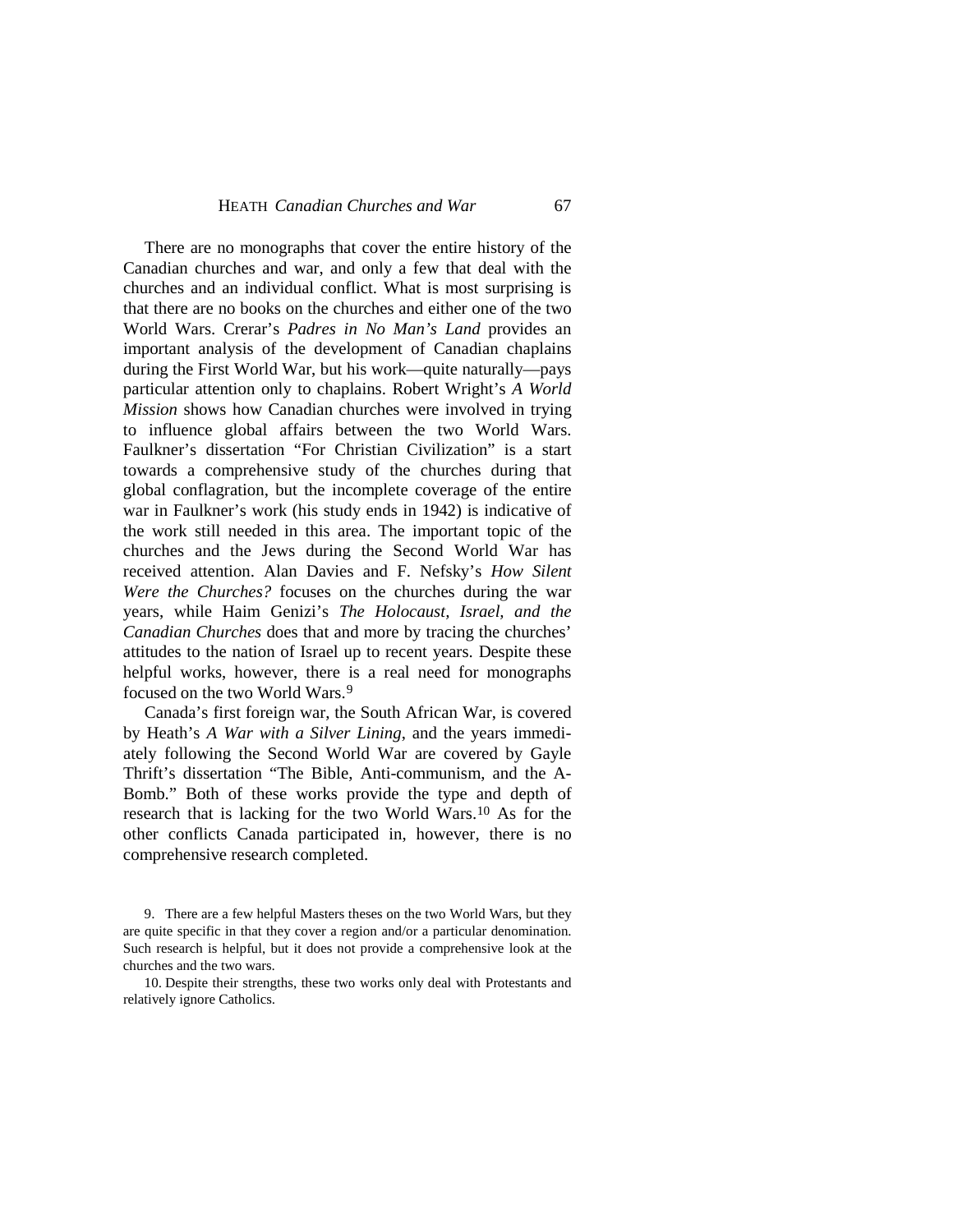Despite the paucity of monographs on the topic, there are numerous journal articles that deal with various denominations and their responses to a particular conflict. This is good news. However, there are limited attempts at synthesizing these various disparate articles. The closest thing to a developing historiography in the area of the churches and war (outside of the Mennonites) is David Marshall's reconsideration of how Methodism was portrayed by J. M. Bliss. Marshall claims that Bliss's conclusions regarding Methodist support for the First World War reflect his dependence on domestic sources. If one looks at overseas sources from chaplains, Marshall argues, such support was lacking. Marshall argues that the horrors of the war actually led to a crisis of faith within Methodism. Other than that brief reconsideration, there has been no sustained attempt to engage with the various conclusions of other scholars in the field.

The study of pre-Confederation views needs attention. What about Catholics and the wars with the Iroquois in the seventeenth century? What about Catholics and the French–British wars of the eighteenth century? What did Catholics think of the American War of Independence? What did Methodists, Presbyterians, Anglicans, and others think of the War of 1812—the great "nation-building" war for Canada? How did the numerous imperial wars of the nineteenth century receive support (or criticism) from the churches? Was there any commentary from the northern side of the forty-ninth parallel regarding the Indian Wars in the United States? How did Catholics and Protestants differ in their attitudes to these and other conflicts? These are all areas that beckon historians.

Another area of research that is relatively undeveloped is that of more recent developments in the relationship between Christianity and Canadian culture. A number of scholars such as Gary Miedema have noted how since the 1960s the churches have been losing their privileged position in public life.<sup>[11](#page-7-0)</sup> How has the abandonment of the concept of a "Christian" Canada and the secularization of much of Canadian life since the 1960s affected the churches' view of Canada's participation in wars?

<span id="page-7-0"></span>11. Miedema, *For Canada's Sake*.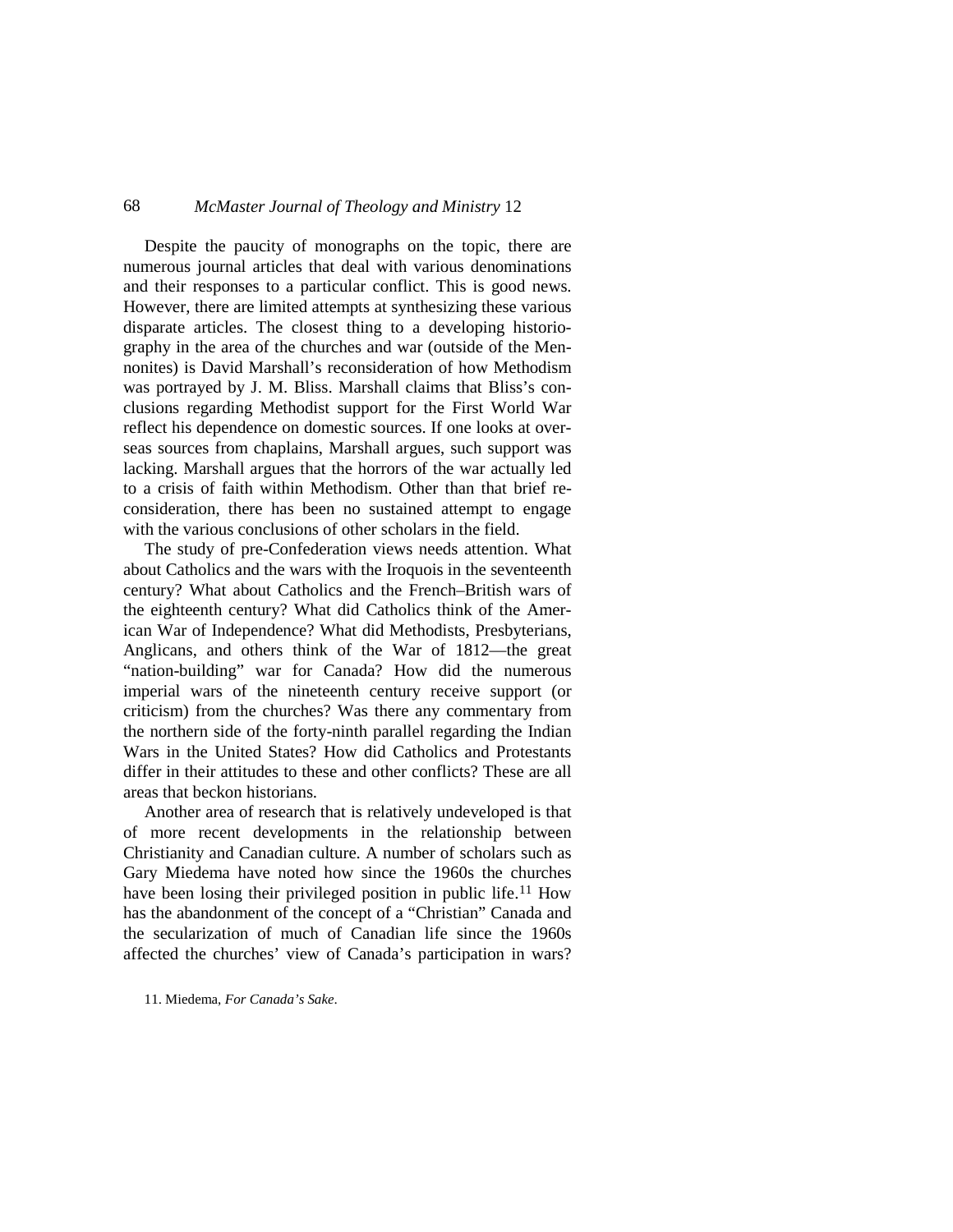Since many churches have abandoned their nation-building identity (or at least in the way it was understood in the early twentieth century) and have become quite marginalized in post-Christian Canada, what shifts, if any, have taken place in regards to attitudes to war? Has the marginalization of the churches actually led to a new freedom to critique the state's involvement in conflicts? Mara Apostol's recent thesis on Mennonite and United Church responses to the Vietnam War begins to explore these very questions, and suggests that a denomination's trajectory in regards to cultural engagement does significantly impact wartime attitudes. But what of the other denominations, and what of the thirty years since the war?

The majority of research regarding churches and war has taken the traditional focus on the views of clergy and the official decision-making bodies. However, there is a need to listen for voices that can provide a perspective that is not necessarily that of the clergy, or of the dominant denominations. There is also a need to explore how categories such as class, ethnicity, and gender played a part in the formation of church opinions. For instance, what did women missionaries think of the empire and its relationship to missions? Roth's "Conscientious Objection" and Marr's "Ontario's Conference of Peace Churches" provide examples of ways in which an analysis of women and war can be done, but more is needed. What about the voluminous and widely read children's literature—what can this literature tell us about militarism among youth? Russell Prime's "Through the Eyes of the Tattler" is a step in the right direction in this regard, as is Heath's "Prepared to Do, Prepared to Die." But again, more is needed. What would a study of a local congregation tell us about the churches, war, and the laity that a study of numerous churches or denominations would not? What did the relatively small Protestant denominations (denominations other than Anglican, Baptist, Methodist, and Presbyterian) think of various wars, especially the churches that were deemed unCanadian or unBritish (such as the Germans during the First World War)? David Rothwell's "United Church Pacifism" and Heath's "Irreconcilable Differences" begin to explore the reality of dissent from the dominant church position, but there is much room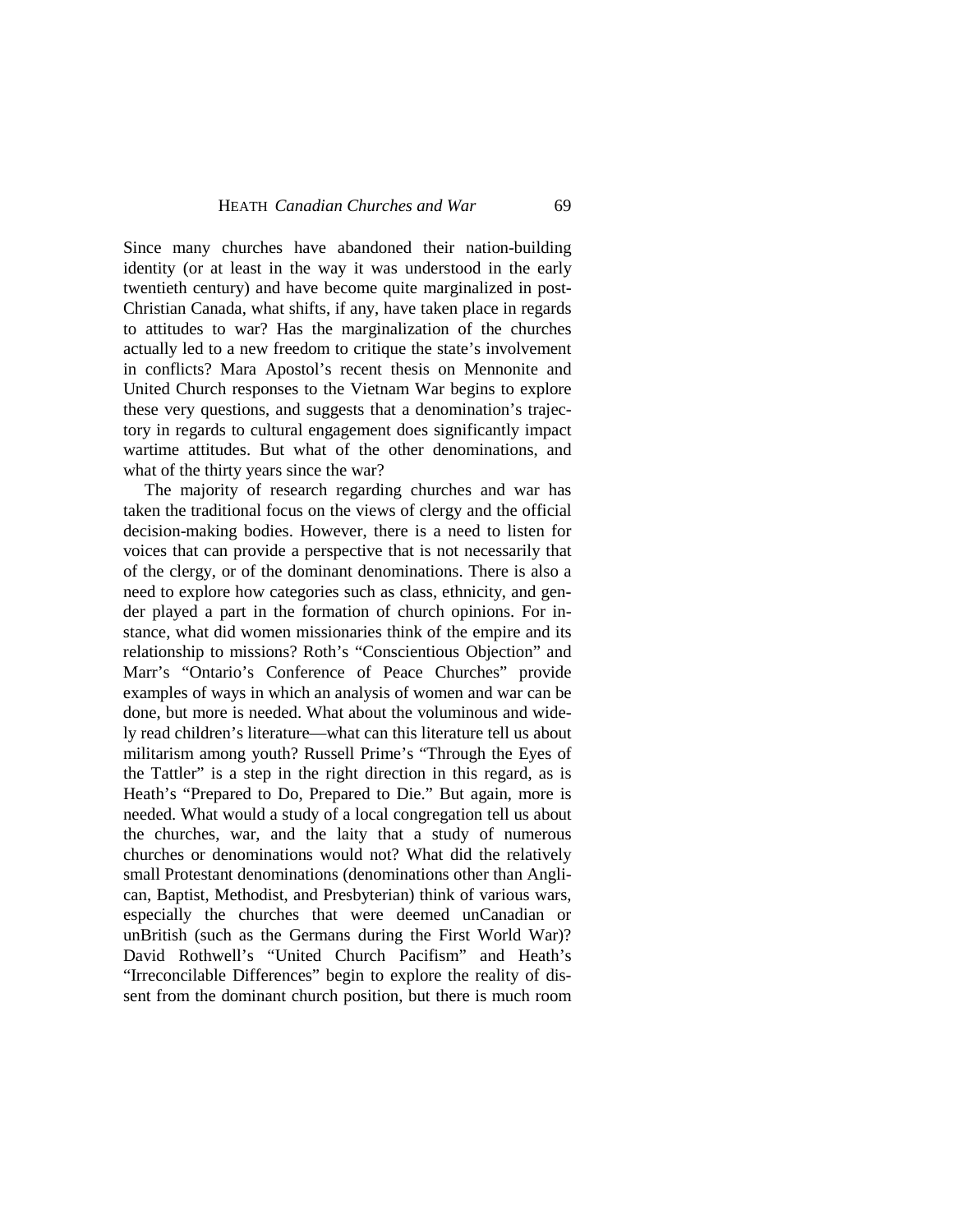for more work on the various voices of dissent and the role of pacifist minority voices.

There is also a need for more comparative research projects. James Enn's examination of Canadian, British, and American wartime periodicals is a step in the right direction, but more needs to be done. Possible avenues for further research include exploring areas such as denominational differences between Canada and the US (e.g., how did Methodists in Canada and the US differ in regards to the War of 1812?), Canada and other parts of the empire (e.g., was the Canadian churches' late-Victorian love of empire found in Australian or New Zealand churches?), or Canada and Britain (e.g., did Canadian Anglicans simply mirror their co-religionists in Britain, or was there something unique about the Canadian Anglican view of particular wars?).

Historians of Christianity have begun to note the importance of the imperial and British connection to denominations in early nineteenth-century British North America.<sup>[12](#page-9-0)</sup> Rather than placing the denominations on a trajectory towards independence from Britain (and becoming more "Canadian"), they have correctly noted that the imperial connection and identity often remained (though frequently contested, or as imagined constructions) and provided an ideological framework for the churches' relationships with one another and their role in Canada and the world. This imperial and British connection needs more exploration, for as Heath in particular has often noted, it provided a crucial racial and ideological backdrop for the churches' support for late-Victorian conflicts, as well as the two global conflagrations in the twentieth century. Of course, what needs to be kept in mind when exploring imperial identities and the churches is that not everyone in Canada supported imperialism, and French Catholics

<span id="page-9-0"></span><sup>12.</sup> Christie, "Introduction"; Webb, "How the Canadian Methodists Became British"; Gauvreau, "Dividends of Empire"; Webb, "Making Neo–Britons"; McKim, "Righteousness Exalteth a Nation."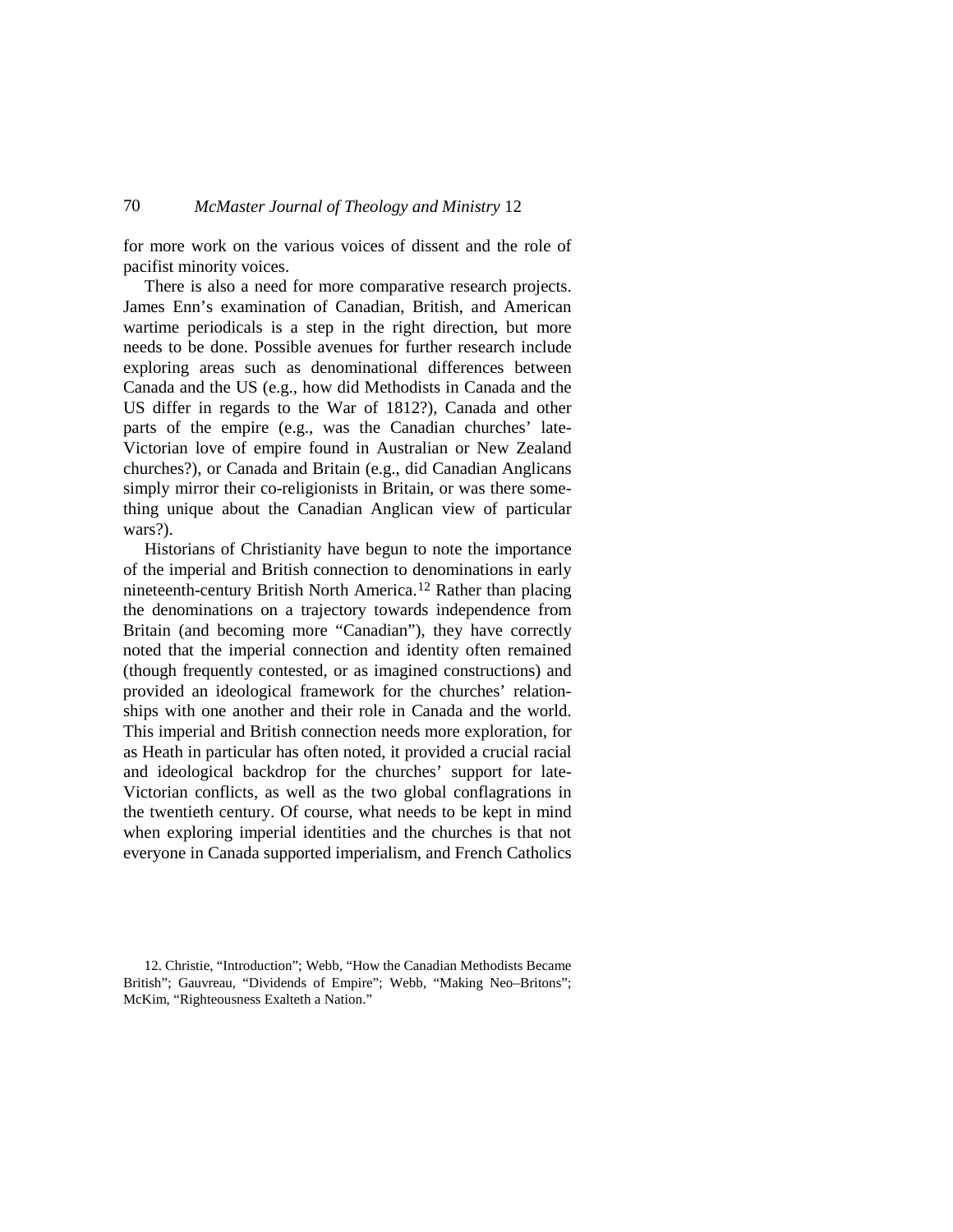and English Protestants had very different conceptions of empire.<sup>[13](#page-10-0)</sup>

One important essay, providing a template for understanding the aspirations and activities of the churches at the end of the nineteenth century and the first half of the twentieth century, is that of Phyllis Airhart on the churches and nation-building. In her "Ordering a New Nation and Reordering Protestantism, 1867–1914" she outlines the many ways in which the Protestant churches sought to build a distinctly Christian nation, and as some of aforementioned researchers note, this nation-building ethos inclined the late-nineteenth-century and early-twentiethcentury churches to support the nation's war efforts.[14](#page-10-1) Key social gospel studies such as Richard Allen's *The Social Passion* also need to be included in the analysis of the churches, nationbuilding, and war, for the social gospel impulse was an important part of the churches' (especially the Methodist) mandate to better the nation and the world; and that included going to war to bring justice to the oppressed.

What about some of the recent theories surrounding nationbuilding and imperialism? How do those theories relate to researching the churches and war? First, at the present time no one theory is completely satisfactory, for no one theory describes in totality the many and complex experiences of the churches. In fact, at times attempted theories seem simplistic and monocausal. For instance, Paula Krebs in *Gender, Race, and the Writing of Empire* suggests that the imperial fervor shown in England during victories over the Boers was created by the press. Certainly the press in England and the Protestant press in both England and Canada played an important role in the formation of imperial attitudes, but, as noted in an article on the poetry in the wartime press, the Protestant press in Canada was also actually shaped by the contributions and expectations of the contributors

<span id="page-10-1"></span><span id="page-10-0"></span><sup>13.</sup> For a study of Canadian anti-imperial sentiment, see Miller, "English-Canadian Opposition"; Ostergaard, "Canadian Nationalism." For French-Canadian views of empire, see Silver, "Some Quebec Attitudes."

<sup>14.</sup> Airhart, "Ordering a New Nation," 99.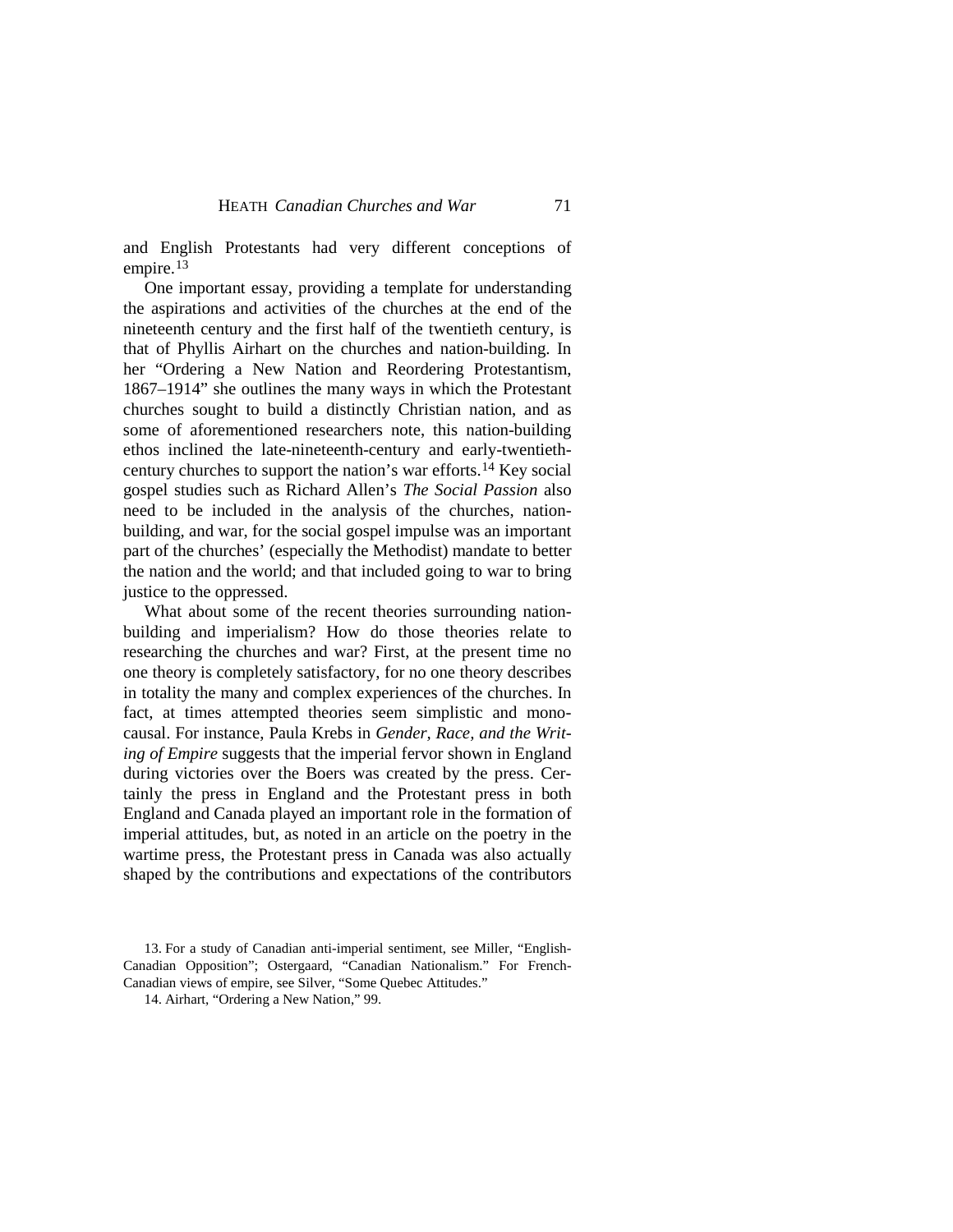and subscribers in a symbiotic relationship.[15](#page-11-0) Second, some theories seem to impose certain motives upon the period and people being studied (Edward Said's *Orientalism* is one example—although his identification of the construction of "the other" is very helpful). While certainly "power" is an important part of the analysis of missionary attitudes and actions, Jane Samson argues convincingly that a more nuanced approach to power and motives is called for[.16](#page-11-1) Andrew Porter's recent book on the history of British Protestant missionaries entitled *Religion versus Empire? British Protestant Missionaries and Overseas Expansion, 1700–1914* is an example of such an approach. Porter's work shows that the relationship between missionaries, church, and empire was more complex and ambiguous than previously thought.

One particular work helpful for exploring the churches and nation-building is H. V. Nelles's *The Art of Nation-Building*. Nelles argues that the commemoration of Quebec's Tercentenary in 1908 was "an act of self-invention." [17](#page-11-2) It was an opportunity where various parties remembered the past, but also negotiated to shape the future. It was a time when Canada had not yet been "made," and thus, it was an opportunity to forge bonds between French and English, elite and masses, and monarchy and people. In a similar way, through their many public services, symbols, and sermons during various wars the churches sought to shape a yet "unmade" Canada. Whether it was the idea of a Christian (Protestant) Canada with a providential mission within the British Empire, the vision of a racially homogenous (Anglo-Saxon) Canada, or the concept of a Canada radically distinct from the United States, the churches were active participants in shaping what the past had been and what the future held for Canada. Of course, they assumed that such a vision would solidify the present and future aims of the church. Related to Nelle's argument is Eric Hobsbawm and Terence Ranger's concept of invented

<span id="page-11-0"></span><sup>15.</sup> Heath, "Passion for Empire."

<span id="page-11-1"></span><sup>16.</sup> Samson, "Problem of Colonialism."

<span id="page-11-2"></span><sup>17.</sup> Nelles, *Art of Nation-Building*, 12.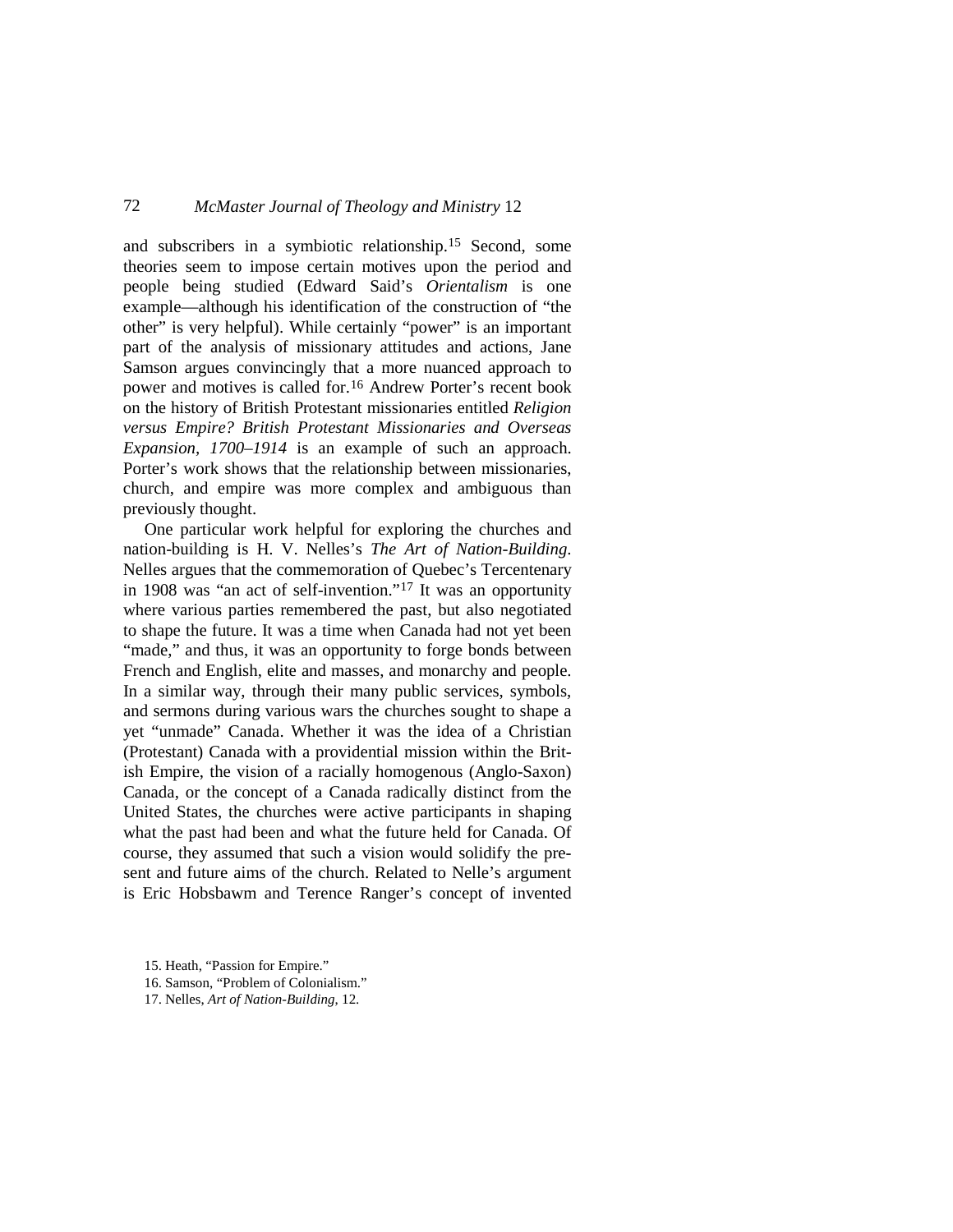traditions.[18](#page-12-0) The churches were active participants in inventing traditions of what the past had been and what the future held for Canada. Of course, they assumed that such traditions would solidify the present and future aims of the church.

Philip Buckner's essay on the Royal Tour of 1901 and Jonathan Vance's book on the memory and meaning of the First World War are both helpful. [19](#page-12-1) Buckner correctly notices how the popular sentiment expressed towards the monarchy was not simply created by elites or even by the monarchy, but rather, was an expression of how those with a British heritage within Canada imagined their national identity. Much of the imperial sentiment expressed within the Canadian churches simply reflects the most basic reality that many in the Protestant churches had some type of British background, and this shaped how they imagined Canada should be. Like Buckner, Vance argues that the meaning found in the First World War in the decades that followed the war was not something that was "concocted by elites." While Vance is referring to post-First World War memory or myth, his point applies to the events of all of Canada's wars. From the very opening shots of all the conflicts there were certain "myths" surrounding the memory and meaning of the war's events. As various wars progressed, the churches were often at the forefront of the interpretation of the war's meaning. Nevertheless, neither the churches as a whole, nor individual members, had their memory forced upon them by "elites." Church leaders may have invented traditions and memories, but both church leaders and individual members owned their understanding of the events, and also contributed to the ongoing memory and meaning of the war. Why? Because, as Vance argues for those during the First World War, those alive during the conflict found such myths provided meaning in the war, as well as in a world that seemed to be filled with threats and uncertainty.

While this essay deals with publications on the churches and war, a few brief closing comments on primary sources is in order. The religious press of the various denominations has

<span id="page-12-0"></span><sup>18.</sup> Hobsbawm and Ranger, eds., *Invention of Tradition*.

<span id="page-12-1"></span><sup>19.</sup> See Buckner, "Casting Daylight upon Magic"; Vance, *Death So Noble*.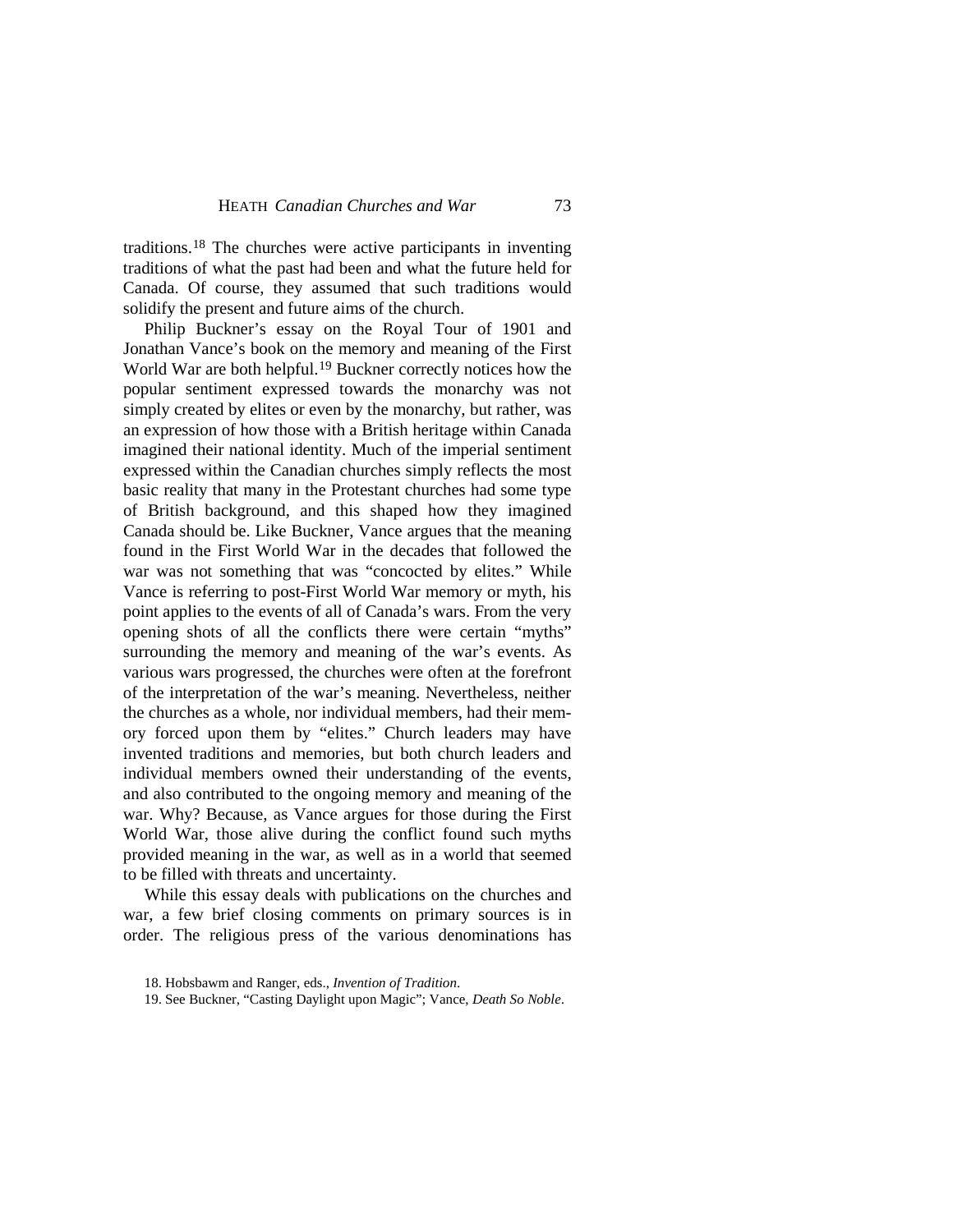provided a broad range of local, national, and international denominational news, articles, and editorials on international affairs, letters to the editor, as well as poetry, hymns, prayers, and stories. The number of weekly, bi-weekly, and monthly regional and national publications from the mid-nineteenth century up until the 1950s was impressive, and the publications were widely read by members of their respective denominations. The *Presbyterian Record*, for example, had a weekly circulation at the beginning of the twentieth century of over 46,000 readers, the *Christian Guardian* over 20,000 and *Pleasant Hours* over 50,000 (some of these circulation figures were larger than some secular newspapers). Later growth was even more impressive: in the late 1960s the *United Church Observer* claimed a circulation of 330,000, with over 970,000 readers.[20](#page-13-0) It has been noted elsewhere that the religious press was one instrument through which the denominations sought to build a Christian nation,  $2<sup>1</sup>$ and not surprisingly, William H. Magney, in his essay on Methodism and its political agenda, notes just how important the study of denominational literature can be for determining the national sentiments of Canadians. He writes that "[h]istorians of national sentiment in Canada who ignore the writings of Church journals, and the declarations of the institutional churches, do so at their own peril, for they overlook one of the most fertile sources of nationalistic writings in existence."<sup>[22](#page-13-2)</sup> Along with the denominational press, other sources for discerning the churches' views of war are denominational resolutions made in support of wars at synod, conference, presbytery, and other church meetings. Reflecting the wishes of the majority of those in attendance, these resolutions shed light on sentiments about the particular war. Public statements, sermons, church activities in support of the soldiers, as well as wartime liturgies, can be looked at in order to gain further a sense of the churches' attitudes to conflicts. Interviews of wartime survivors can also be an effective way to get at how the churches viewed particular

<span id="page-13-0"></span><sup>20.</sup> Clarke, "Will the Average Reader Please Stand Up?," 8.

<span id="page-13-1"></span><sup>21.</sup> Heath, "Forming Sound Public Opinion."

<span id="page-13-2"></span><sup>22.</sup> Magney, "Methodist Church and the National Gospel," 5.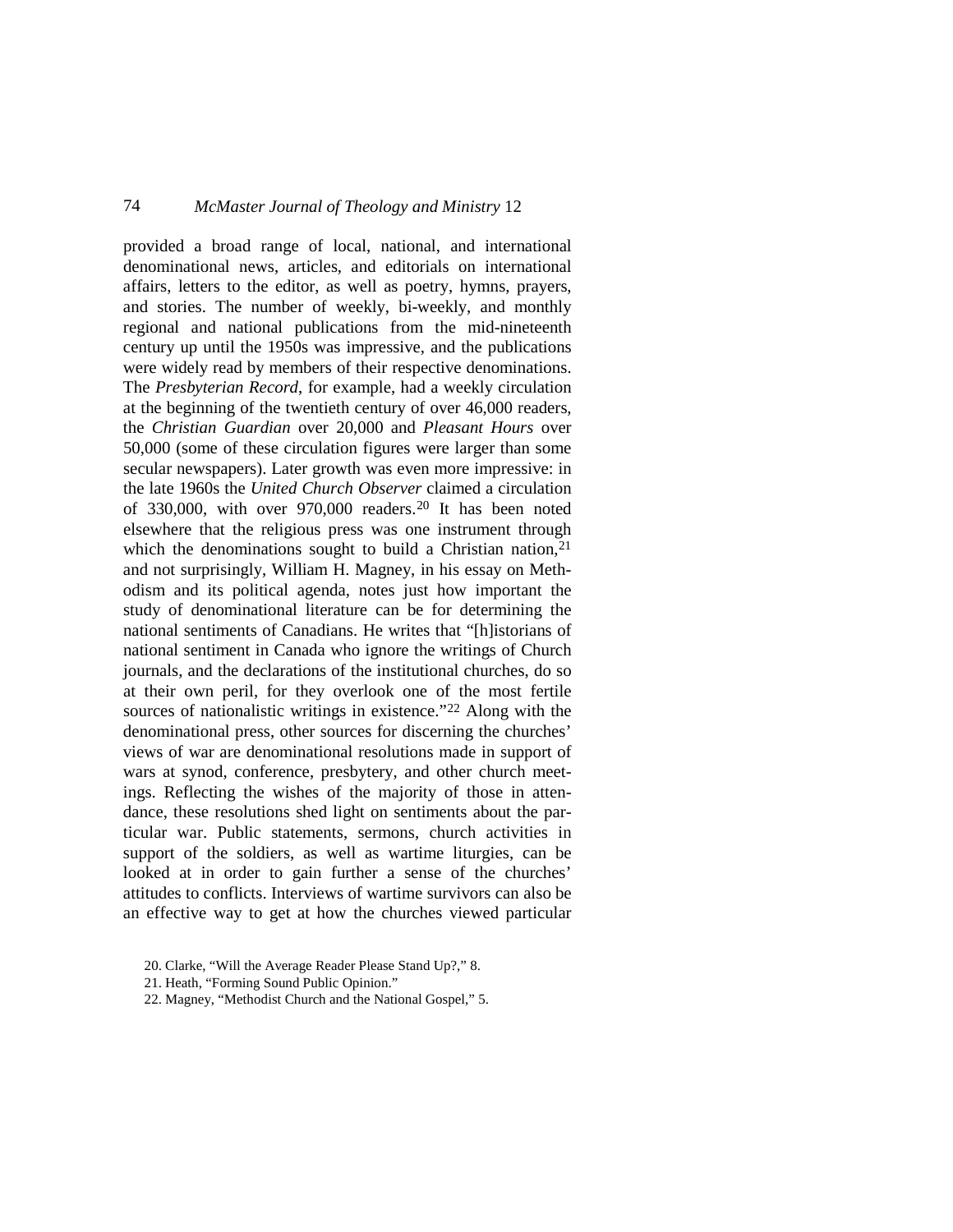wars. Annual reports from each denomination also provide a sense of the resolutions made in support of war. The diverse sources are rich and bountiful, and despite the promising work listed below, many opportunities remain for exploring the churches and their responses to the various conflicts that have shaped (and continue to shape) the nation.

#### II. *Annotated Bibliography*

The following is a compilation of research directly related to the study of Canadian churches and war. I apologize if I have missed any publications, and hope that omissions will be brought to my attention.

#### *Books*

- Brodsky, G. W. Stephen. *God's Dodger: The Story of a Front Line Chaplain, 1905–1945*. Sidney, BC: Elysium, 1993. The biography of the Lieutenant Colonel (The Reverend) R. O. "Rusty" Wilkes, Anglican chaplain. This book covers the life of Wilkes from his early years in Ontario to his service in the Canadian Army in the Italian campaign. A valuable narrative that provides insightful glimpses into the wartime experiences of a chaplain.
- Castonguay, Jacques. *Unsung Mission: History of the Chaplaincy Service (RC) of the RCAF*. Translated by Michael Hoare. Montreal: Institut de Pastorale, 1968.

Castonguay's experience as a Roman Catholic chaplain provides him with a unique insider's perspective on the history of Catholic chaplains who served in the RCAF during and following the Second World War (up to the early 1960s). The work provides a helpful and sympathetic history of the work of such chaplains.

Crerar, Duff. *Padres in No Man's Land: Canadian Chaplains and the Great War*. Montreal: McGill-Queen's University Press, 1995.

A thorough study of the development of Canadian chaplaincy before and during the First World War. Crerar shows how the chaplains were active in the front lines, and how their faith in the efficacy of the war was shattered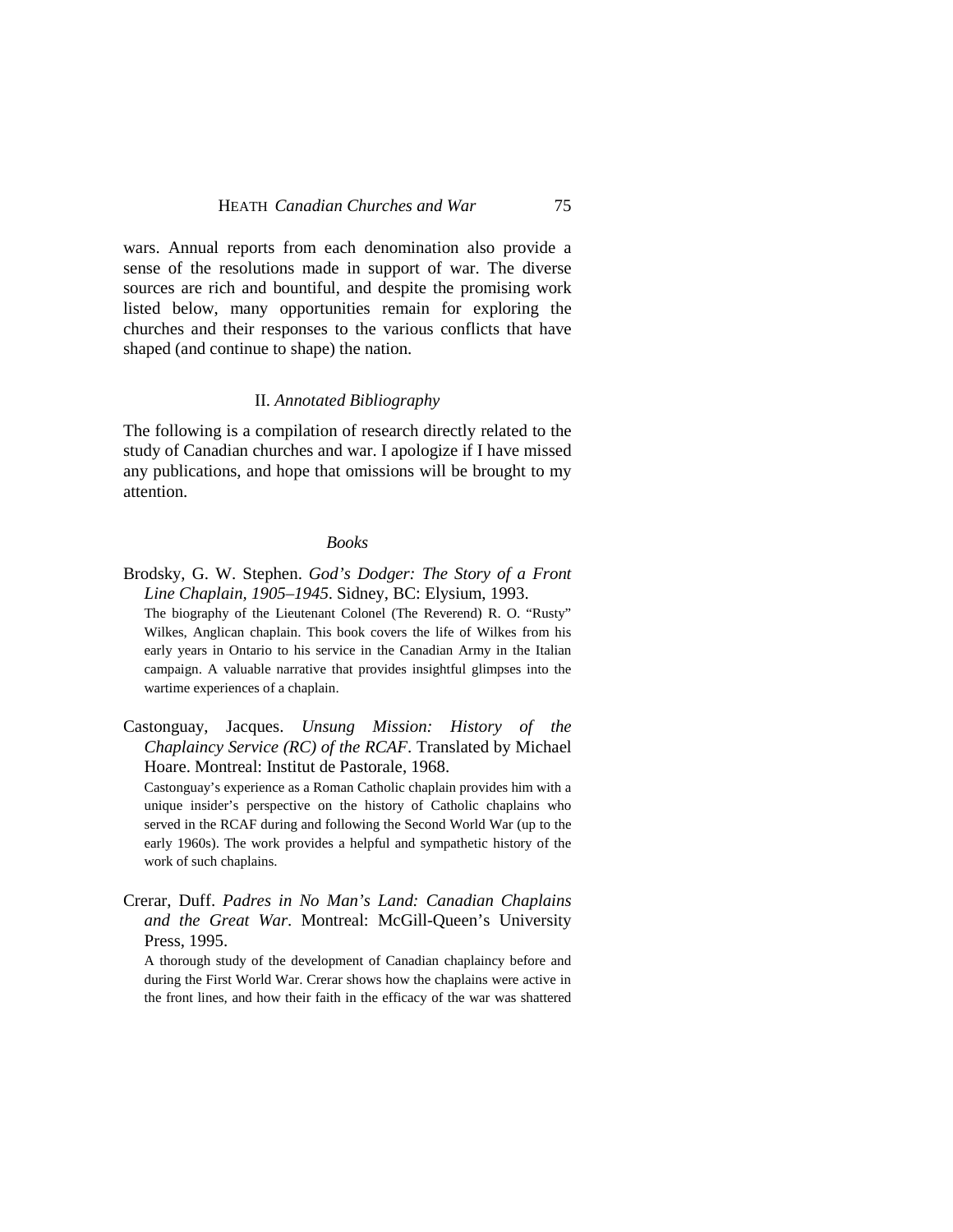by the failure of the war to bring lasting peace. He also shows that the war led to the "coming of age" of Canadian chaplaincy.

Croome, Gilbert, and Mary Mortimer, eds. *Quiet Courage: Wartime Memories of the Congregation of Carleton Memorial United Church, Ottawa*. Ottawa: Carlton Memorial United Church, 1999.

A collection of brief personal memories from overseas soldiers, as well as from those who remained on the home front in Britain or in Canada. The book includes poems and pictures, as well as reflections on wartime experiences.

- Davies, Alan, and F. Nefsky. *How Silent Were the Churches? Canadian Protestantism and the Jewish Plight during the Nazi Era*. Waterloo: Wilfred Laurier University Press, 1997. A reaction to the claim made by Irving Abella and Harold Troper (*None Is Too Many*, 1982) that the churches were silent regarding the plight of the Jews in Nazi Europe. Davies and Nefsky state that the answer to the question "Were they silent?" is both yes and no. They find examples of church leaders, governing bodies, and leaders in the pulpit decrying the Jews' plight, but also note that there was no sustained outcry from the leaders or rank-and-file members.
- Epp, Frank H. *I Would Like to Dodge the Draft-Dodgers, but . . .* Waterloo, ON: Conrad, 1970.

Written during the Vietnam War, this book is a call to action for Canadian churches to respond positively and helpfully to the approximately 60,000 US draft-dodgers and deserters in Canada. Chapters include a brief history of Canada's reaction to the arrival of US conscientious objectors during the First World War, the personal story of a few conscientious objectors who made it to Canada, contemporary political response to draft-dodgers, and exhortations for churches to act in a more responsible Christian manner. The book is written by those active in the churches' response, or by actual draft-dodgers who made it to Canada.

Fairbairn, Robert Edis. *Apostate Christendom*. London: Ken-Pax, 1947.

Fairbairn was a United Church minister who ran into difficulties for his pacifism during the Second World War. He called the United Church apostate because it abandoned the anti-war statements it had made in the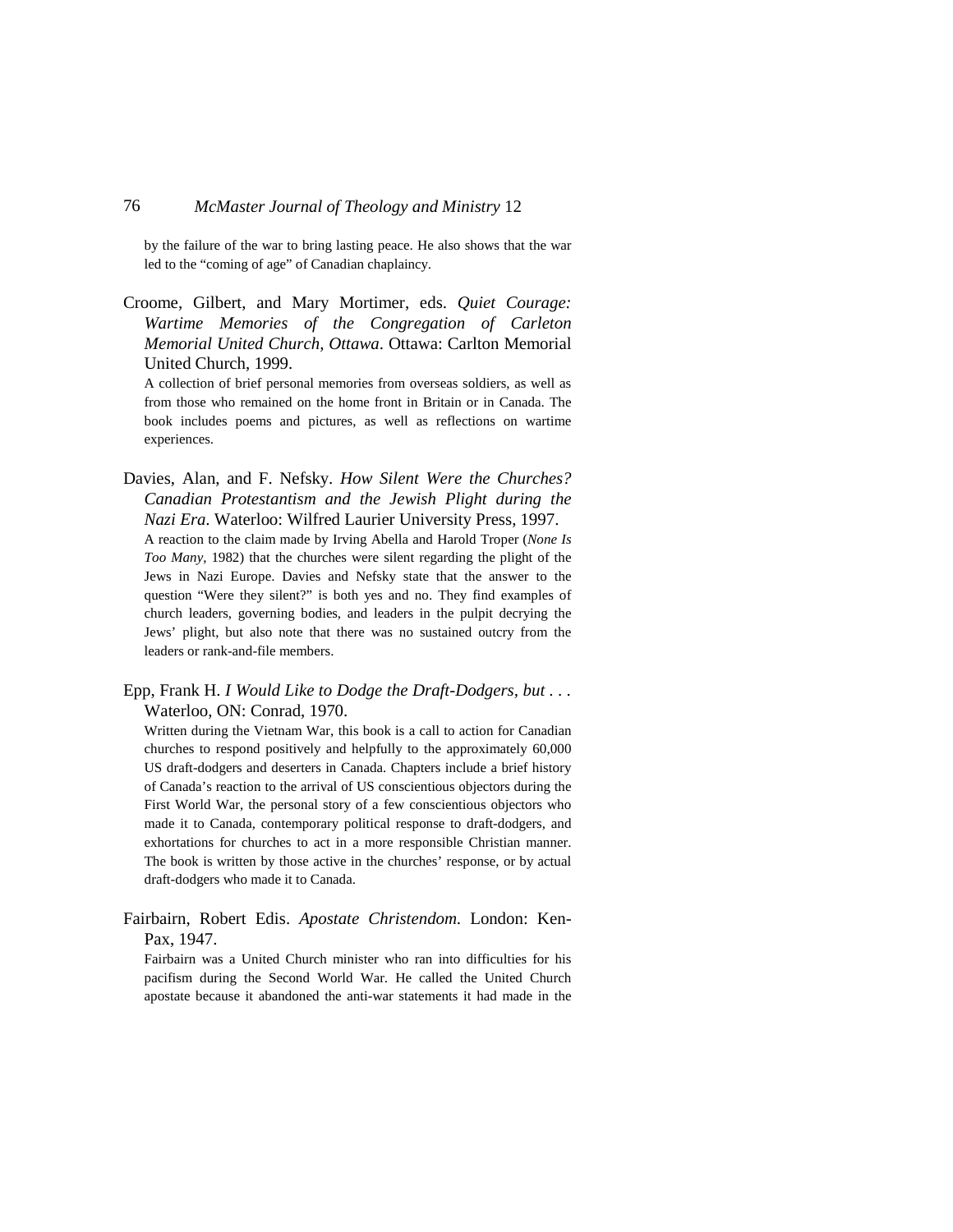years before the war. This work outlines some of his struggles with the Church, and repudiates any idea of Christendom.

- Fallis, George. *A Padre's Pilgrimage*. Toronto: Ryerson, 1953. A personal reflection on a life of ministry in the Methodist (and later United) Church. Fallis served as a chaplain in the First and Second World Wars, and his autobiography provides a helpful glimpse of wartime attitudes and struggles, and postwar developments. Fallis was instrumental in the formation of the Canadian Memorial Chapel in Vancouver, and one chapter is devoted to the history of its construction.
- Farlinger, Shirley. *A Million for Peace: The Story of the Peacemaking Fund of the United Church of Canada*. Etobicoke: United Church Publishing House, 1996.

In 1985 the United Church of Canada began its five-year project devoted to funding and supporting peace initiatives in Canada. There were two tracks to the program: the Peacemaking Fund (the book describes the many projects that were supported by this fund), and the theological track (which aided the United Church's formulation of its *Statement of Faith on Peace in a Nuclear Age*).

Fowler, Albert. *Peacetime Padres: Canadian Protestant Military Chaplains, 1945–1995*. St. Catharines: Vanwell, 1996.

Written by an experienced chaplain who served in Canada's military, this book is a sympathetic history of the Protestant chaplaincy. One of the significant contributions of this survey of fifty years of chaplaincy is that it covers material, events, and decisions that had not been studied in detail (the postwar history of chaplains has been relatively ignored compared with the amount of attention paid to the two World Wars). The various lists of chaplains in the appendices are especially helpful.

Friesen, Ronald. *When Canada Called: Manitoba Mennonites and World War II*. Steinbach, MB: Ronald Friesen, 2006.

A survey of the various ways in which Manitoba Mennonites responded to the demands of the Second World War. Friesen examines the numerous and diverse pressures faced, including legal battles between those who wanted Mennonites to serve in the armed forces and those who sought to preserve their historic pacifism. What makes this work of particular interest is that Friesen also recounts the military service of a number of men who actually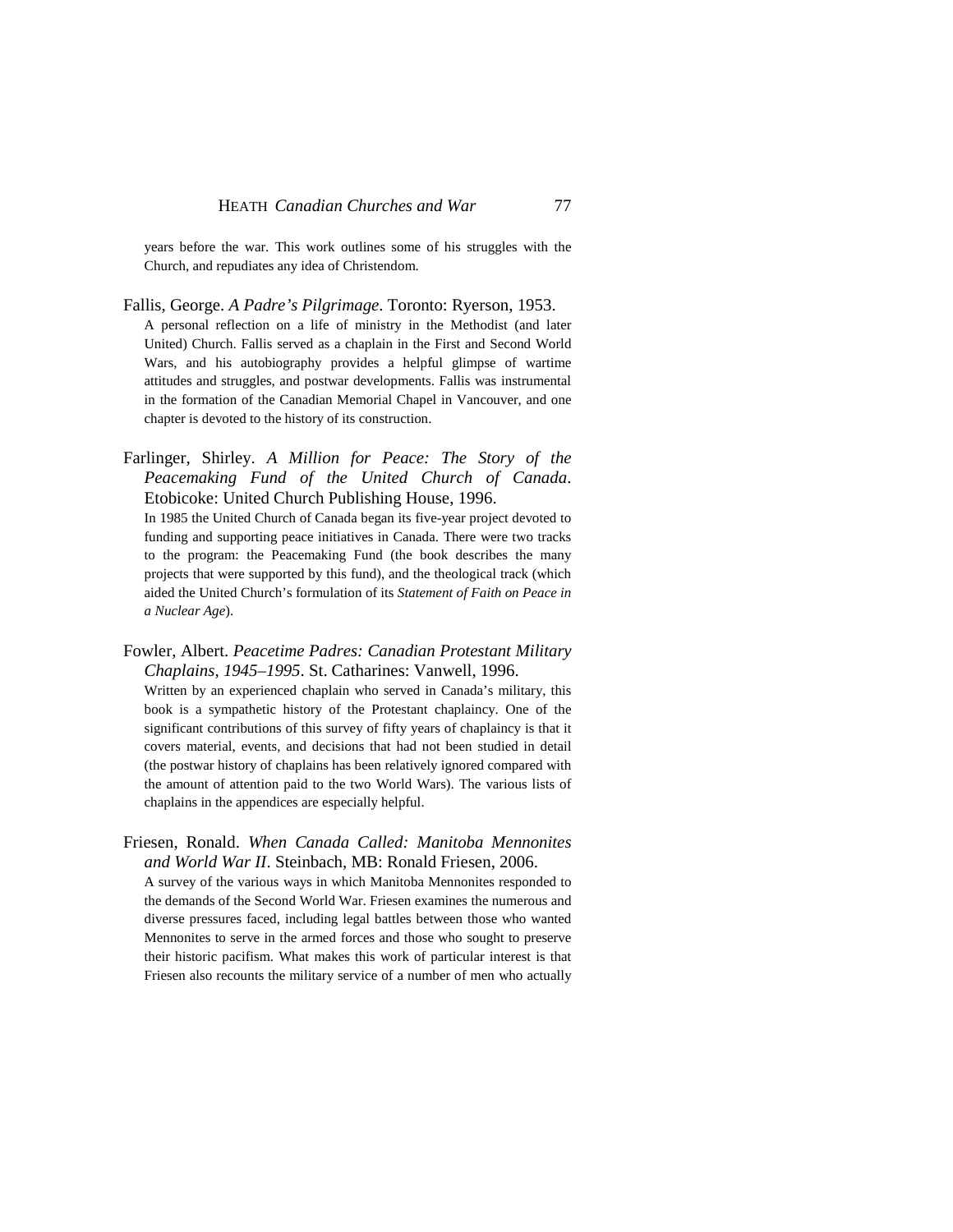fought in the war. Such conflicting testimony reveals that the Mennonite response to the war was far from homogeneous.

Genizi, Haim. *The Holocaust, Israel, and the Canadian Protestant Churches*. Montreal/Kingston: McGill-Queen's University Press, 2002.

This is a study of the churches' reaction to the Holocaust and the creation of the State of Israel—with the majority of the attention given to the United Church's response. Genizi argues that while the churches did critique the Nazi treatment of Jews, the deeply rooted anti-Semitism within the churches muted the reaction, and led them to be unfairly critical of the new nation of Israel. Genizi does note how recent developments within the churches (e.g., dropping of supersessionism among some) point to a brighter future between Christians and Jews.

Heath, Gordon L. *A War with a Silver Lining: Canadian Protestant Churches and the South African War, 1899–1902*. Montreal/Kingston: McGill-Queen's University Press, 2009. Revised dissertation of the same name. This book argues that the Canadian Protestant churches' support for the war effort was rooted in the conviction

that the war had a "silver lining." Central to the ministry of the churches was a concern for the application of justice, the development of the new nation Canada, the unifying and strengthening of the empire, and the spreading of missions. A British victory in South Africa would help to accomplish all four of these at once. These four aims had been pursued by the churches before the war began, but the war brought them into sharper focus and provided a unique context for their expression. How could one not support the imperial effort, it was believed, with the interests of church and missions, nation and empire, the secular and the sacred, so intertwined? It was a war with a "silver lining."

Hurst, Alan M. *The Canadian Y.M.C.A. in World War II.* National War Services Committee of the National Council of Young Men's Christian Associations of Canada, 1948.

A chronicle of one of the four national voluntary organizations to aid in the war effort (the other three were the Canadian Legion, the Knights of Columbus, and the Salvation Army). The YMCA provided wide-ranging support and programs for troops in Canada and overseas.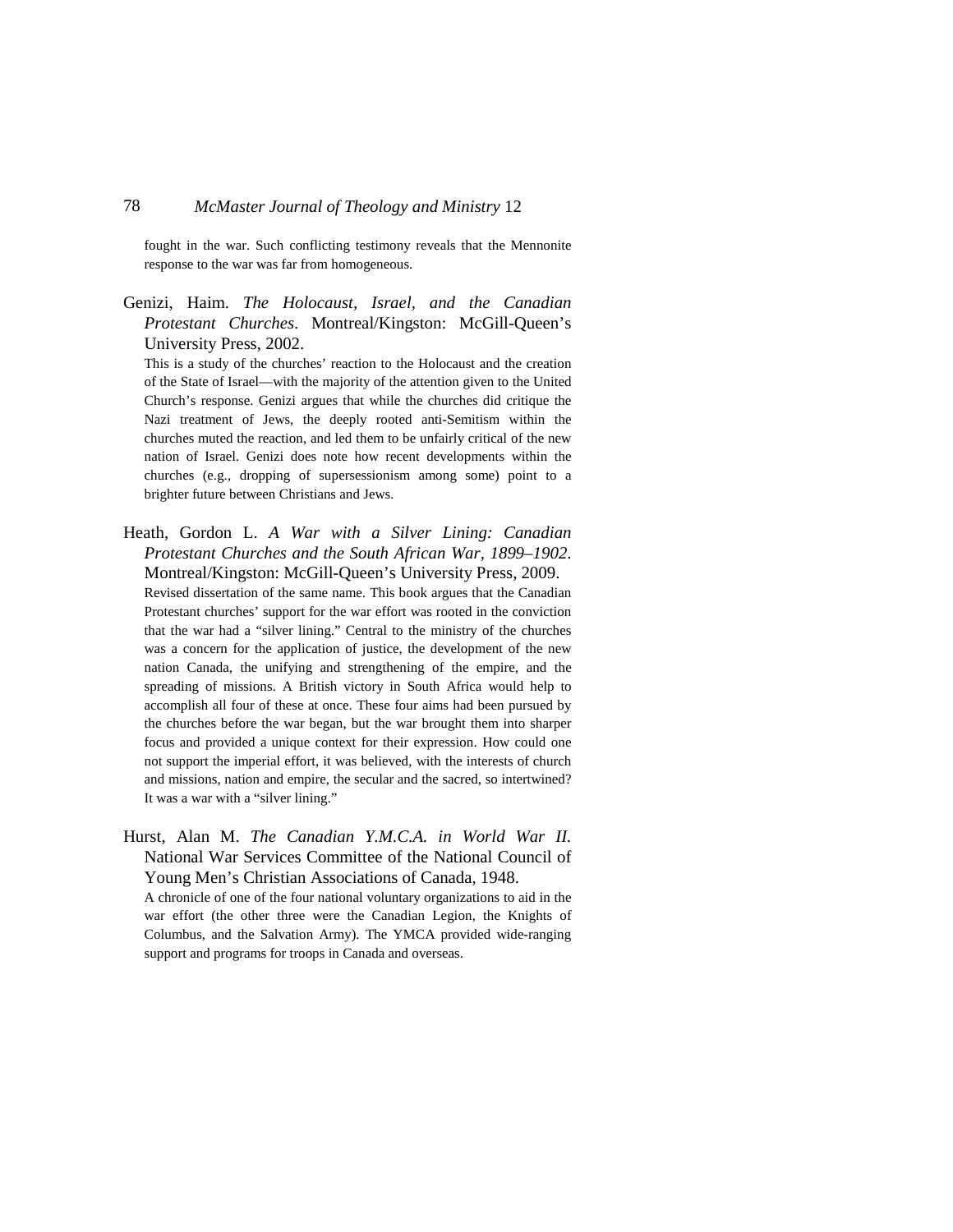Janzen, William, and Frances Greaser. *Sam Martin Went to Prison: The Story of Conscientious Objection and Canadian Military Service*. Winnipeg: Kindred, 1990.

This brief book outlines the ordeal of Sam Martin, an Albertan Mennonite who was imprisoned from April 1944 to November 1945 for his refusal to serve in the army (including three grueling months in a military prison). He had initially sought the designation Conscientious Objector, but that request was continually denied.

Klassen, A. J., ed. *Alternative Service for Peace in Canada during World War II, 1941–1946*. Abbotsford: Mennonite Central Committee (BC), 1998.

This 350 page book arose out of the vision of Seniors for Peace at the 1990 Mennonite World Conference in Winnipeg. The desire was for the experiences and contributions of alternative service workers (ASW) to be remembered at the fiftieth anniversary of the institution of the ASW, and this book, at the initiative of the Mennonite Central Committee (BC), is the result of such a vision. Essays, case studies, charts, and documents provide some analysis of the ASW experiences, but the 250+ pages of personal stories and pictures are the bulk of the book. A very helpful source for ASW research.

Klassen, John C., and Jake Krueger, eds. *ASM: Alternative Service Memoirs*. Morden and Altona, MB: privately published, 1995.

A compilation of the stories of persons who were conscientious objectors. An invaluable firsthand account of courtroom dramas, camp experiences, sermons, and poetry that recounts the CO experience.

Kliewer, Victor D., ed. *Mennonite Peace Perspectives from Essex and Kent*. Leamington: Essex-Kent Historical Association, 2001.

This book arose out of the concerns regarding the violence in Kosovo (1999). It was felt by the churches of the Association that Mennonites needed a renewed awareness of their historic peace position, and this book was meant to fill that need. It is divided into six parts. Parts One and Two include confessional statements on peace from the various churches. Part Three tells the stories of many Mennonites during times of war (especially during the Second World War). Part Four contains copies of letters sent to the Canadian government, Part Five recounts various peacemaking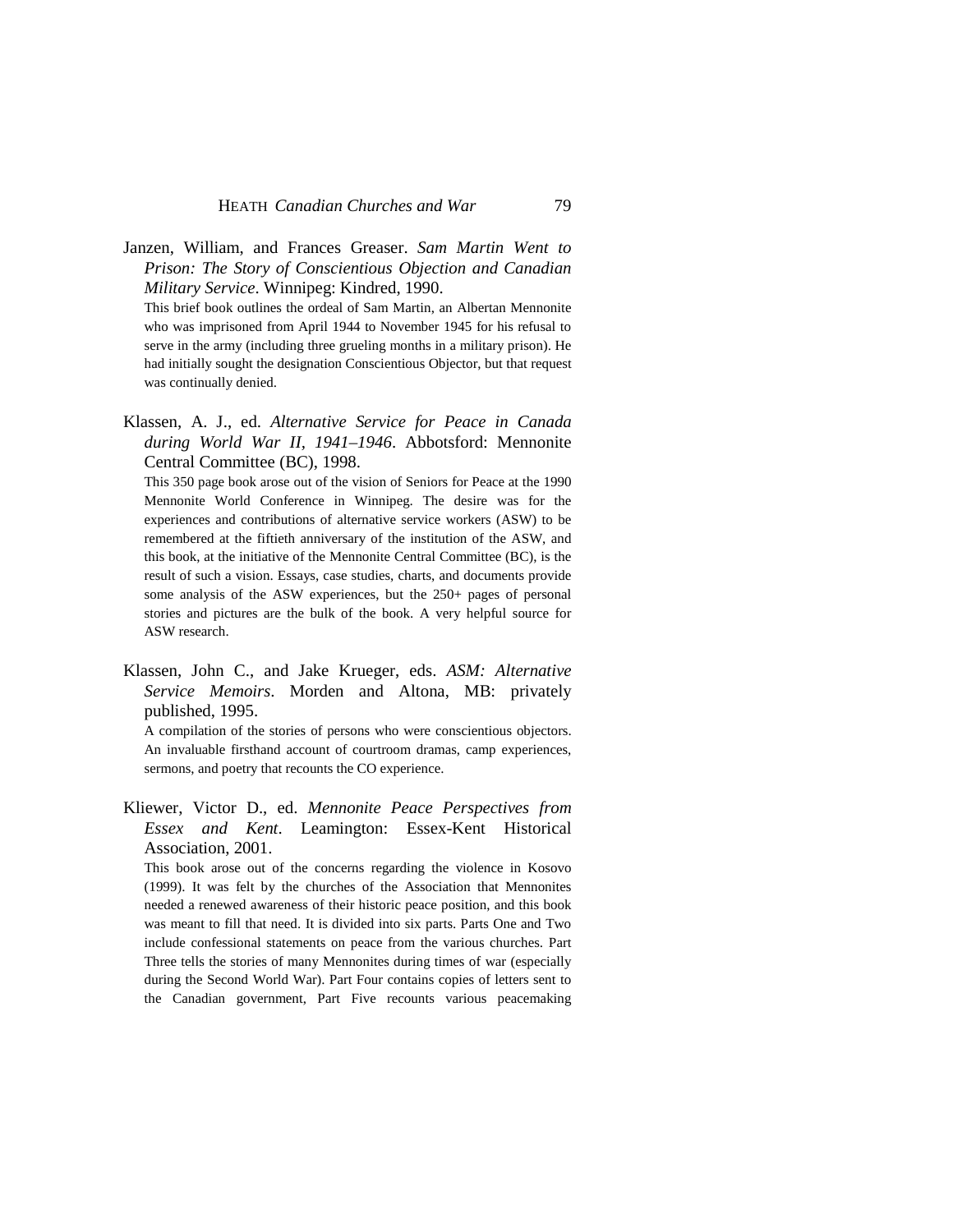experiences from around the world, and Part Six includes miscellaneous anecdotes and reflections.

Klippenstein, Lawrence, ed. *That There Be Peace: Mennonites in Canada and World War II*. Winnipeg: Manitoba CO Reunion Committee, 1979.

This book arose out of a reunion movement of Western conscientious objectors (COs) who wanted a way of commemorating their experience for their own and future generations. The book provides not only pictures, clippings, and documents, but also eyewitness descriptions and remembrances of the hardships, struggles, contributions, and successes of these Mennonite COs.

McCutcheon, M. F., Allan P. Shatford, et al. *The Christian and War (an Appeal)*. Toronto: McClelland & Stewart, 1926.

Published by a group of Protestant ministers in Montreal as a statement of opposition to war. The book is a good example of the type of postwar antiwar sentiment that arose among many clergy in the twenties. The arguments against war are many: the roots of war in militarism, nationalism, and imperialism; the human cost; the social cost; the economic cost; and the fact that war is unchristian (goes against the ideals of the Kingdom of God's mandate of love for others). It is argued that that the only legitimate occasion for going to war (as a very last resort) would be if the international community endorsed war as a police action.

- Murdoch, Benedict J. *The Red Vineyard*. Wexford, Ireland: John English, 1949. (First published in Canada in 1928.) The memoirs and reflections of a New Brunswick Catholic chaplain. Murdoch described his experiences, from training in camp to travelling throughout France and its battlefields during the First World War.
- Neufeld, Peter Lorenz. *Mennonites at War: A Double-Edged Sword—Canadian Mennonites in World War II*. Deloraine, MB: DTS, 1997.

While much of the research of this book was carried out by Peter Neufeld, his sudden death in 1993 meant that someone else had to complete his work. His wife, Elsie, did just that. This book provides some brief essays on the Canadian Mennonite experience, but is most valuable for its extensive lists of Canadian Mennonites who fought in the war.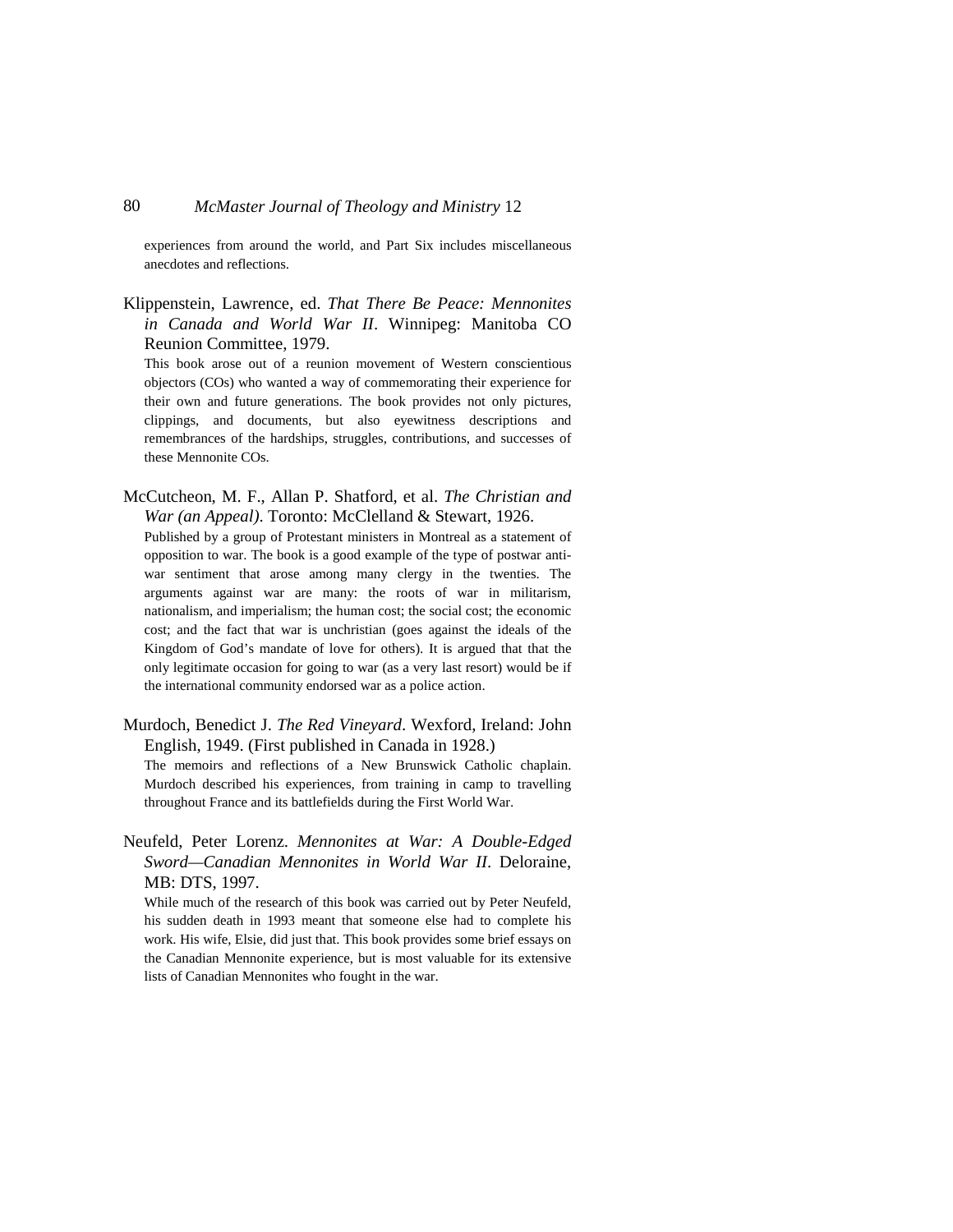Ogle, R. J. *The Faculties of Canadian Military Chaplains: A Commentary on the Faculty Sheet of December, 1955 and the Directives for Holy Week Promulgated March 14, 1956*. Ottawa: University of Ottawa Press, 1956.

Ogle is primarily concerned with identifying and interpreting the Roman Catholic Church's laws regarding the hierarchical powers of the Church and the spiritual responsibilities of the chaplains. Nevertheless, the book does have an introduction that provides a brief history of Catholic chaplaincy in Canada.

O'Gorman, John Robert. *Soldiers of Christ: In Memoriam*. Toronto: Extension Print, 1936.

A summary of the experiences of Catholic chaplains in the First World War. This small book (72 pages) begins with a brief historical survey of Catholic chaplaincy, and commits the bulk of its pages to short biographical summaries of every Canadian Catholic chaplain in the war (including a biography of O'Gorman, who himself served as a Catholic chaplain).

Reimer, David, ed. *Experiences of the Mennonites of Canada during the Second World War*. Altona, MB: D. W. Friesen, 1951(?).

This brief work provides various wartime statements, minutes, and other documentary evidence of Mennonite reactions to the pressures of forced service. Reimer was the secretary of a Committee of Directors that commissioned the work (the other members of the committee were Bishop P. A. Toews, Bishop David Schulz, and Rev. Jac. F. Barkman). A helpful compilation of primary sources.

Rowland, Barry D. *The Padre*. Scarborough, ON: Consolidated Amethyst, 1982.

This book follows the wartime experience (1942–1945) of David Parson Rowland, a Presbyterian clergyman who was chaplain for the Irish Regiment of Canada. It is a compilation of his personal letters, and provides an insightful and candid glimpse into the personal thoughts and life of a muchloved chaplain.

Scott, Frederick George. *The Great War as I Saw It*. Toronto: F. D. Goodchild, 1922. Reprinted, Vancouver: Clarke & Stuart, 1934.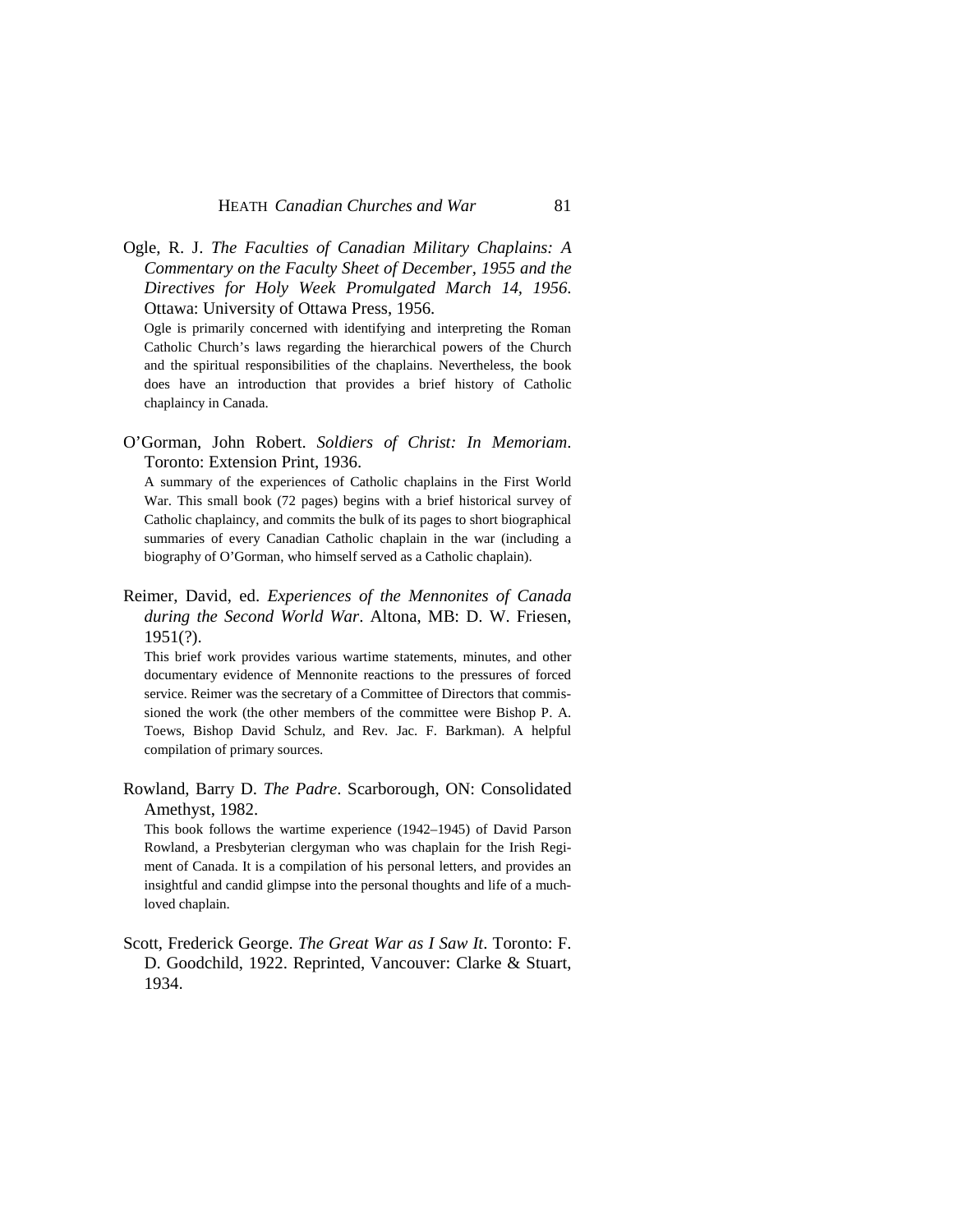A firsthand account of Scott's experiences as a chaplain from the opening months of the war to his injury in the final weeks of the war. A valuable source of information on the responsibilities of a chaplain, some of the wartime attitudes (e.g., refers to Canada's soldiers as "Knights," or German "vulgar autocrats"), and Scott's own patriotic poetry.

Smith, Waldo E. L. *What Time the Tempest: An Army Chaplain's Story*. Toronto: Ryerson, 1953.

An eyewitness account of Smith's own experience as a Protestant chaplain in the Second World War. He recounts events from his initial experience of becoming a chaplain to the battles against the Germans in Italy. This is not a history per se, but it does provide a glimpse of the life, fears, hopes, failures, and successes of Canada's chaplains.

#### Steven, Walter T. *In This Sign*. Toronto: Ryerson, 1948.

A helpful, but dated, history of Canadian Protestant chaplaincy from its infancy in the eighteenth century to the years immediately following the Second World War. The various lists of chaplains in the appendices are helpful.

Toews, J. A. *Alternative Service in Canada during World War II*. Winnipeg: Canadian Conference of the Mennonite Brethren Church, 1959.

A concise summary of Alternative Service in Canada. It traces the arrival of historic peace churches into Canada, the government's policies towards those churches during the First and Second World Wars, the alternative service programs established, and the contributions of those in the alternative service programs (e.g., forestry, Red Cross). The numerous lists in tables are especially helpful for quick reference.

Wilmot, Laurence. *Through the Hitler Line: Memoirs of an Infantry Chaplain*. Waterloo: Wilfred Laurier University Press, 2003.

Wilmot served as an Anglican chaplain in the West Nova Scotia Regiment during the Italian Campaign, 1943–1945, and during the final weeks of the war in Holland, 1945. The book is a highly detailed account of day-to-day events, and provides a vivid description of the daily routines and struggles of a chaplain.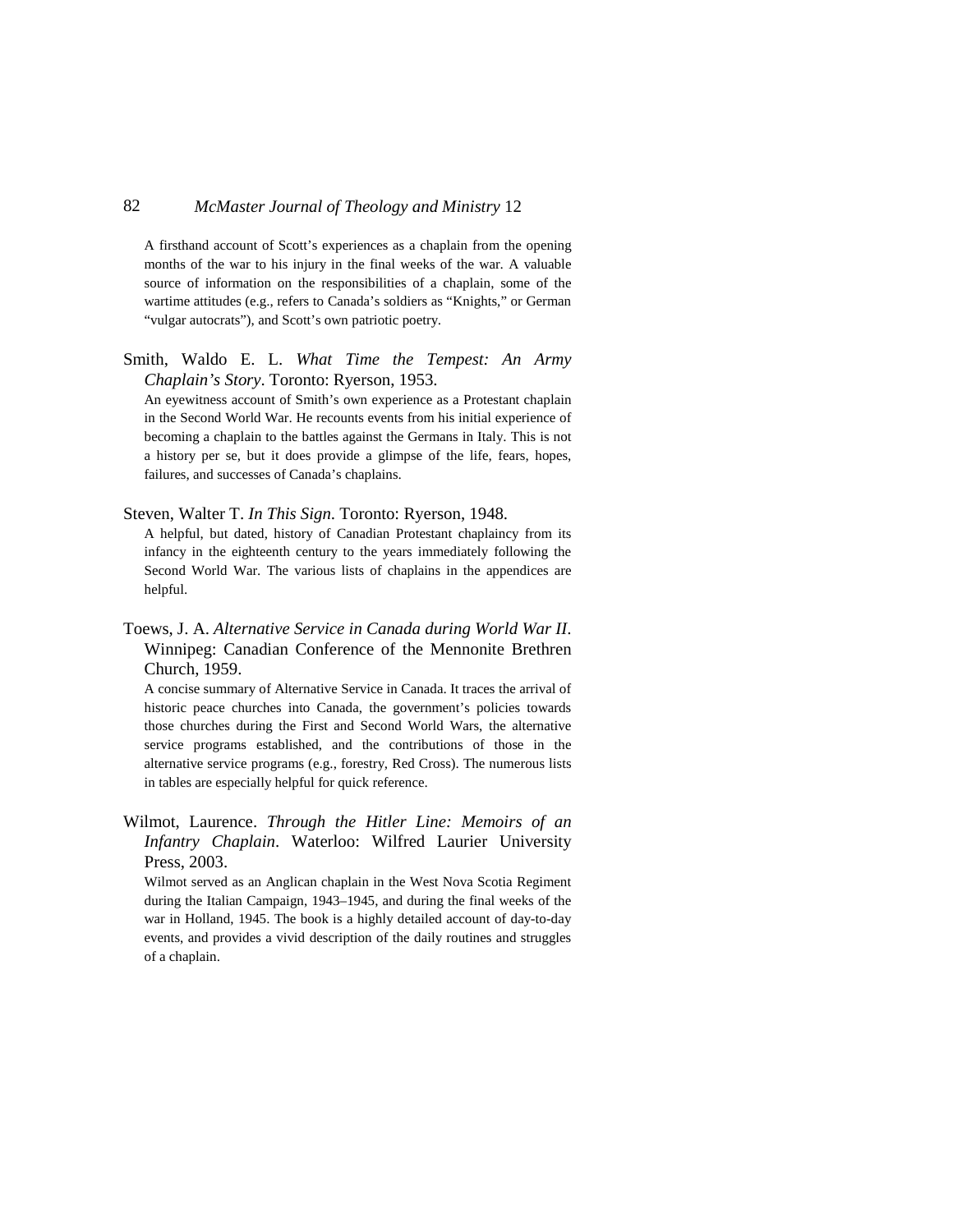Wright, Robert. *A World Mission: Canadian Protestantism and the Quest for a New International Order, 1918–1939*. Montreal/Kingston: McGill-Queen's University Press, 1991. In the early 1920s Canada had over 760 missionaries in foreign lands, and, Wright argues, the churches believed that through these foreign missionaries a new internationalism could be built. This new internationalism, argues Wright, was the belief that "Christ alone embodied the ideals of brotherhood, peace, and justice." This book shows how international events and conflicts eventually made this vision unsustainable, despite some success (e.g., humanitarian and educational work).

#### *Articles and Essays*

Althouse, Peter. "Canadian Pentecostal Pacifism." *Eastern Journal of Practical Theology* 4.2 (1990) 32–43.

A brief summary and analysis of Canadian Pentecostal pacifism during the Second World War, with a passing reference to postwar developments. It argues that Pentecostalism moved away from its original pacifism because of theological (e.g., missionary opportunities in the army, delayed parousia, lack of clear biblical teaching) and sociological reasons (e.g., move from sect to church, attempts to make Pentecostalism acceptable to as many people as possible, social pressures during the war, influx of non-Pentecostals into the church in the postwar years).

- Anger, Bob. "Presbyterian Chaplaincy during the First World War." Paper presented at the Canadian Society of Presbyterian History, 2002. Unable to obtain a copy.
- Angus, Murray E. "King Jesus and King George: The Manly Christian Patriot and the Great War, 1914–1918." *Canadian Methodist Historical Society Papers* 12 (1997–1998) 124–32. An examination of Nova Scotia Methodist and Presbyterian support for the First World War. It identifies the variety of factors that contributed to young Christians who willingly fought for "King George and think that in doing so they were serving King Jesus." Some of the more important factors were imperialism (including the identification of the British Empire with God's "providential tool"), nationalism, glorified or sanitized views of war, and a muscular Christianity.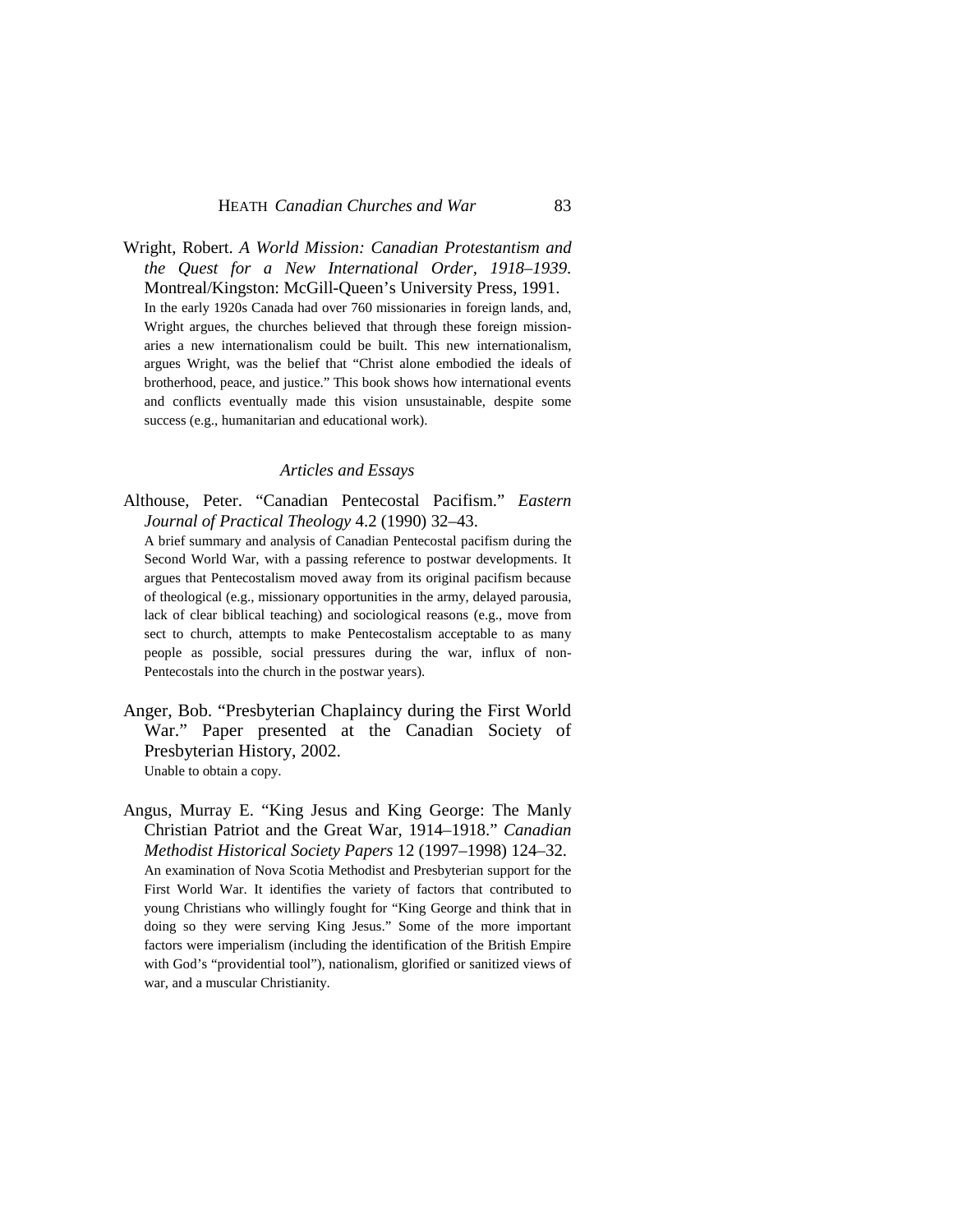Bechtel, Ken. "A Premillennialist Pacifism: The Canadian Swiss Mennonite Peace Position." *Journal of Mennonite Studies* 25 (2007) 89–106.

An examination of the impact of the introduction of a prophetic, premillennial eschatology among Canadian Swiss Mennonites before, during, and immediately after the Second World War. Some communities were successfully able to graft these "newer prophecy-focused, dispensationalist worldviews onto their older nonmillennialist Anabaptist notions." However, in other instances, the "new premillennialist perspectives undermined older peace convictions" (e.g., was the Sermon on the Mount for living now, as Mennonites had traditionally believed, or was the ideal presented by Christ something to be lived in the coming millennium, as dispensationalists preached?). Ultimately, the pressures of the war would lead to questions about the appropriate Mennonite response, which traditionally had been withdrawal from the world. However, no consensus was found.

Bedal, Penny, and Ross Bartlett. "The Women Do Not Speak: The Methodist Ladies' Aid Societies and World War I." *Canadian Methodist Historical Society Papers* 10 (1993– 1994) 63–86.

This article explores the Methodist women's response to the First World War. The two groups of women studied are both from southern Ontario (based on the Ladies' Aid records of the Bay of Quinte and Toronto), one rural and the other urban. It outlines the various organizations, fund raising methods, and special projects the women were involved in, as well as the formative influences on women's views of the war (articles and advertising in the *Christian Guardian*, ministers). It also tentatively concludes that Methodist women, in general, had not embraced the ideals of the social gospel movement because their activities "perpetuated an exaggerated view of women as unselfish, loyal, obedient and silent members of society."

Bergen, John J. "Teaching Certificate Is Lost as Mennonite Teacher Maintains Conscientious Principles." *Mennonite Mirror* 18.5 (January 1990) 20–22.

Bergen was a Mennonite public school teacher in Manitoba who lost his teaching certificate because of his non-resistant convictions during the Second World War. This brief article recounts the hostility expressed to those unwilling to support the war effort as the state expected, and the events that led to the loss and return (after the war) of his certification.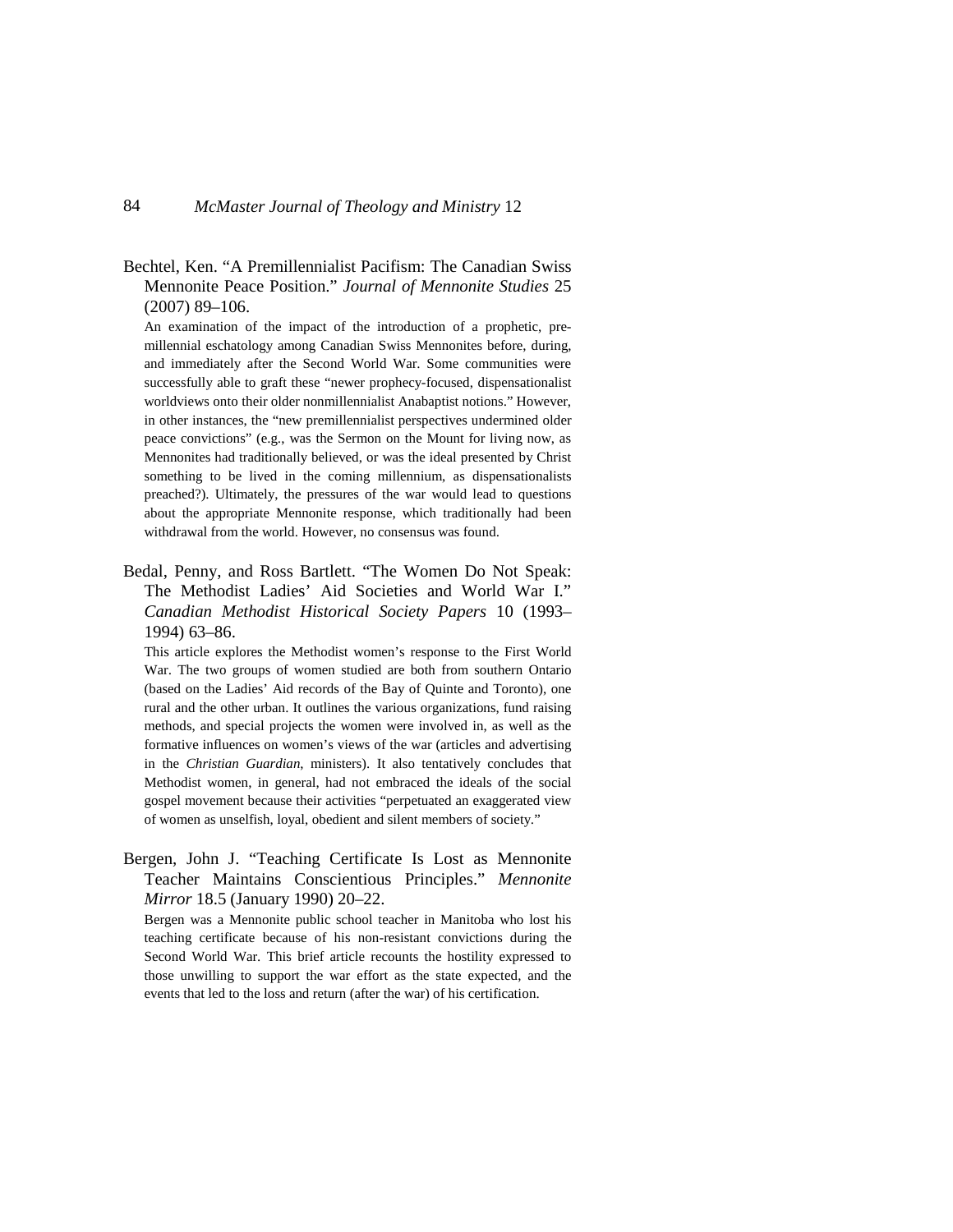———. "The World Wars and Education among Mennonites in Canada." *Journal of Mennonite Studies* 8 (1990) 156–72.

Bergen notes how the anti-German sentiment during the war years led to such hardships as the decreased use (or elimination) of German in Mennonite schools, the closure of some schools or Bible studies, the changing of some school names to more "Canadian" and less German names, and the loss of some jobs by Mennonite teachers. The end of the war did lead to a resurgence of a number of Mennonite private schools, for the influx of Mennonite immigrants meant there was still a need for instruction in German. However, the pressures of postwar urbanization, industrialization, and assimilation meant that Mennonite schools had to prepare their students to engage the world in a way previously unheard of among Mennonites.

Bliss, J. M. "The Methodist Church and World War I." *Canadian Historical Review* 49 (1968) 213–33.

A detailed summary of the many ways in which the Methodists supported the First World War. It argues that the Methodist Church encouraged and sustained the idealism behind English Canadian participation in the war, and shows how the "total war" effort was eventually carried over into expectations about government involvement in social reform efforts.

Bowler, Kate. "'We Wish to Inform You': Canadian Religious Reporting of the Rwandan Genocide." *Canadian Society of Church History Papers* (2008) 175–95.

An analysis of how the Rwandan genocide of 1994 was constructed in the Catholic, Adventist, and Mennonite press. It shows how the disaster was portrayed as both a Christian problem and a Canadian problem: a Christian problem because of the culpability of many Rwandan Christians in the deaths, and a Canadian problem because it brought into question the lofty ideals (or imagined identity) of Canadian multilateral peacekeeping efforts.

Brock, Peter. "Accounting for Difference: The Problem of Pacifism in Early Upper Canada." *Ontario History* 90.1 (1998) 19–30.

A study of the difficulties faced by Mennonite, Tunker, and Quaker settlers in the face of government expectations of support for Upper Canada's defenses during the years before, during, and after the War of 1812. The Mennonites and Tunkers ended up making a deal with the government to be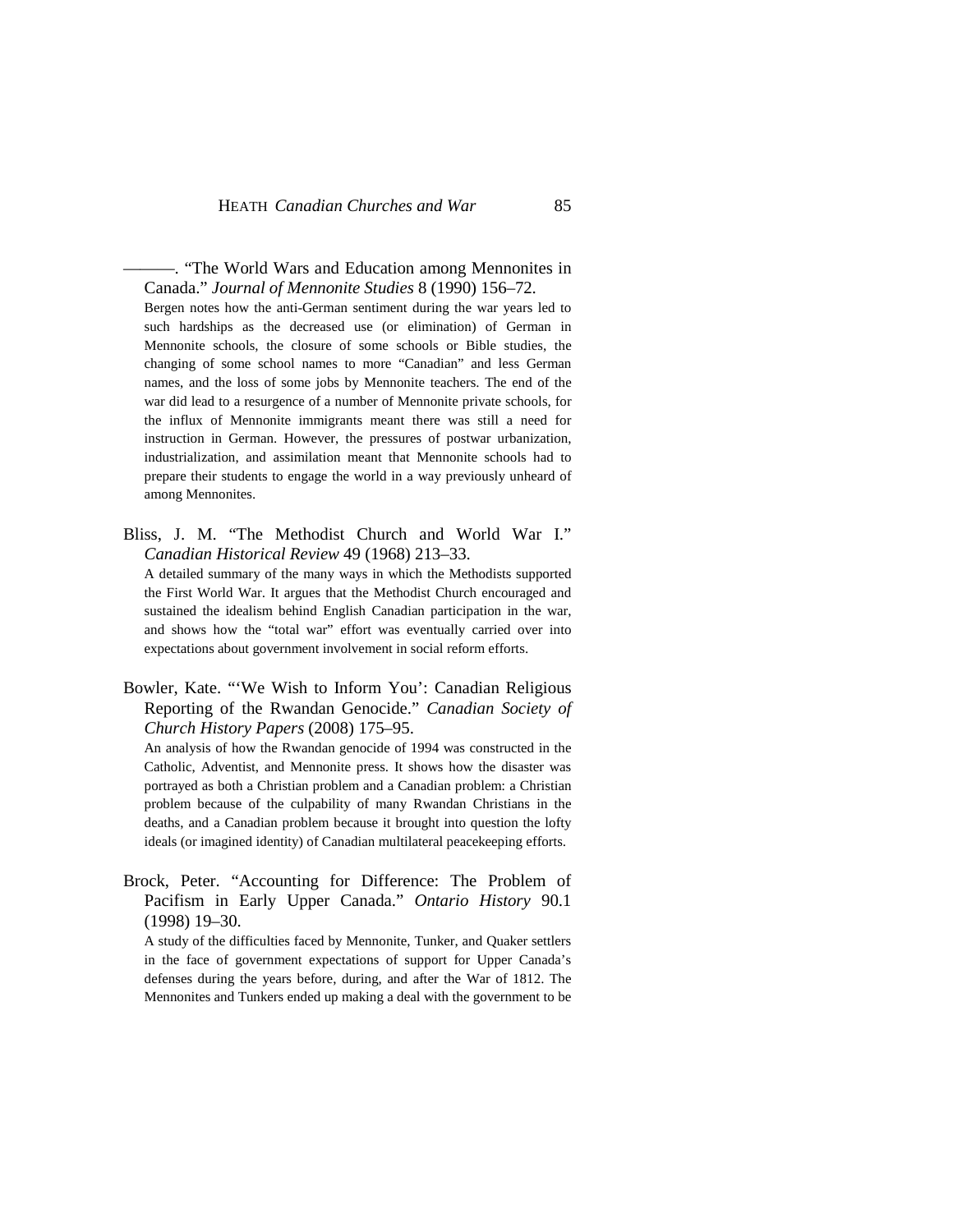relieved of fighting if they made a payment or transported goods, whereas the Quakers were uncompromising and made no deal.

- Bush, Peter. "Biafra and the Canadian Churches, 1960–1970." *Canadian Society of Church History Papers* (2003) 129–47. An examination of how the civil war in eastern Nigeria (the Biafran crisis) impacted the Canadian churches (since the only Canadian denomination in Nigeria was the Presbyterians, the paper looks primarily at the Presbyterian reaction). Bush outlines the Canadian churches' reactions to the war in regards to government lobbying and providing aid (airlifting food and supplies), and contends that the conflict shifted the churches towards acting as non-governmental organizations in order to provide humanitarian aid.
- Ciani, Adrian. "'An Imperialist Irishman': Bishop Michael Fallon, the Diocese of London and the Great War. *Historical Studies* 74 (2008) 73–94.

This article asserts that the Catholic bishop Fallon was an avid supporter of the war effort. Fallon believed that the war provided an opportunity for Catholics to develop an identity as patriotic citizens, and his support for the war must be seen through what Ciani calls his "tripartite loyalties": to the British Empire, to Ireland and Irish Catholics, and to Roman Catholicism. While his support for the war endeared him to English Canadians, and helped to heal relations between Catholics and Protestants, that same support hurt relations between English Catholics (who supported the war effort) and French Catholics (who did not). One fascinating aspect of this article is how prescient Fallon was when it came to the outbreak of war with Germany.

Clifford, N. K. "Charles Clayton Morrison and the United Church of Canada." *Canadian Journal of Theology* 15 (1969) 80–92.

An outline of Charles Clayton Morrison's criticism of the United Church of Canada during the early years of the Second World War. Morrison's concern over the UCC's relationship with the state (as expressed through cooperative ventures such as the selling of war bonds to help the church's finances) was supported by some in Canada, and garnered intense criticism from others in Canada. Clayton concludes by asking if, despite the initial criticisms of his "outsiders" critique, Morrison was actually right.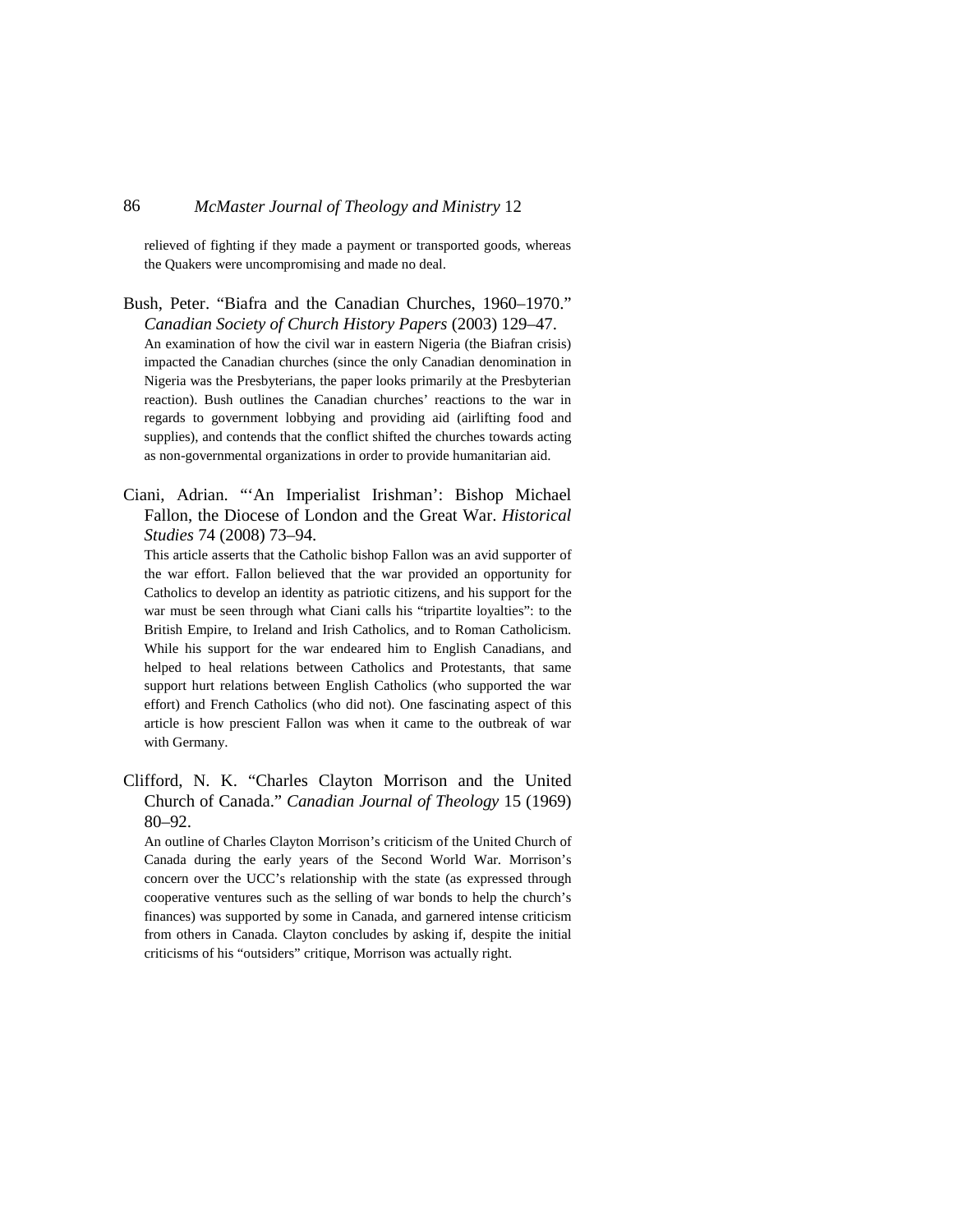Coffman, S. F. "Mennonites and Military Service." In *A Brief History of the Mennonites in Ontario*, edited by Lewis J. Burkholder, 258–72. Toronto: Livingstone, 1935. A narrative of the events surrounding Mennonites and military service in Canada. Coffman was a part of the deputation of Mennonites that wrote to the Canadian government in 1917 in order to ensure that Mennonite exemptions would continue despite the new Military Service Act—so his commentary is informed by his eyewitness experience. The text of the "Appeal to the Government of Canada in Council" (1917) is provided in its entirety, as are copies of the certificates used by the churches to identify their members to the government.

———. "The Non-resistant Relief Organization." In *A Brief History of the Mennonites in Ontario*, edited by Lewis J. Burkholder, 273–76. Toronto: Livingstone, 1935.

Coffman was one of the officers of the organization (he was secretary)—so this brief article provides an eyewitness account of the NRRO. The organization was created late in 1917 in order to unite the relief efforts of the non-resistant churches, as well as to guard the interests of the same churches. The article identifies some of the key leaders, events, and issues, as well as member denominations (Mennonites, Tunkers, Amish).

Crerar, Duff. "In the Day of Battle: Canadian Catholic Chaplains in the Field, 1885–1945." *Historical Studies* 61 (1995) 53–77. A survey that describes the physical stresses and dangers of chaplaincy, summarizes the spiritual care of soldiers, details the conflicts with Protestants and/or government, and lists the ways and means of the chaplaincy successes in the field. A helpful survey that ends with a call for more research into Canadian chaplaincy during and since the Second World War.

———. "The Church in the Furnace: Canadian Anglican Chaplains Respond to the Great War." *Journal of the Canadian Church Historical Society* 35 (1993) 75–103.

An analysis of the hopes, dreams, discouragement, and disillusionment that overseas chaplains faced when they sought to see their reform agenda implemented back in Canada after the war.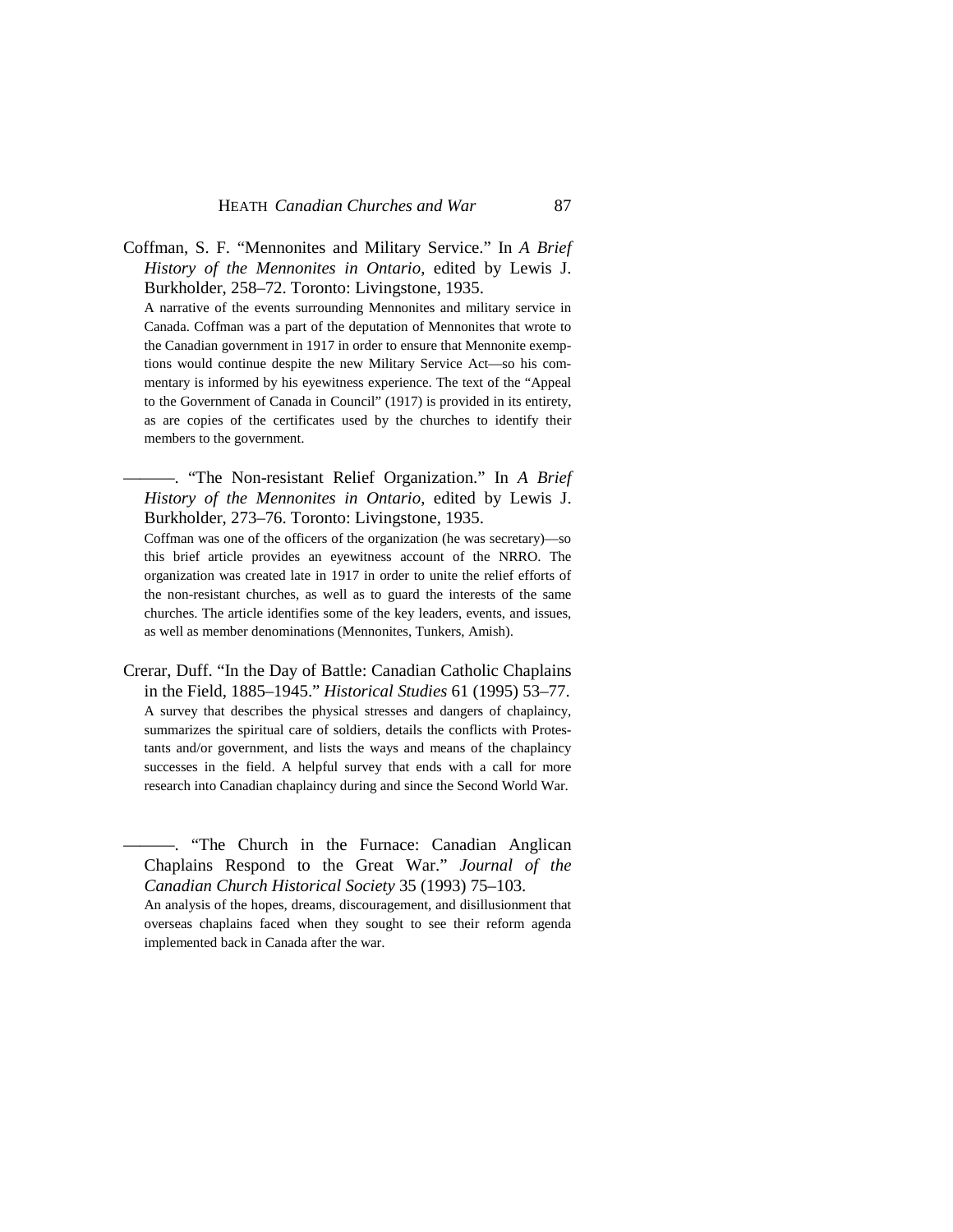———. "Belicose Priests: The Wars of the Canadian Catholic Chaplain 1914–1919." *Canadian Society of Church History Papers* (1991) 13–32.

Crerar shows how the development of Canadian chaplaincy had a rocky period during the Great War, and this article provides a blow-by-blow account of the struggles of Roman Catholics and their chaplains against Protestant bias and political pressure to ensure that their soldiers at the front received proper attention from Catholic chaplains. The years 1914–1917 were difficult years, with Catholics feeling that their needs were being ignored, but by the end of the war (after concerted political pressure) they had managed to gain concessions that were deemed satisfactory. Crerar also notes how there was a degree of "war-time ecumenism" at the front that was noteworthy in an age of significant Catholic–Protestant tension.

Davies, Alan, and Marilyn Felcher Nefsky. "The Church of England in Canada and the Jewish Plight during the Nazi Era, 1933–1945." *Canadian Jewish Historical Society Journal* 10 (1988) 1–19.

Like the book by the same authors (see above), this article deals with the claim made by Irving Abella and Harold Troper (*None Is Too Many*, 1982) that the Anglican churches were silent regarding the plight of the Jews in Nazi Europe. Davies and Nefsky argue that the Anglicans were "surprisingly vocal, especially once the fires of imperial patriotism were kindled and German totalitarianism was defined as the mortal foe of Anglo-Saxon democracy."

———. "The United Church and the Jewish Plight during the Nazi Era, 1933–1945." *Canadian Jewish Historical Society Journal* 8 (1984) 55–72.

Like the book by the same authors (see above), this article deals with the claim made by Irving Abella and Harold Troper (*None Is Too Many*, 1982) that the churches were silent regarding the plight of the Jews in Nazi Europe. Davies and Nefsky argue that while there was no mass outcry against the crimes in Europe, and there was anti-Semitism imbedded within the United Church of Canada, there were voices that spoke in defense of the Jews. They conclude that much of the silence was "willed ignorance rather than conscious or unconscious anti-Semitism."

Davies, Blodwen. "From Militia Tax to Relief." *Mennonite Life* 5 (1950) 27–28.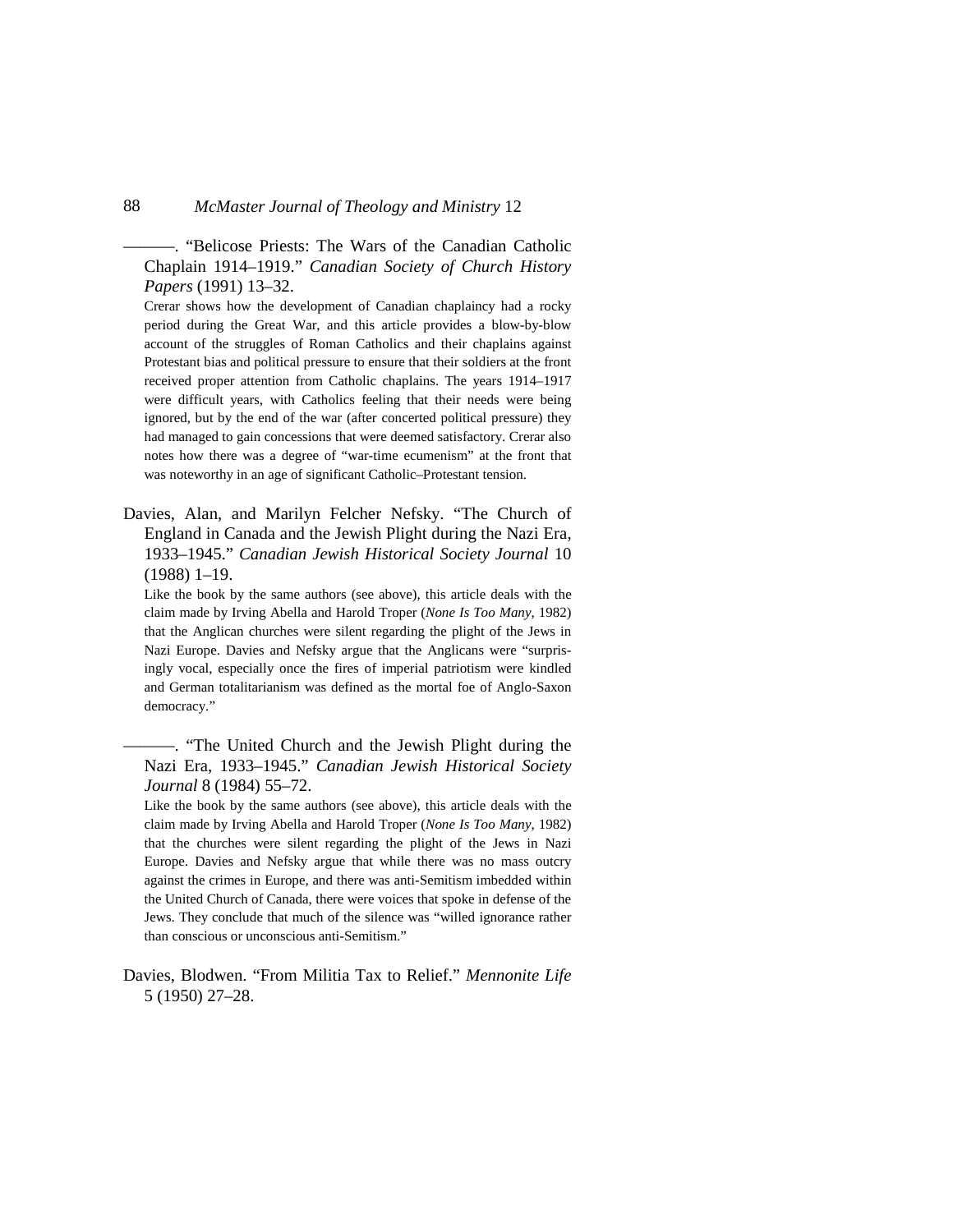A brief article that describes how Canadian Mennonites during the First World War came to show appreciation for their exemption from conscription. Eventually monies raised, food gathered, items collected, and relief workers recruited became an important part of the Mennonite response to war and suffering around the world.

Dekar, Paul R. "Envoys of Peace: Canadian Baptist Women Missionaries as Peacemakers." In *Costly Vision: The Baptist Pilgrimage in Canada*, edited by Jarold K. Zeman, 85–99. Burlington: Welch, 1988.

Dekar brings attention to the lives and ministry of Baptist women missionaries, a group that has often been neglected in Baptist research. Dekar argues that the work of Baptist women in India in the formation of educational institutions and hospitals, the care of lepers, alleviation of injustice, the breaking down of caste barriers, and the spreading of literacy places them in the category of peacemakers.

### ———. "Is Canada *The Peaceable Kingdom*?" *Canadian Society of Church History Papers* (1987) 1–15.

Dekar summarizes the lives of David Willson, Louis Riel, and Nellie McClung to provide a way of imaging a Canadian identity devoid of the violence and militarism of America and other nations. Nations are imagined communities, he argues, and the lives of these and other Canadians can provide a way of imaging a Canada that is a "peaceable kingdom."

Doell, Leonard. "Mennonite COs and the United Church in Northern Aboriginal Communities." *Journal of Mennonite Studies* 25 (2007) 125–36.

The shortage of wartime workers led to the United Church taking Mennonite COs as teachers and missionaries in their northern Manitoba ministries with the aboriginal communities (25 male COs, and 6 women). Despite some difficulties (e.g., the Mennonite problem with infant baptism), the arrangement seemed beneficial to both denominations: the experience "opened new and unfamiliar opportunities for mission projects and service" for Mennonites, and the United Church ministries received much needed help. All in all, the experience "brought together Mennonites and United Church people in a way that helped to create closer relations that brought mutual benefit, new strength, hope and vision to both churches."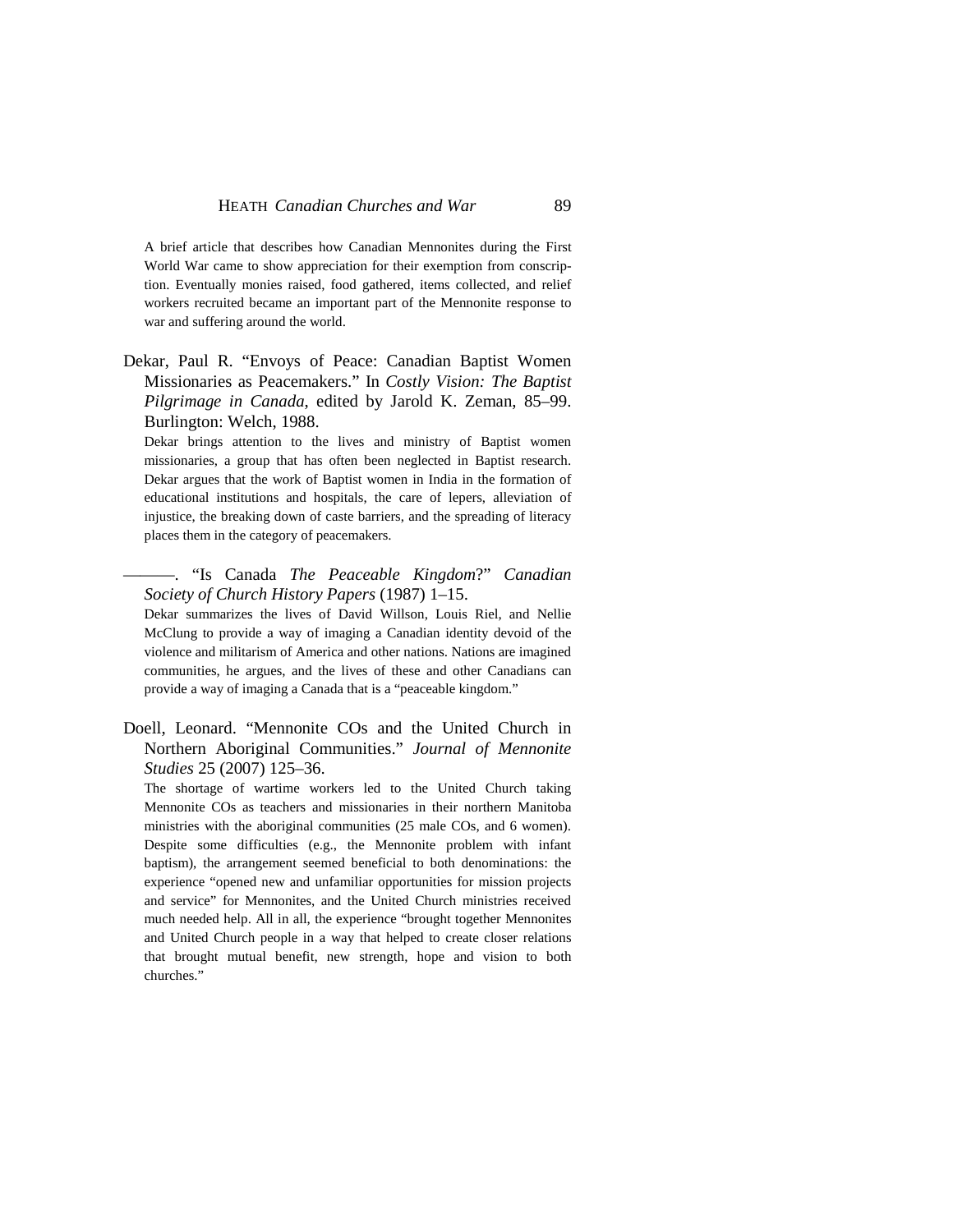Dueck, Abe J. "Making a Case for Non-combatant Service: B. B. Janz's Negotiations with the Government during World War II." *Journal of Mennonite Studies* 25 (2007) 107–24.

An examination on Janz's negotiations with the government during the critical period late-1940 to summer 1941. Canadian Mennonites were divided over how to respond to the war and government expectations, and Janz was one of eight key Mennonite figures that sought to resolve the dilemma by forging an agreement with the government. This article considers some critical correspondence that seems to have been missed by previous researchers. Dueck concludes that Janz was ultimately unsuccessful in his attempts, and lost a degree of trust among Mennonites for his efforts.

Dueck, Peter. "'The Sword of the Lord': Honorary Captain Waldo E. L. Smith and the Second World War." *Journal of the Canadian Church Historical Society* 48 (2006) 55–84. Smith was a United Church minister (previously Methodist) who under-

stood the war to be a spiritual struggle between good and evil. Dueck argues that the nationalistic elements to Smith's support for the war effort and service in the military were actually "expressions of a spiritual worldview." The "sword of the Lord" was manifested by the "faithful service of Christian individuals," and it was the job of the chaplains to exhort (and model) a life of righteousness and faithful service so that God would come to their aid in the struggle.

Durocher, Rene. "Henri Bourassa, les évêques et la guerre de 1914–1919." *Canadian Historical Association Papers* (1971) 254–69.

This article reveals Bourassa's struggle with his anti-imperial convictions and his loyalty to Catholicism. His wartime correspondence with the bishops reveals his ultramontane convictions, as well as his belief that the church—especially the bishops—was to defend the rights of the minorities. In this regard, Durocher argues that Catholicism contributed to the survival of the French-Canadian presence in Canada.

Egerton, George. "Between War and Peace: Politics, Religion, and Human Rights in Early Cold War Canada, 1945–1950." In *Religion and the Cold War*, edited by Dianne Kirby, 163– 87. Houndsmill: Palgrave MacMillan, 2003.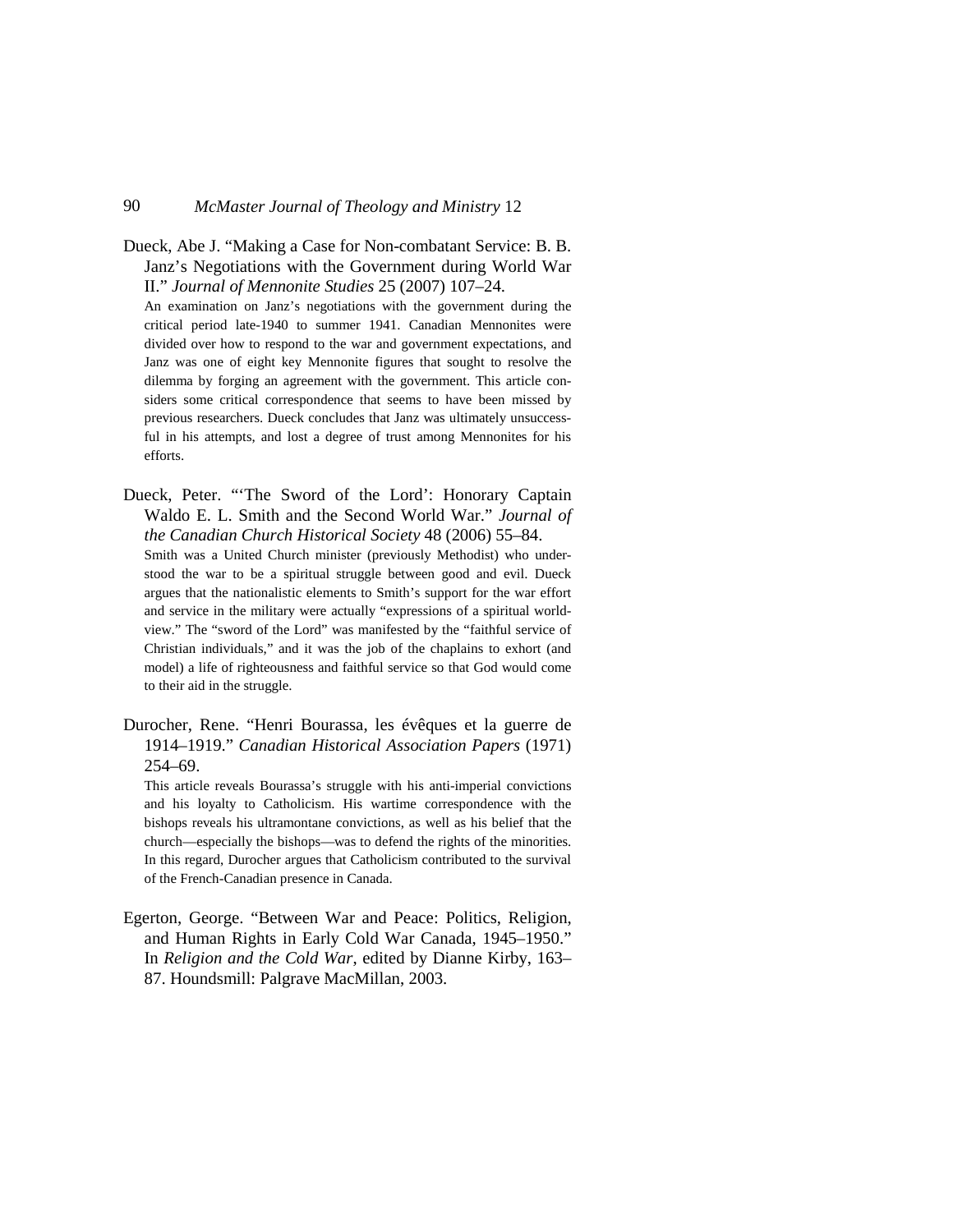A study of the relationship between religion and politics in the early years of the Cold War. Egerton shows how the churches' desire to have a reference to God in a statement of human rights led them not to support any government or United Nation's initiatives that excluded such a reference (it was felt by some that a secular version of rights was inferior and/or a threat). The Korean conflict and the alleged communist subversives in Canada also contributed to a fear that too much support for civil rights would not enable the government to fight against the Red threat. Besides, Egerton argues, it was believed by many in the churches that civil liberties were already protected by British Common Law.

Enns, James. "Sustaining the Faithful and Proclaiming the Evangel in a Time of War: Examining the Role of Popular Evangelical Periodicals in Canada, Britain and the United States during World War II." *Canadian Society of Church History Papers* (2004) 113–32.

A look at six wartime evangelical publications: two each from Canada (*Evangelical Christian*, *Prairie Pastor*), the United States (*Sunday School Times*, *Moody Monthly*), and Britain (*The Dawn*, *World Dominion in the World Today*). Enns illustrates how the press had relatively the same themes throughout the war (all supported the war effort), and contends that the most urgent need expressed in the pages all publications was the need for overseas missions. This wartime missions zeal prepared the way for the postwar boom in global Protestant missions.

Fowler, Albert G. "Following in the Footsteps of Our Lord: Canadian Army Chaplains in Korea 1950–53." *Journal of the Canadian Church Historical Society* 35 (1993) 122–32. Written by a chaplain, this brief summary provides details on the names and responsibilities of the Canadian chaplains in Korea, as well as some of their

problems, ministries, and commendations.

Fowler, Michelle. "'Death Is Not the Worst Thing': The Presbyterian Press in Canada, 1913–19." *War & Society* 25.2 (2006) 23–38.

Revised Masters thesis—see below. A summary of the reasons for the support for the war in the Presbyterian press.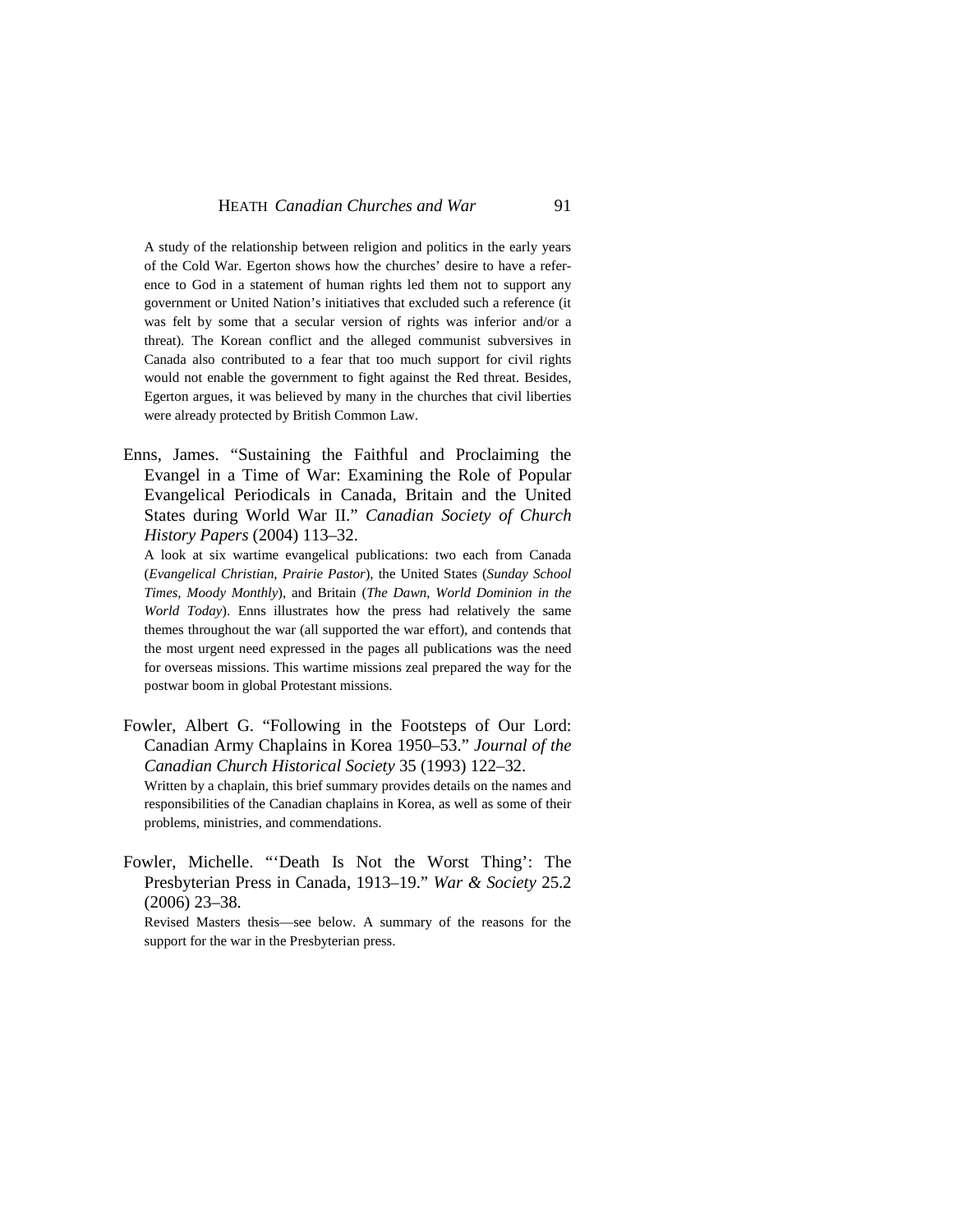———. "Faith, Hope and Love: The Wartime Motivations of Lance Corporal Frederick Spratlin, MM and Bar, 3rd Battalion, CEF." *Canadian Military History* 15.1 (2006) 45– 60.

An intriguing study of the wartime markings in the Bible of Lance Corporal Spratlin. Fowler notes how Spratlin identified aspects of military service with particular Bible passages, and claims that his "annotated scripture passages tell us that at least one Canadian, and probably many more, viewed the Great War as a war in defense of others and in keeping with their deeply-held Christian beliefs."

———."Keeping the Faith: The Presbyterian Press and the Great War." Unpublished paper presented at the Canadian Society of Presbyterian History, 2005. Accessed online: http://csph.ca/papers/CSPH2005\_Fowler.pdf.

This paper identifies the reasons for the Presbyterian support for the war effort. It claims that the church wanted war as a last resort, acted within the longstanding just-war tradition, displayed crusading language at times, and believed that fighting for justice and liberty was a worthwhile and noble cause. A study of the denominational press indicates that certain publications were primarily supportive of the war, whereas others allowed for varied opinion and some debate on the war.

Fransen, David. "'As Far as Conscience Will Allow': Mennonites in Canada during the Second World War." In *On Guard for Thee: War, Ethnicity and the Canadian State, 1939–1945*, edited by Norman Hillmer et al., 131–49. Ottawa: Canadian Committee for the History of the Second World War, 1988.

A refinement of his MA thesis (see below) that details the internal divisions and cultural accommodation of wartime Mennonites.

Fraser, Brian J. "Peacemaking among Presbyterians in Canada: 1900–1945." In *Peace, War and God's Justice*, edited by Thomas D. Parket and Brian J. Fraser, 125–43. Toronto: United Church Publishing House, 1989.

Fraser argues that there were three ways that Canadian Presbyterians approached peacemaking. The first was an optimistic, evangelical liberalism that looked to "human cooperation and good will to bring about lasting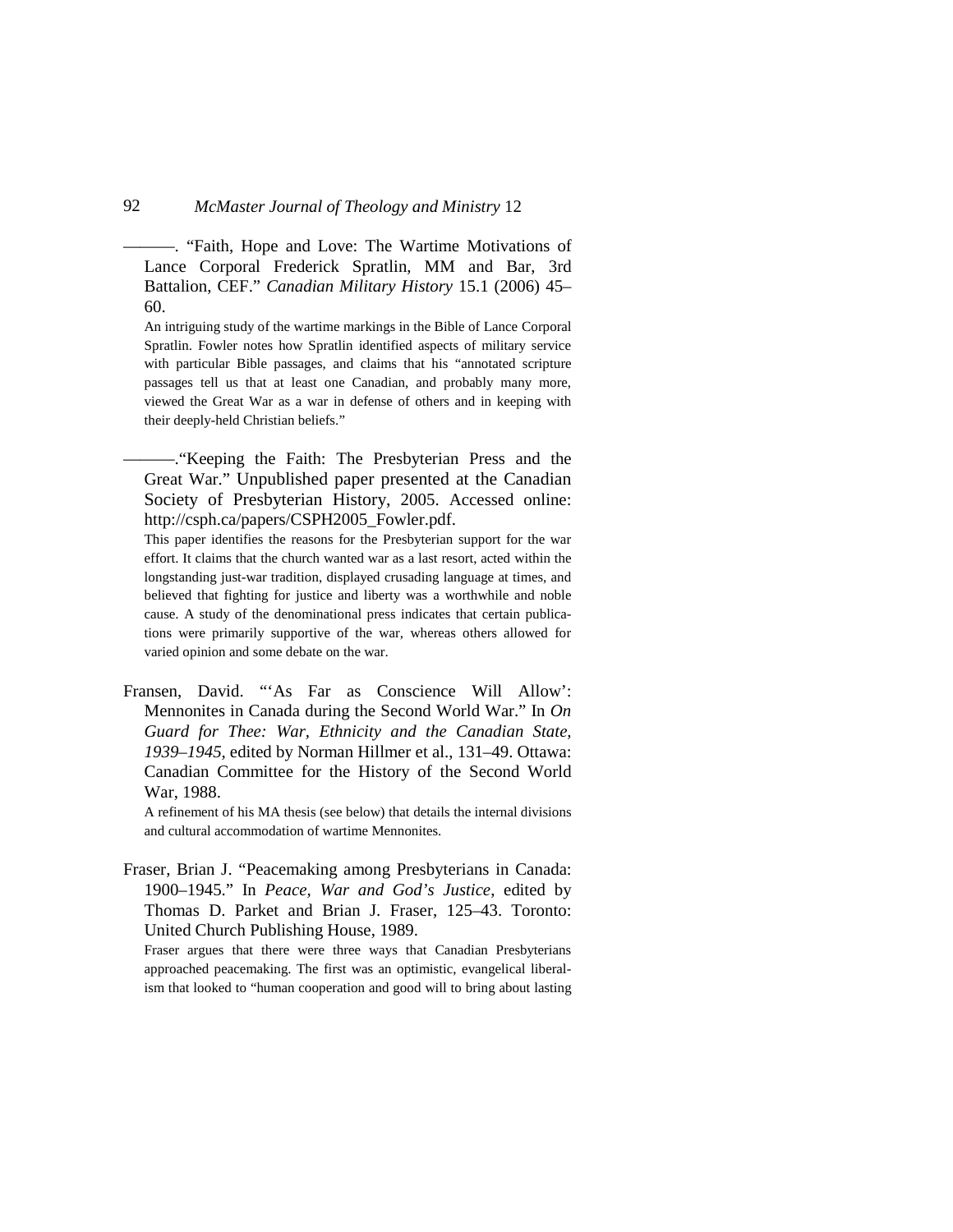peace." This type suffered after the First World War. The second type, which rose to prominence in the inter-war period, was the "democratic socialist and pacifist critique" of the causes of war—especially the First World War. The third type was the "suspicious neo-orthodoxy" that was "wary of human effort in the face of overwhelming evil" and one that called people back to dependence on God's redemption in Christ.

Gauvreau, Michael. "War, Culture and the Problem of Religious Certainty: Methodist and Presbyterian Church Colleges, 1914–1930." *Journal of the Canadian Church Historical Society* 29 (1987) 12–31.

A challenge to Richard Allen's thesis that in the postwar years the decline of the Methodist and Presbyterian churches was due to an inability to resolve the tension between individual regeneration and social action: Gauvreau argues that the professors of the Methodist and Presbyterian colleges were more concerned with the intellectual and moral questions raised due to the war and recent scientific and philosophical discoveries. He calls these professors "Christian Realists," and concludes that they were able to avoid the extremes of modernism or fundamentalism by developing a theology that provided a synthesis between faith and reason.

Hamilton, Tom. "In the Fire of Battle: Presbyterian Padre Charlie Maclean with the Argyll and Sutherland Highlanders of Canada." Unpublished paper presented at the Canadian Society of Presbyterian History, 1997. Unable to obtain a copy.

"The Delicate Equilibrium: Canada's Protestant Chaplains during the Second World War." *Journal of the Canadian Church Historical Society* 35 (1993) 105–20.

A description of how Protestant Canadian chaplains were organized under the leadership of the newly appointed Principal Protestant Chaplain Bishop Wells (Anglican Bishop of Cariboo). It claims that while a few Canadian Protestant chaplains failed in their duties, the majority served courageously and creatively in the face of significant adversity. It also provides a description of how chaplains balanced their responsibilities as Christian leaders and military social workers.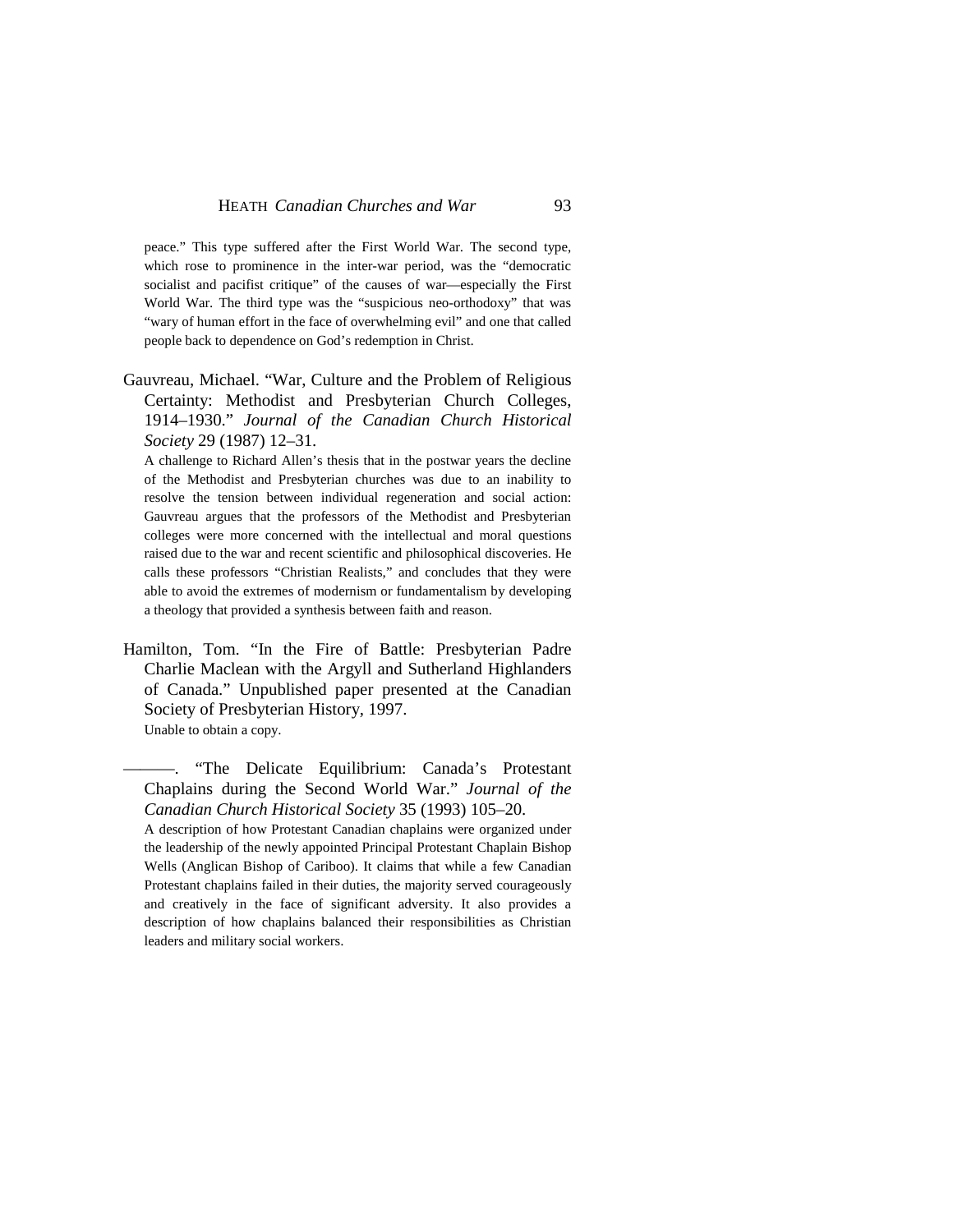———. "Spiritual and Patriotic Duty: Understanding Why Anglican Clergy Enlisted as Chaplains in World War II." *Canadian Society of Church History Papers* (1992) 113–26.

A brief examination of the theological beliefs and nationalistic convictions of twenty-seven World War II Anglican chaplains. The chaplains are divided into three categories: Anglo-catholic, traditional, and evangelical. Hamilton concludes that both nationalistic and spiritual convictions were reasons for enlisting. The conclusions of this research are tentative due to the limited number of chaplains surveyed (27 out of 228 total chaplains).

Harder, Laureen. "One Photograph, Many Stories: A Mennonite Congregation's Diverse Response to War." *Journal of Mennonite Studies* 25 (2007) 137–44.

Harder's research began with the discovery of a Second World War photo of two Mennonite conscientious objectors, and two army recruits who were United Church and Lutheran. The four men had posed for the camera with arms around each other. The diversity of reactions to the war in the picture, Harder claims, is a poignant portrayal of the diversity of reactions to the war among the members of Stirling Avenue Mennonite Church in Kitchener, Ontario. While the church encouraged non-resistance, there were those who enlisted. Regardless of the response, Harder argues, the church welcomed all back into its ranks after the war.

Healey, Robynne. "Thirty-One Hours on Grindstone Island: The Canadian and American Friends Service Committees' Experiment in Civil Defence." *Canadian Quaker History Journal* 71 (2006) 22–32.

In 1965, a two-day experiment with fifty-one individuals at Grindstone Island revealed some of the tensions between two groups opposed to militarization and Cold War tensions. One group, Quakers, understood nonviolence to be a positive doctrine related to a way of life concerned with justice. The other group, civilian defence theorists, were primarily concerned with tactics and not necessarily creating a better society. These tensions were never fully reconciled.

Heath, Gordon. "Canadian Baptists and Late-Victorian Imperial Spirituality." (Forthcoming as a chapter of a book from the Andrew Fuller Center conference, bibliographical details not yet available).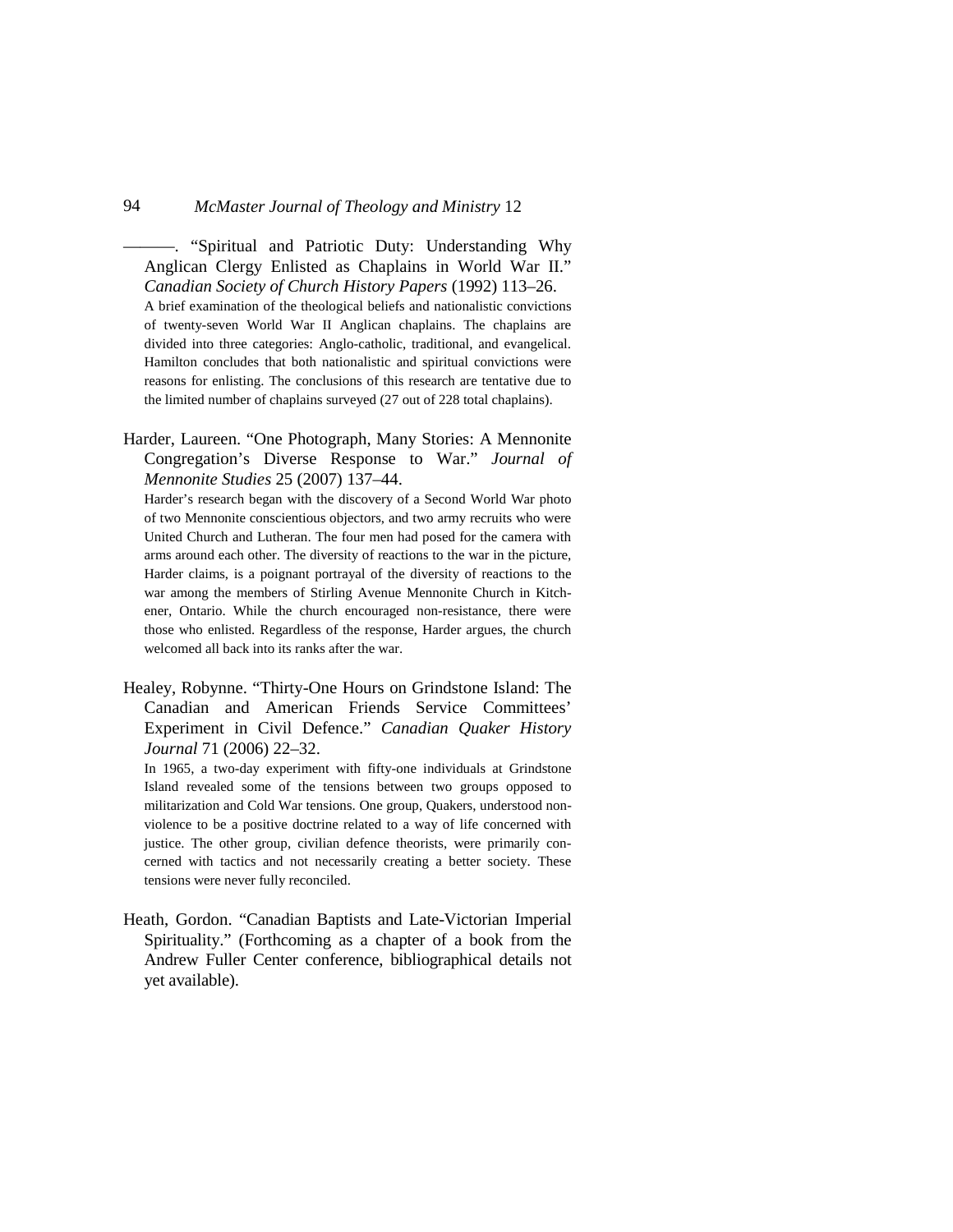Baptist spirituality has been marked by a passion for missions and a concern for justice. This essay shows how in the late-Victorian period Baptists believed that the best way for missions to expand and justice to occur was for the empire to grow. For those two reasons (not to mention other possible reasons) Canadian Baptists were ardent imperialists.

-. "Prepared to Do, Prepared to Die': Family Values, Evangelicals, Imperialism, and Canadian Children, 1899– 1902." (Under review).

The Canadian churches at this time were imbued with an ardent imperialism, and were firmly and enthusiastically committed to the imperial cause in South Africa. This study explores one unique and little-known expression of Methodist and Presbyterian imperialism: the infusing of their children with imperial virtues. What is striking for the purposes of this research is the conflation of family values, evangelicalism, and imperialism. These children's publications reveal how evangelicalism's emphasis on family was a motivating factor in nurturing young imperialists. The editors of these publications believed that imperial values were synonymous with Christian values, and that girls and boys who embodied the ideals of their papers would become good mothers, fathers, and citizens, as well as defenders of empire. Consequently, articles on faith, heroes, vocation, patriotism and entertainment were permeated with imperial sentiment.

———. "Flirting with Nirvana: The Canadian Baptist Attitude to Warfare, 1919–1939." (Forthcoming as a chapter of a book from the Seventh Canadian Baptist Heritage Conference, a part of the Hayward Lectures, bibliographical details not yet available).

Revised Masters thesis—see below. Although Baptists supported the cause of, and participated in, both World Wars, during the inter-war period they "flirted with Nirvana" and adopted a pacifist position. This shift was due to the experience of the First World War (carnage, futility, fear of another war) and the influence of the social gospel movement. This shift followed the general trend among other Protestant denominations.

———. "'The Great Association Above': Maritime Baptists and the War of 1812." (Under review).

An examination of the impact of the War of 1812 on Baptists in Nova Scotia and New Brunswick. Unlike a number of Baptists in Upper Canada, Baptists in the Maritimes remained loyal to the British Crown. The war did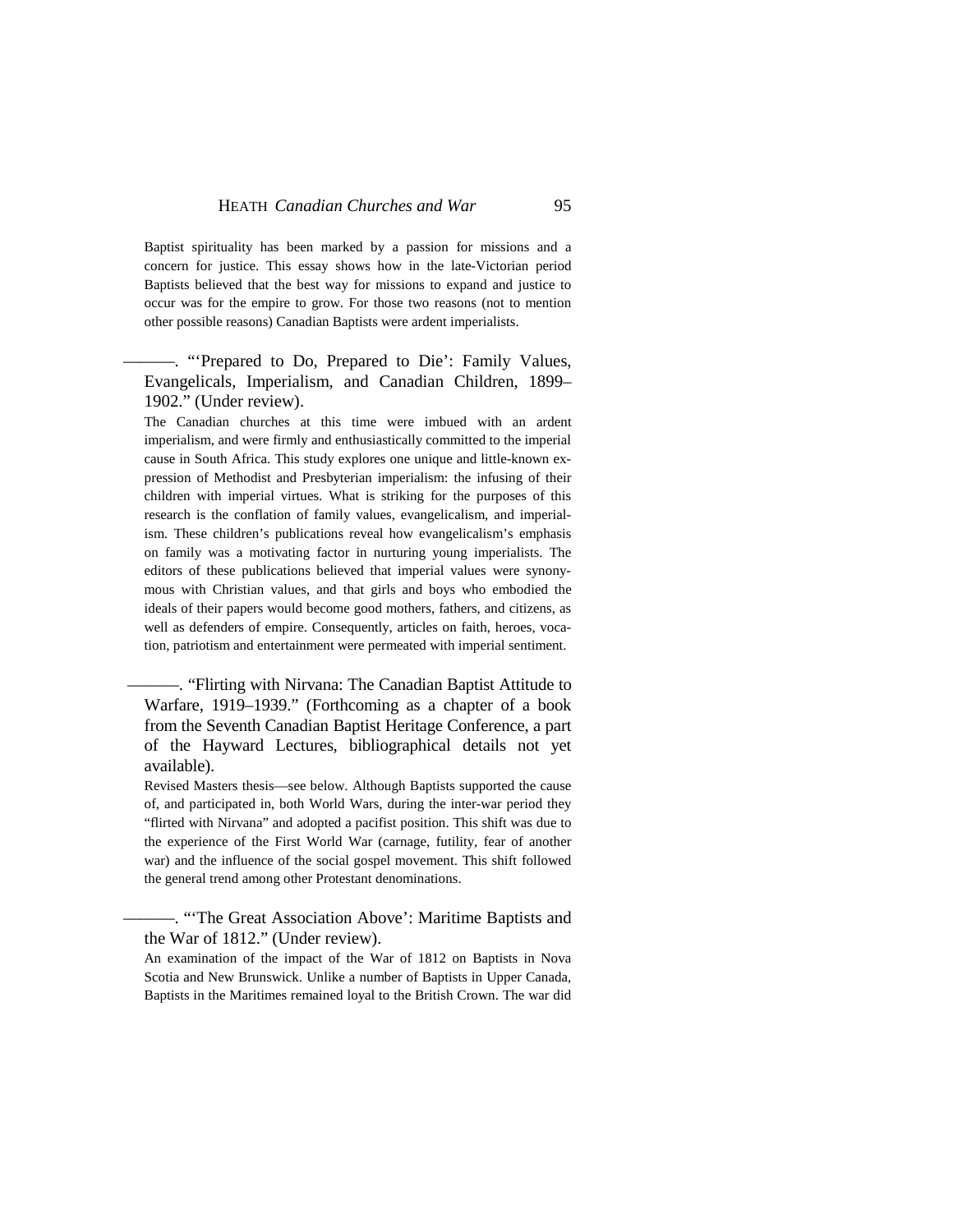interrupt and sever a number of important cross-border relationships with American Baptists, but once the war was over the ties were immediately renewed. In fact, even during the war there were cross-border ministries and communication that reveal how evangelical and denominational loyalties were paramount—even when political loyalties differed.

### ———. "Ontario Baptists and the War of 1812." *Ontario History* (forthcoming).

The disparate reactions among Baptists leaders provide concrete examples of the impact of the war on a small struggling evangelical denomination, as well a glimpse of the range of political loyalties that existed within Upper Canadian Baptist churches. They also illustrate the central argument of this article: the war did not entirely eclipse evangelicalism's cross-border relationships, nor did evangelicalism completely erase national identities.

———. "Traitor, Half-Breeds, Savages and Heroes: Canadian Baptist Newspapers and Constructions of Riel and the Events of 1885." In *Baptists and Public Life in Canada*, edited by Gordon L. Heath and Paul Wilson, Eugene, OR: Pickwick Press, forthcoming.

Through its commentary on events, the Baptist press played a significant role in the nation-building process—and in the case of the events of 1885, supported the Canadian government's decision to crush any dissent. It is obvious that the reports in the press shed more light on the Canadian Baptist press than on the actual person of Riel. Like much of the writing on Riel, personal and corporate biases tended to shape how he was perceived and constructed. It would seem that Riel stood in the way of everything that the Baptist press deemed important—advancement of the nation westward, racial/cultural superiority and assimilation, law and order, and patriotism and pride in their soldiers. Consequently, it seems inevitable that the press would construct Riel and his followers in such a negative way.

———. "Canada and the Nile Expedition: Canadian Baptists and Nascent Imperialism, 1884–1885." *Baptist Quarterly* (forthcoming 2011).

In the fall of 1884 close to 400 Canadian voyageurs volunteered to assist the British in rescuing General Gordon in Khartoum in the Sudan. The attitudes expressed in the Baptist press at that time reveal a support for the new imperialism. The article argues that all the attitudes necessary for the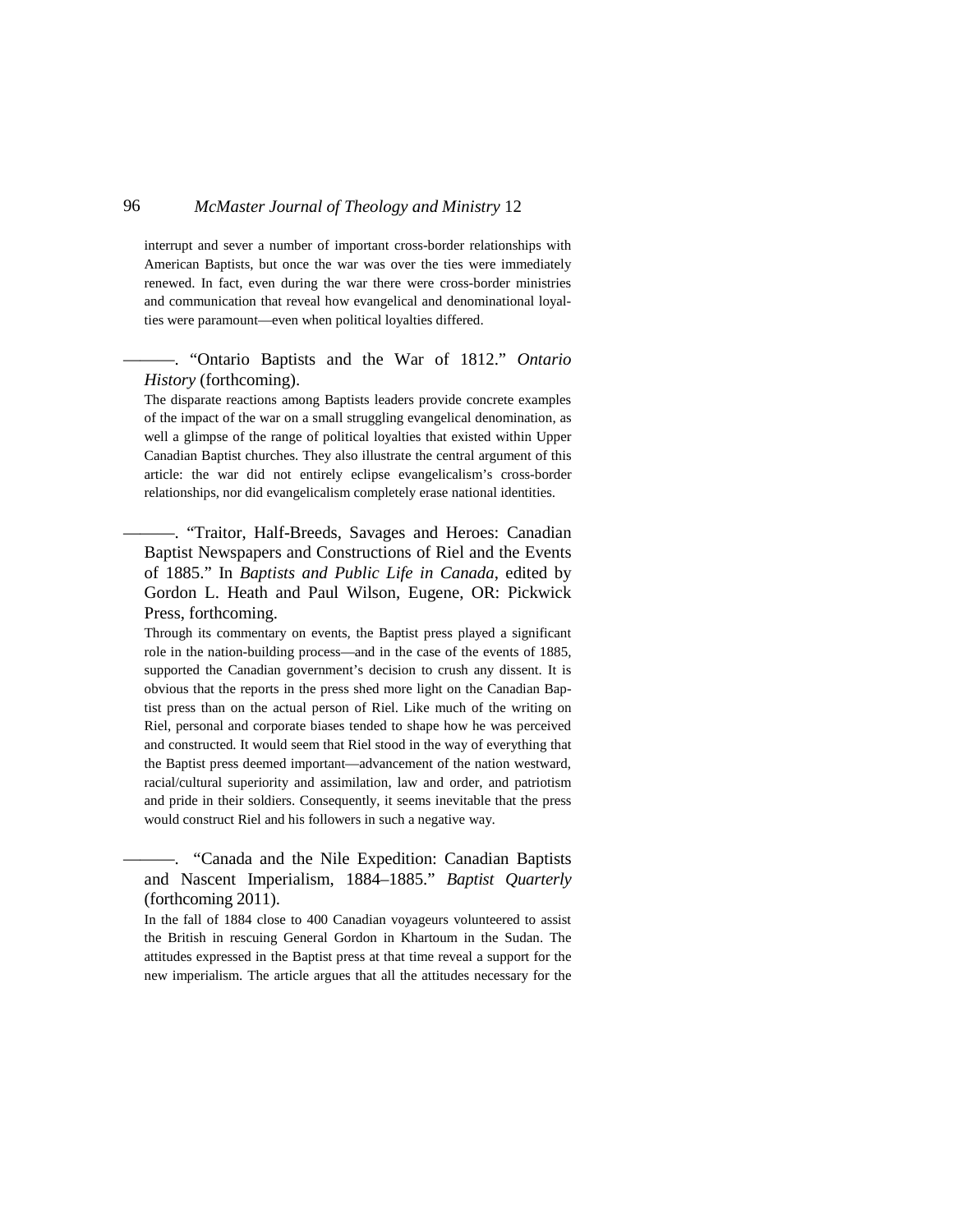ardent imperial enthusiasm in the South African War (1899–1902) were already in place during the period of the Nile Expedition.

———. "Wisdom on War for Evangelicals." *Faith Today* (January/February 2007) 24–26.

A very brief overview of the history of Canadian evangelical attitudes to war from the South African War (1899–1902) to the beginning of the twenty-first century.

———. "When Missionaries Were Hated: An Examination of the Canadian Baptist Defense of Imperialism and Missions during the Boxer Rebellion, 1900." In *Baptists and Mission*, edited by Ian M. Randall and Anthony R. Cross, 261–76. Milton Keynes: Paternoster Press, 2007.

Through an examination of the Canadian Baptist press this chapter explores how Canadian Baptists understood the relationship between missions and empire. It shows how Canadian Baptists quickly came to the defense of imperialism and missionaries in China, but it also demonstrates how they were quite critical of the excesses of imperialism and were quite willing to blame the Western powers for many of their overseas troubles; especially their troubles in China.

-. "'Forming Sound Public Opinion': The Late Victorian Canadian Protestant Press and Nation-Building." *Journal of the Canadian Church Historical Society* 48 (2006) 109–59.

The ignoring of the denominational press by many historians is surprising due to the importance of newspapers in the shaping of public opinion in the late-Victorian period, as well as for their value as a primary source for historians. Whatever the reasons for such neglect, the late-Victorian Protestant denominational press needs to be seen as an important factor in the development of not only religious convictions, but also political values and opinions. Consequently, this article shows how the press saw itself as having an important role in the critical task of nation-building, and outlines the ways in which it sought to do just that. It also has an extensive annotated bibliography of late-Victorian Protestant publications.

———. "'Were We in the Habit of Deifying Monarchs': Canadian English Protestants and the Death of Queen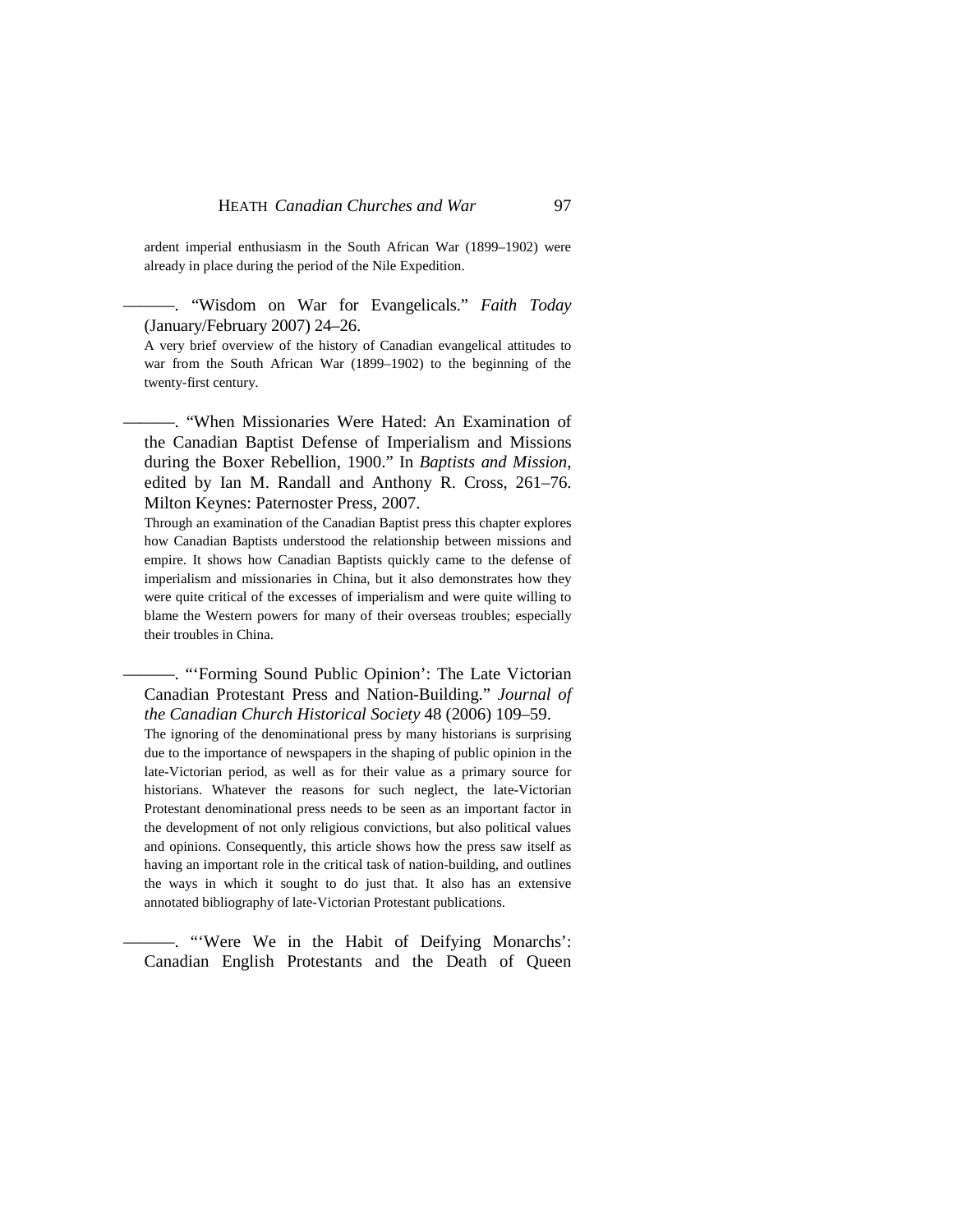Victoria, 1901." *Canadian Evangelical Review* (2005–2006) 72–97.

Queen Victoria's death in 1901 led to empire-wide expressions of grief and sympathy. This article details the Canadian English Protestant churches' reaction to her death, and begins to explore how the churches' view of the Queen influenced their attitudes to empire and gender. What this article indicates is that there was widespread support for the monarchy in general, and the Queen in particular. It also indicates that the popular conceptions of the Queen played a considerable role in the formation of attitudes to empire and gender.

———. "'Citizens of That Mighty Empire': Imperial Sentiment among Students at Wesley College, 1897–1902." *Manitoba History* 49 (June 2005) 15–25.

Oftentimes, university students are some of the most vocal and passionate anti-imperialists. Yet that has not always been the case, as this study of student attitudes to imperialism indicates. The students that this article focuses on were from Wesley College in Winnipeg, Manitoba, Canada. This article explores the imperial sentiments that permeated student life and classes by looking at the student newspaper *Vox Wesleyana*.

———. "Passion for Empire: War Poetry Published in the Canadian English Protestant Press during the South African War, 1899–1902." *Literature and Theology* (2002) 127–47.

This article explores the imperial sentiment in the Canadian English Protestant churches through a look at the poems published in their various publications during the war years of 1899–1902. It notes the origins of much of the poetry, identifies the amount of poetry that was published, as well as outlining some of the larger themes of the war poetry. These poems indicate that imperial sentiment was, in fact, quite widespread among the members of the English Protestant churches.

———. "Sin in the Camp: The Day of Humble Supplication in the Anglican Church in Canada in the Early Months of the South African War." *Journal of the Canadian Church Historical Society* 44 (2002) 207–26.

This article shows how in the late nineteenth century, Britain was very clearly considered to be God's modern-day chosen people, its soldiers part of a holy cause, and the Church of England in Canada, despite not being the established religion of the new Dominion, acted as the modern-day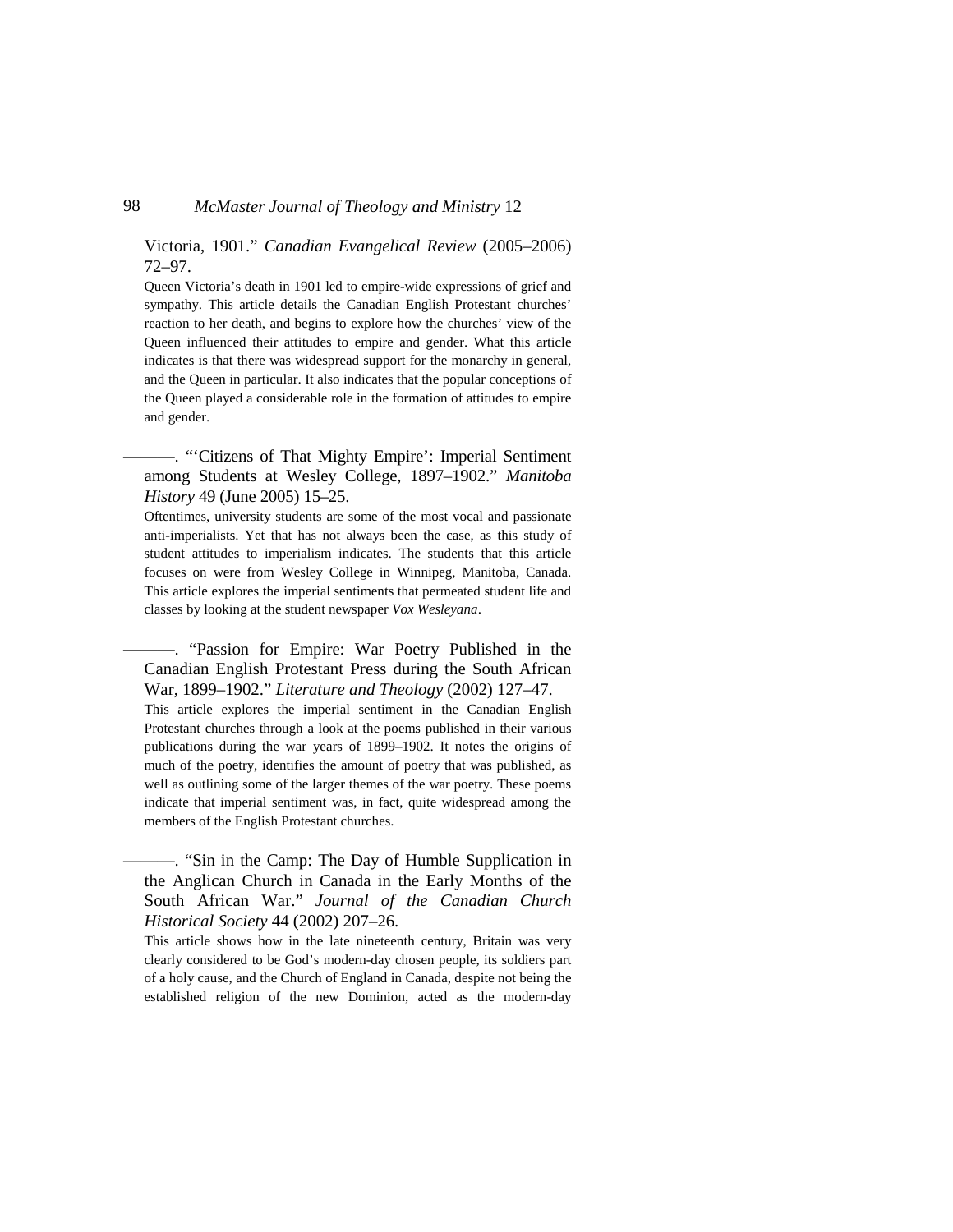Levitical priests. A multitude of sins were considered to be blocking God's blessing. By calling the nation to repentance, offering the opportunity for humble supplication through its services, and by acting as priests of the nation, the Church of England felt that it was truly contributing to the nation-building enterprise and the victory of imperial arms in South Africa.

"Irreconcilable Differences: Wartime Attitudes of George C. Pidgeon and R. Edis Fairbairn, 1939–1945." *Canadian Society of Church History Papers* (1999) 29–50. An examination of the pro/anti-war clash in the United Church of Canada by means of an examination of two church leaders. The paper compares the wartime sermons of George C. Pidgeon with the anti-war publications of R. Edis Fairbairn. The root of the differences between these two men lay in their radically different interpretations of history, Scripture, and church polity (in particular the church's anti-war statements in the inter-war years).

Heick, W. H. "The Lutherans of Waterloo County during World War I." *Waterloo Historical Society* 50 (1962) 23–32. Unable to obtain a copy.

Hobbs, Raymond. "Religion and the War of 1812 in Upper Canada. Part One: British Military Chaplains." Unpublished online paper:

http://www.warof1812.ca/Chaplains.DG.cwk%20(WP).pdf. A summary of the remuneration, responsibilities, dress, and activities of chaplains in Upper Canada during the war. It also provides helpful biographical details on the Church of England people in Upper Canada who served as chaplains.

Hogan, Brian F. "The Guelph Novitiate Raid: Conscription, Censorship and Bigotry during the Great War." *Canadian Catholic Historical Association, Study Sessions* (1978) 57–80. On 7 June 1918, the military police raided the Jesuit Novitiate of St. Stanislaus near Guelph, Ontario. The stated motive was to arrest young men evading military service. Besides illustrating the problems between governmental agencies and the bungling of the application of the Military Service Act, this raid, Hogan argues, illustrates the tensions between Protestants and Catholics (although he does indicate that the extreme Orange-Ontario feelings were not shared by the majority of Protestants).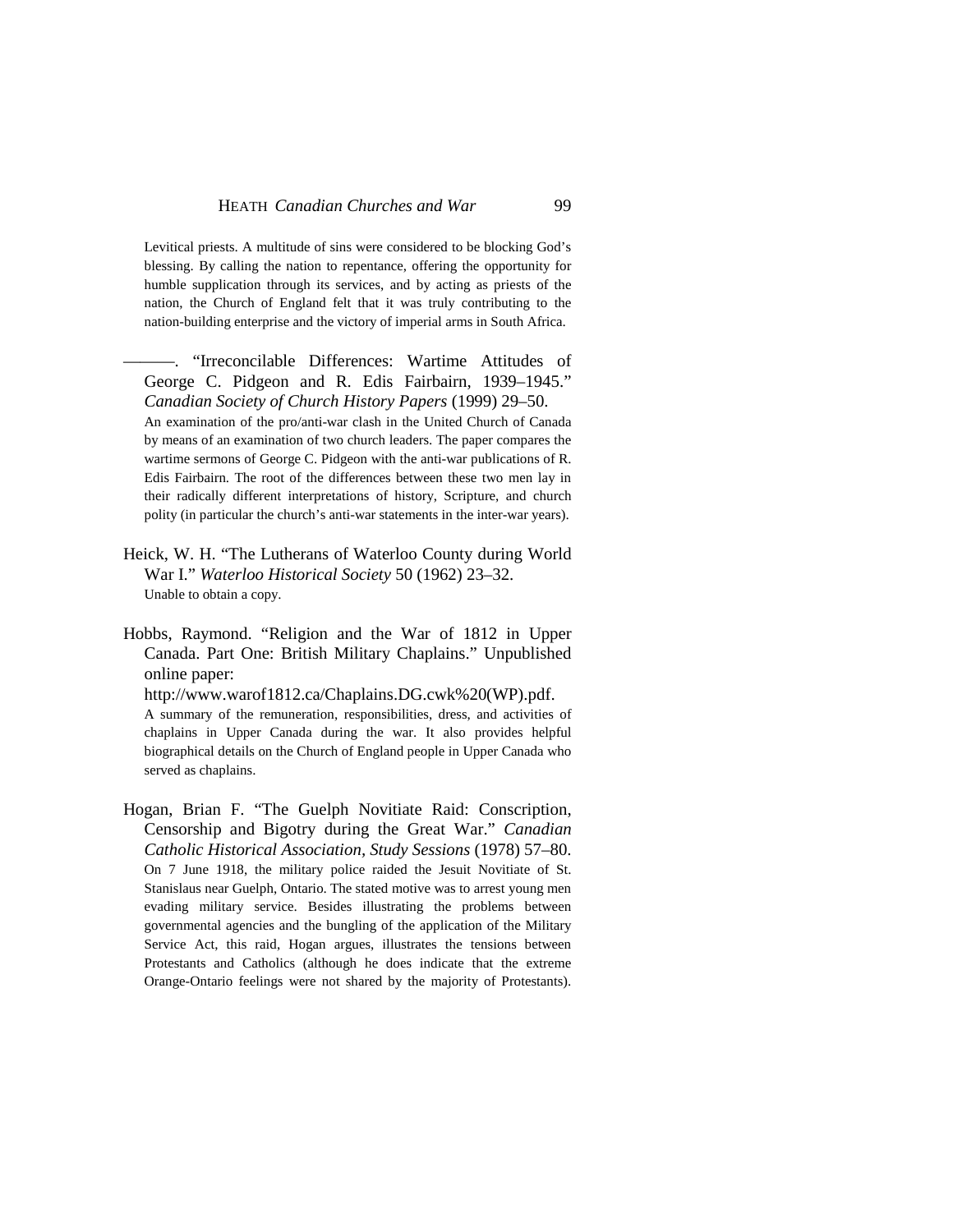This is an interesting examination of a little-known event that, in its day, provoked intense commentary in national newspapers, parliamentary debates, and a Royal Commission.

Humphries, Charles W. "Two B.C. Pacifists and the Boer War." *BC Studies* 45 (1980) 116–27.

A study of William Marchant's and J. Herbert Bainton's opposition to the South African War. This article details their opposition and the reaction to it, as well as concludes that an analysis of the opposition may indicate that there were more people who were opposed to the war than originally thought.

Jacobs, Shelley L. "Pacifism in Churches of Christ in Western Canada during World War II and the Influence of Nashville Bible School." *Restoration Quarterly* 48.4 (2006) 211–31.

Jacobs demonstrates how the influence of the Nashville Bible School and James A. Harding in Canada began with the establishment of a congregation in Meaford, Ontario, in the middle of the nineteenth century. The Western Canadian influence of the school and Harding began when settlers from Ontario moved west and established congregations in the prairies. The American pacifist influence continued due to the ongoing arrival of American preachers and evangelists in Canada, the attendance of Canadians at the school, and the influence of restoration publications. The pacifism exhibited was a "kingdom theology" that embraced the Sermon on the Mount as the way for Christians to live in God's kingdom.

Janzen, William. "Relations between Canadian Mennonites and Their Government during World War II." *Mennonite Quarterly Review* 66 (1992) 492–507.

This article provides a helpful analysis of the Mennonite experience during the Second World War. It provides a summary of the historic reasons for exemption and Alternative Service (e.g., particular promises made by the Canadian government to immigrant communities), as well as the struggles by the Mennonites and Canadian government to come to an acceptable solution during the war. Janzen shows that there was diversity among the Mennonites when it came to what was acceptable participation, and concludes that the relations between the two groups were reasonably amicable (despite a number of Mennonites being imprisoned for their convictions).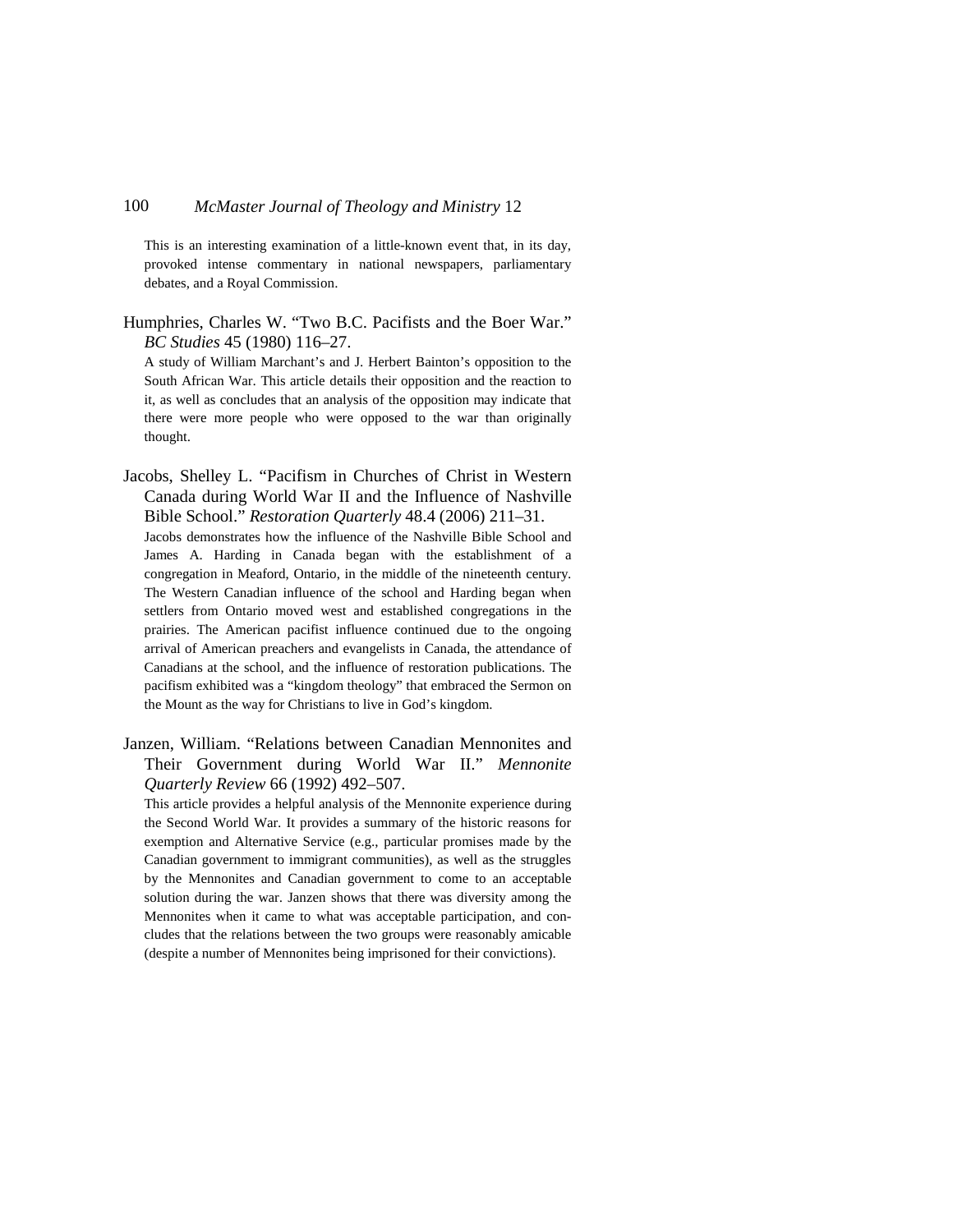MacDonald, Robert. "The Methodist Church in Alberta during the First World War." *Canadian Methodist Historical Society Papers* 10 (1993–1994) 145–69.

This article examines three different aspects of the Methodist support for the war in Alberta: by institutions, prominent Methodists, and local congregations. MacDonald's research indicates widespread and fervent support for the war effort at all levels and in a variety of ways (e.g., sermons, sendoffs, memorials, fund raising).

MacDonald, Stuart. "The War-Time Sermons of the Rev. Thomas Eakin." *Canadian Society of Church History Papers*  (1985) 58–78.

Revised Masters thesis—see below. MacDonald shows how the preaching of Eakin shifted from a traditional just-war view to seeing the war as a holy war or crusade. The change was gradual, but by 1916 and 1917 the shift had occurred. This wartime attitude, MacDonald argues, was held by a large number of Presbyterians and Canadian Christians in general.

Marr, Lucille. "Ontario's Conference of Historical Peace Church Families and the 'Joy of Service.'" *Mennonite Quarterly Review* 75 (2001) 257–72.

An examination of the families of four executive leaders of Ontario's Conference of Historic Peace Churches during the Second World War. This article shows how the wives and mothers in these families understood their Christian discipleship to be marked by facilitating their husbands' service. In other words, their sacrifices (at great personal cost) allowed for their husbands "joy of service," but were at the same time understood theologically to be their "joy of service" as well.

———. "Peace Activities of the Canadian Conference of the Brethren in Christ Church, 1945–1982." *Brethren in Christ History and Life* 8 (1985) 13–36.

As study of the acculturation of the Canadian Brethren in the decades following the Second World War that illustrates how the Brethren's historic peace position was diluted by an increasing engagement with the wider Protestant evangelical community (a community that was, for the most part, not pacifist). While this movement to a more mainline position in Canadian religious life led to changes in the demographics and even theology of the denomination, the article concludes by stating that the historical peace witness of the denomination can still be found among its members.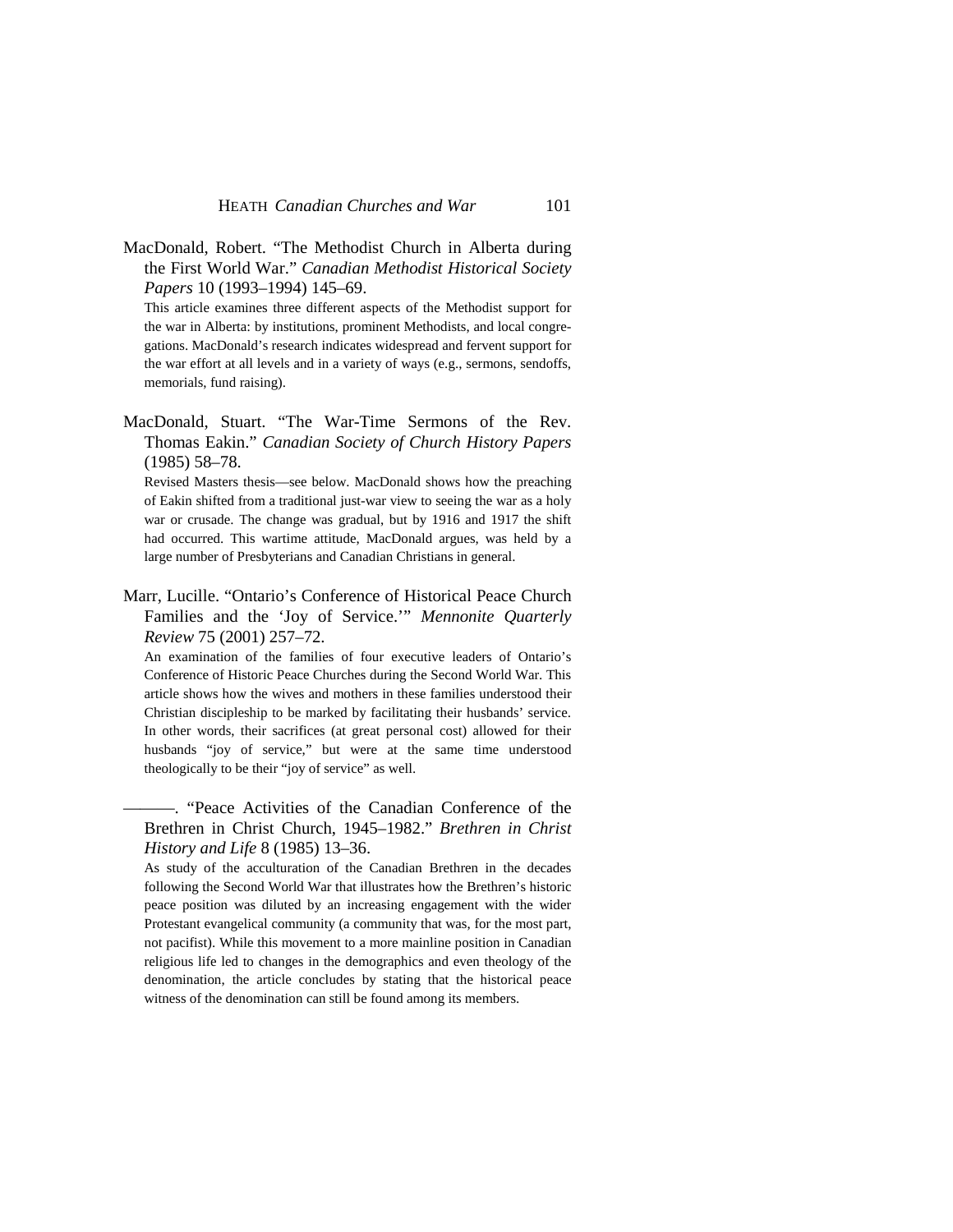Marshall, David. "Methodism Embattled: A Reconsideration of the Methodist Church and World War I." *Canadian Historical Review* 66 (1985) 48–64.

Marshall reconsiders how the issue of Methodism and the war has traditionally been portrayed. He claims that J. M. Bliss and R. Allen's conclusions regarding ardent Methodist support for the First World War reflect their dependence on domestic sources. If one looks at overseas sources from chaplains, Marshall argues, such support was lacking. Marshall argues that the horrors of the war actually led to a crisis of faith within Methodism and a return to a more personal and evangelical-type of religion.

Martens, Lisa. "Christian Peacemaker Teams as a Current Version of Conscientious Objection." *Journal of Mennonite Studies* 25 (2007) 205–13.

Martens notes the similarities and differences between COs in the Mennonite tradition and contemporary Christian Peacemaker Teams (CPT). The similarities are obvious: prophetic voice, faithfulness regardless of effectiveness, nonviolent disposition. However, the Euro-Mennonite appreciation for the Canadian government and what it offered them is not shared by CPT, for CPT see the entire European colonizing of North and South America as genocidal (and claim that even Mennonite settlers took advantage of such genocide). The article concludes with brief anecdotes about the opportunities for CO around the world, and a challenge to Canadian COs to rethink paying war taxes and supporting wartime industries (e.g., uranium for weapons).

Maxwell, Donald W. "Religion and Politics at the Border: Canadian Church Support for American Vietnam War Resisters." *Journal of Church and State* 48 (2006) 807–29.

This study shows the extent of the United Church's support for those who fled to Canada from the US to avoid military service in the Vietnam War. Maxwell notes that more clergy supported assistance than did laity, and that the reasons for support were primarily threefold: Canadian nationalism/ anti-Americanism, humanitarian concerns for refugees, and a desire to bolster the church's image and relevance in an age when religion seemed to be on the wane.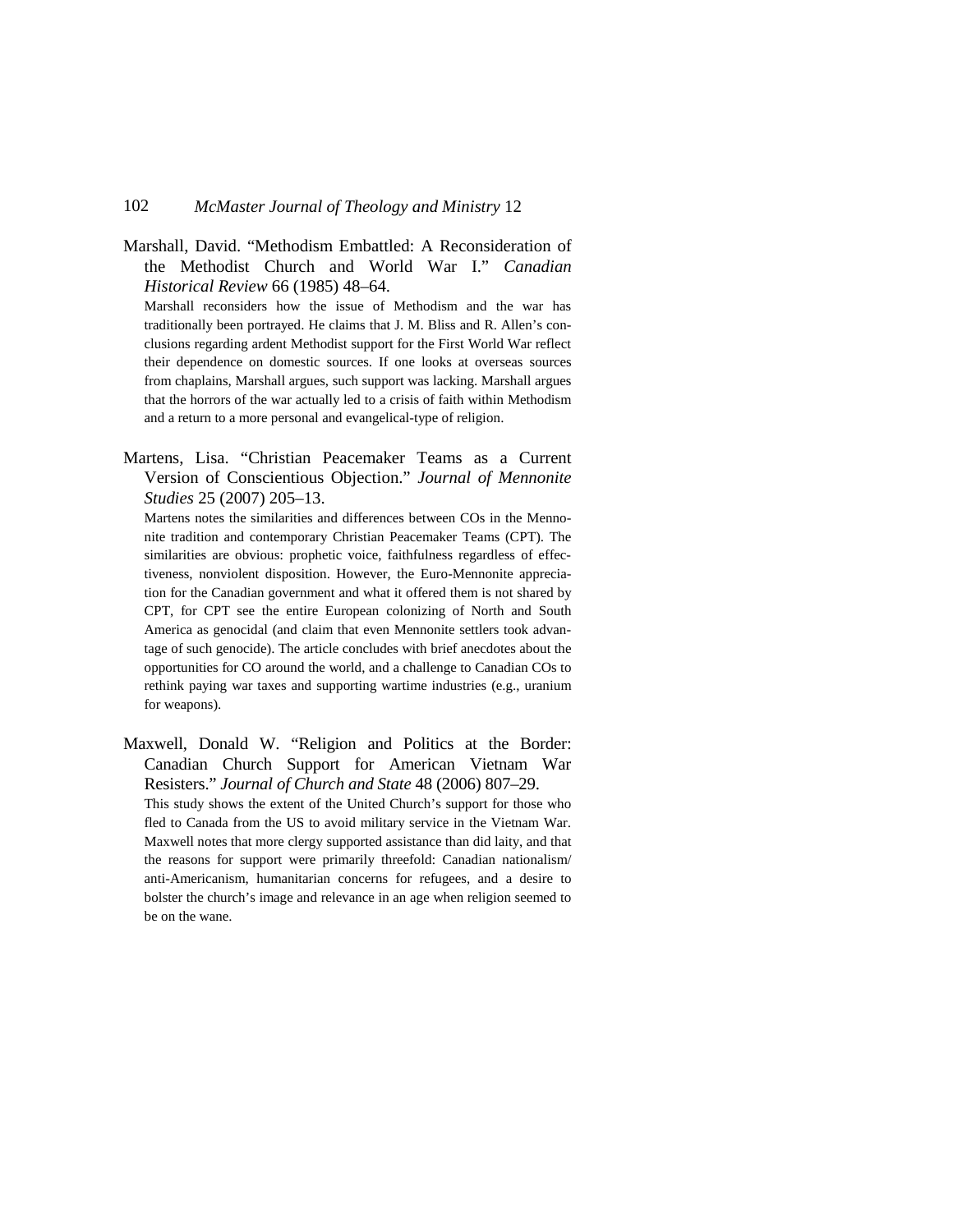### McGowan, Brian. "The Churches Talk Peace." *Grail* 2 (1986) 7– 21.

An examination of Canadian churches and their response to the growing nuclear threat in the early 1980s. McGowan summarizes the policy statements of not only the Canadian Council of Churches, but also the statements by the Anglican Church, Lutheran Church in America (Canada Section), Presbyterian Church in Canada, United Church of Canada, Canadian Conference of Catholic Bishops, Conference of Mennonites in Canada, and Society of Friends. These statements from Canadian church bodies reveal a firm conviction that opposed the development and use of nuclear weapons, as well as a growing concern for international justice. These statements also reveal a growing ecumenism between churches, a rising international influence, and a budding grassroots movement for peace.

McGowan, Mark G. "Harvesting the 'Red Vineyard': Catholic Religious Culture in the Canadian Expeditionary Force, 1914–1919." *Historical Studies* 64 (1998) 47–70.

McGowan's work analyzes Father Bernard Stephen Doyle's negative wartime evaluation of Catholic recruits: were Catholic recruits really so unchristian in their behavior, and did the Church really fail so miserably in its nurturing of the flock? Based on the study of chaplain's reports, war diaries, episcopal correspondence, and the personnel records of close to 1500 Catholic service men (and 60 Catholic nurses) he concludes that any portrayal of Catholic recruits must reflect a far more complex situation than Doyle presumes. There certainly were failures by the Church on the home front—especially in Ontario and the Canadian West (which contributed to the sinful behavior that Doyle lamented), but there were also signs of Catholic devotion in the face of intense wartime pressures. A helpful and sophisticated study of the lives of Catholic laity and chaplains during the war.

———. "Sharing the Burden of Empire: Toronto's Catholics and the Great War, 1914–1918." In *Catholics at the 'Gathering Place': Historical Essays on the Archdiocese of Toronto, 1841–1991*, edited by Mark G. McGowan and Brian P. Clarke, 177–207. Toronto: Canadian Catholic Historical Association, 1993.

This research shows how Toronto Catholics (both lay and clerical) supported the war effort—unlike many other Catholic communities in Quebec, Ireland, the United States, and Australia. Church authorities played an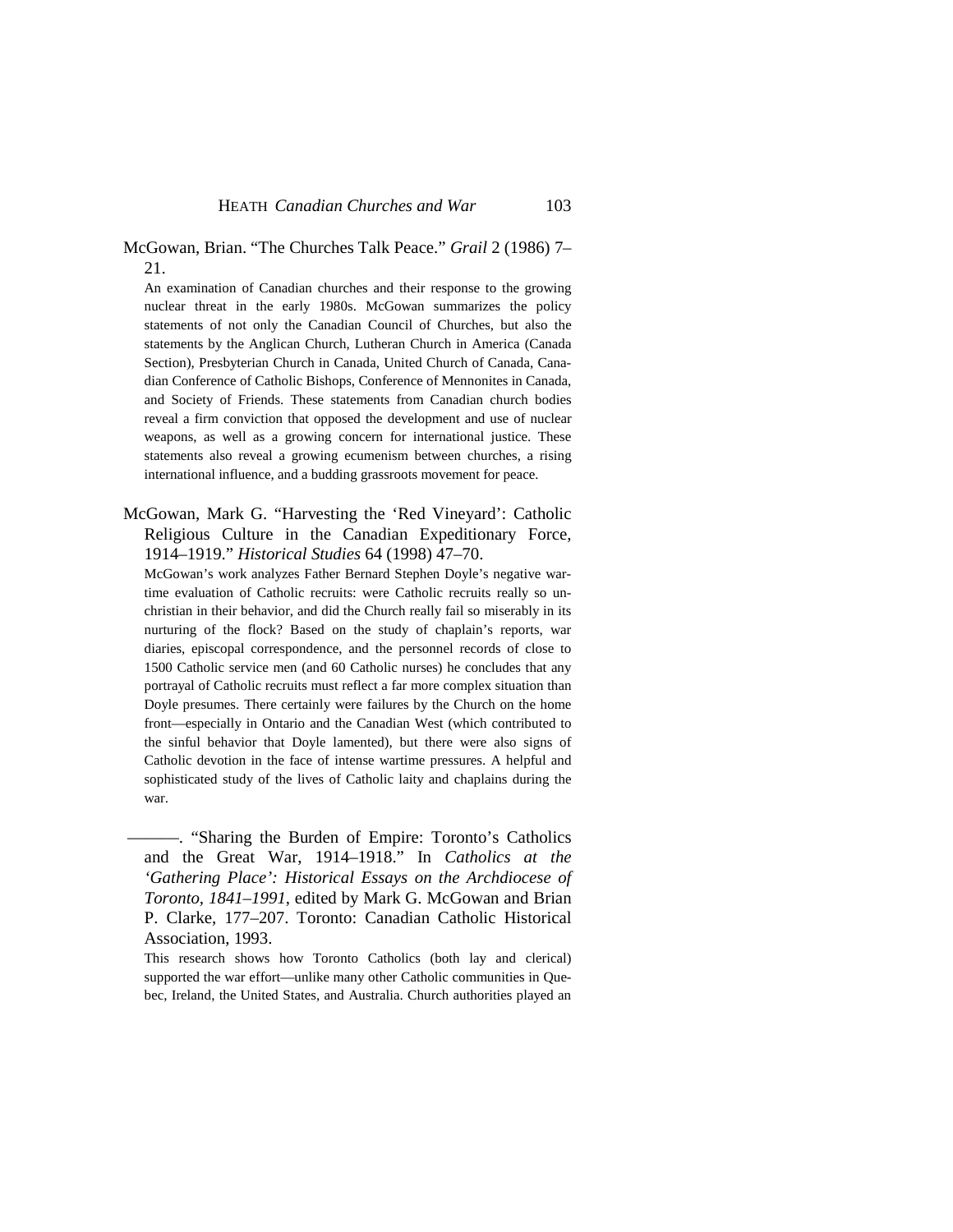important and active role in recruitment, bond purchases, and national registration, and the laity were ardent supporters of the cause. The religious motivation for the war was clear: the war was just and needed to be fought. On a more practical level, the war provided an opportunity for Toronto Catholics to prove to Protestants that they were loyal Canadians and supporters of the Empire. The charts on Catholic enlistment are especially helpful.

———. "The Degreening of the Irish: Toronto's Irish Catholic Press, Imperialism, and the Forging of a New Identity, 1887– 1914." *Canadian Historical Association Papers* 24, no. 1 (1989) 118–45.

McGowan argues that by the beginning of the First World War Toronto's Irish English-speaking Roman Catholic community had shifted from a community that identified primarily with Ireland and its issues to a community that had a growing sense of Canadian identity, including a particular type of loyalty to the British Crown and imperialism. He also argues that the "editorials and features of the Catholic weeklies in the city helped to define and give a loose ideological framework to the dramatic social changes" that took place among the Catholic clergy and community. This newly forged Canadian identity and loyalty to the Crown meant that participation in the First World War was not something that clashed with their Irish identity, but rather, was something that necessitated their participation in the cause.

Mills, Sean. "'Preach the World': Canadian Imperialism and Missionary Outreach at the Montreal Diocesan Theological College, 1892–1903." *Journal of the Canadian Church Historical Society* 43 (2001) 5–38.

A study of the imperial and national sentiments among students at the college, and how those sentiments shaped and motivated the missionary efforts of the college (as well as the college's own identity). This article challenges the assumptions of some that see Anglicans as somehow antinational (of course, the type of nationalism advocated was distinctly pro-British and pro-empire). This research is based on the college's publication *The Montreal Diocesan Theological Magazine*.

Moody, Barry. "Atlantic Baptists and the Boer War." Unpublished paper.

Moody argues that while Maritime Baptists wholeheartedly supported the war effort once war had been declared, there was sympathy for the Boers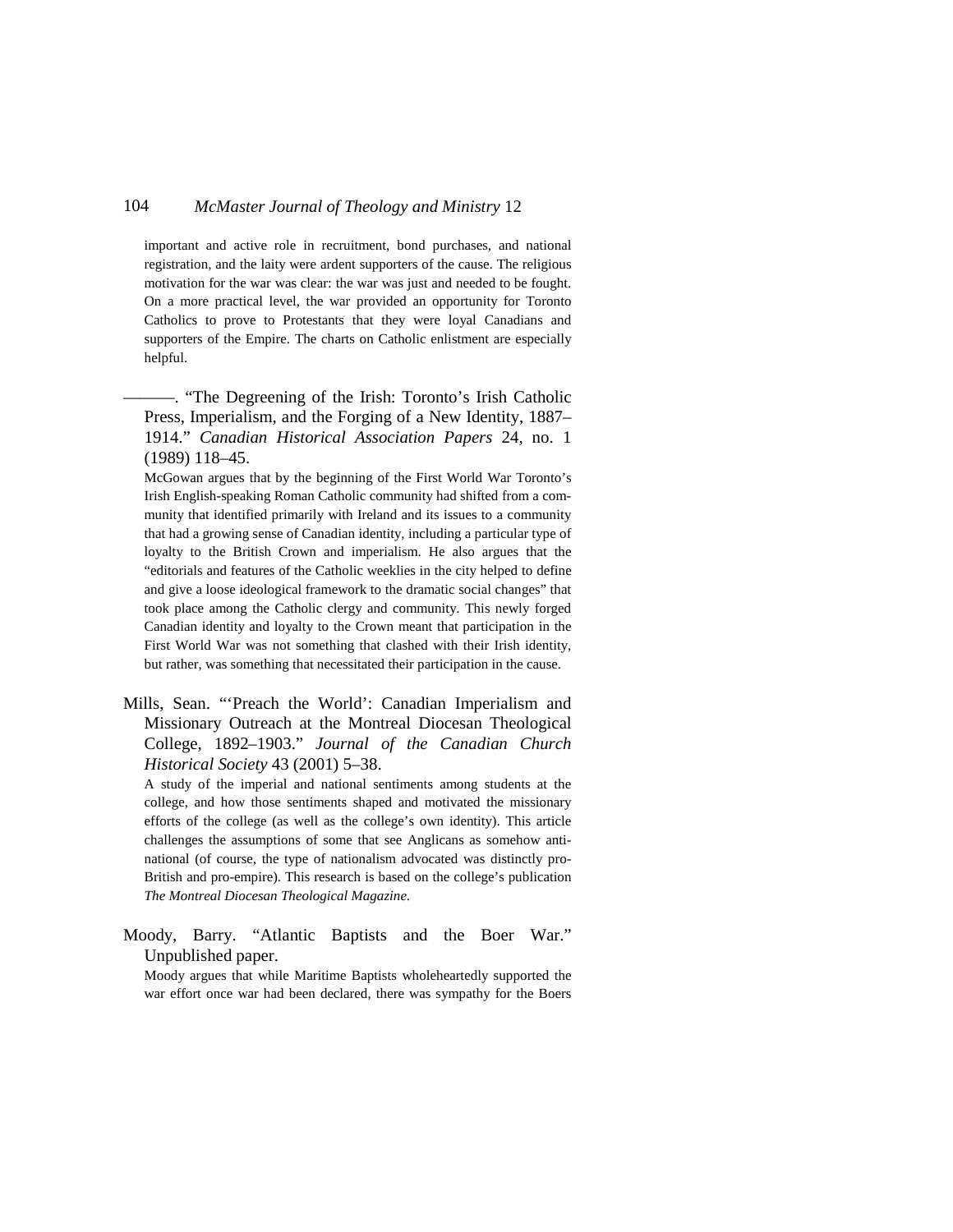before (and even during) the conflict, as well as criticism of the British for the way in which the war was fought. He bases this research on a study of the denominational press.

Nefsky, Marilyn. "The Cry That Silence Heaves." Unpublished paper presented at the Canadian Society of Presbyterian History, 1983. Online: http://csph.ca/papers/1983-nefsky.pdf. An investigation into the Presbyterian Church in Canada's alleged silence during the persecution of the Jews in Nazi-occupied Europe. Nefsky claims that the historical record indicates that the church was not silent, and that the church should be exonerated from claims that say it did nothing to come to the defense of the Jews. This work is expanded upon in the co-authored work with Alan Davies, *How Silent Were the Churches?*

———. "The Shadow of Evil: Nazism and Canadian Protestantism." In *Antisemitism in Canada*, edited by Alan Davies, 197–225. Waterloo: Wilfred Laurier University Press, 1992.

Nefsky argues that the plight of the Jews was known by the churches especially by 1943. However, the churches initially had a hard time believing the stories due to the memory of exaggerated stories told about German atrocities in the First World War. Canadian Protestant preoccupation with other problems, as well as xenophobia, led to a refusal to accept Jewish refugees. There were voices that spoke out against German crimes against the Jews, but Nefsky argues that not enough was said and not enough pressure was put on the government to force it to act.

Nijhof, Timothy, and Catharina De Bakker. "The Dutch Community in the Kildonans (1893–1911): The English Churches and the War." *Canadian Journal of Netherlandic Studies* 26 (2005) 1–13.

A brief summary of the pressures faced by the Dutch Reformed community in Manitoba during the war years. The article includes a summary of the support for the war among other denominations, and a description of the choice to either assimilate or become distinct from the rest of the churches (they chose the latter).

Parent, Mark. "T. T. Shields and the First World War." *McMaster Journal of Theology* 2, no. 2 (1991) 42–57.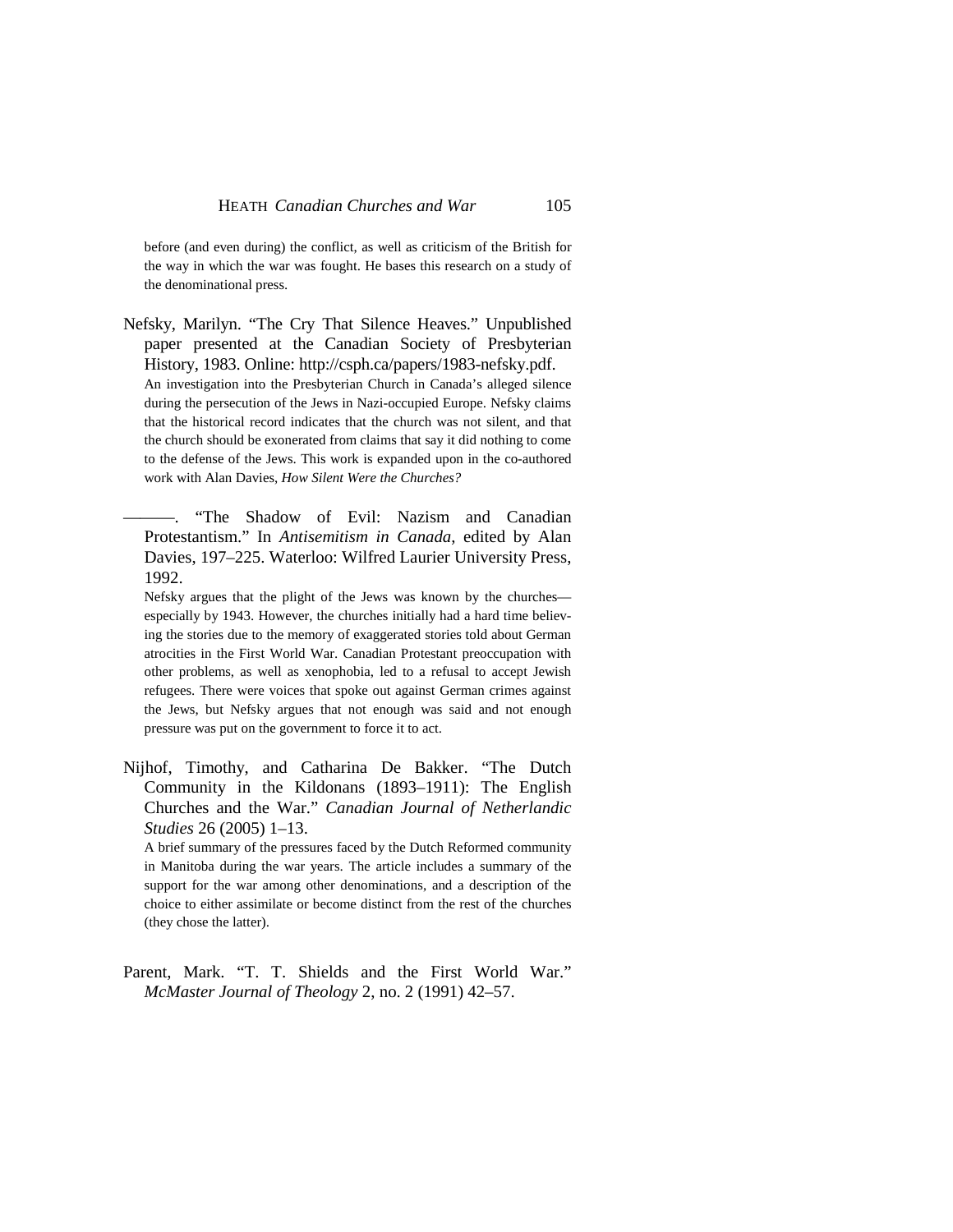Parent argues that Shields's experience of the war (especially his two wartime trips to Europe) "conditioned the manner in which" he was to fight the war against Modernism. In other words, Shields's stance of no neutrality, and victory to those who hang on to the very end, was forged in the war; the good Fundamentalists were to wage war against the evil Modernists, just like the war was waged against the Kaiser.

Pelletier, Yves Yvon J. "Faith on the Battlefield: Canadian Catholic Chaplaincy Service during the Second World War." *Historical Studies* 69 (2003) 64–84.

A detailed analysis of Catholic chaplaincy in the Second World War. Pelletier argues that Catholic chaplains had learned their lessons from the First World War (better organization, better recruits, clearer responsibilities, friendlier chaplains), and had become significantly more effective in the Second. Evidence for this effectiveness, he argues, was the participation rate of Catholic soldiers in the wartime activities of the chaplains.

Pennacchio, Luigi G. "The Torrid Trinity: Toronto's Fascists, Italian Priests and Archbishops during the Fascist Era, 1929– 1940." In *Catholics at the 'Gathering Place': Historical Essays on the Archdiocese of Toronto, 1841–1991*, edited by Mark G. McGowan and Brian P. Clarke, 233–53. Toronto: Canadian Catholic Historical Association, 1993.

This research shows how Italian Catholic priests supported the spread of fascism among their congregants in Toronto throughout the thirties. Those priests, it is argued, believed that fascism helped to keep their community from being assimilated into the Irish Catholic community, or from being converted to other denominations—especially the United Church. It is also argued that Archbishop McGuigan knew little of this support for fascism. When war was declared between Canada and Italy in June 1940, the support for fascism was dropped.

Penton, James. "Jehovah's Witnesses and the Second World War: Resistance to Militarism and to Alternative Service." *Journal of Mennonite Studies* 25 (2007) 75–88.[23](#page-45-0)

<span id="page-45-0"></span>23. For a work that touches on Jehovah's Witnesses in general, including how they were impacted by the war, see Penton, *Jehovah's Witnesses in Canada*.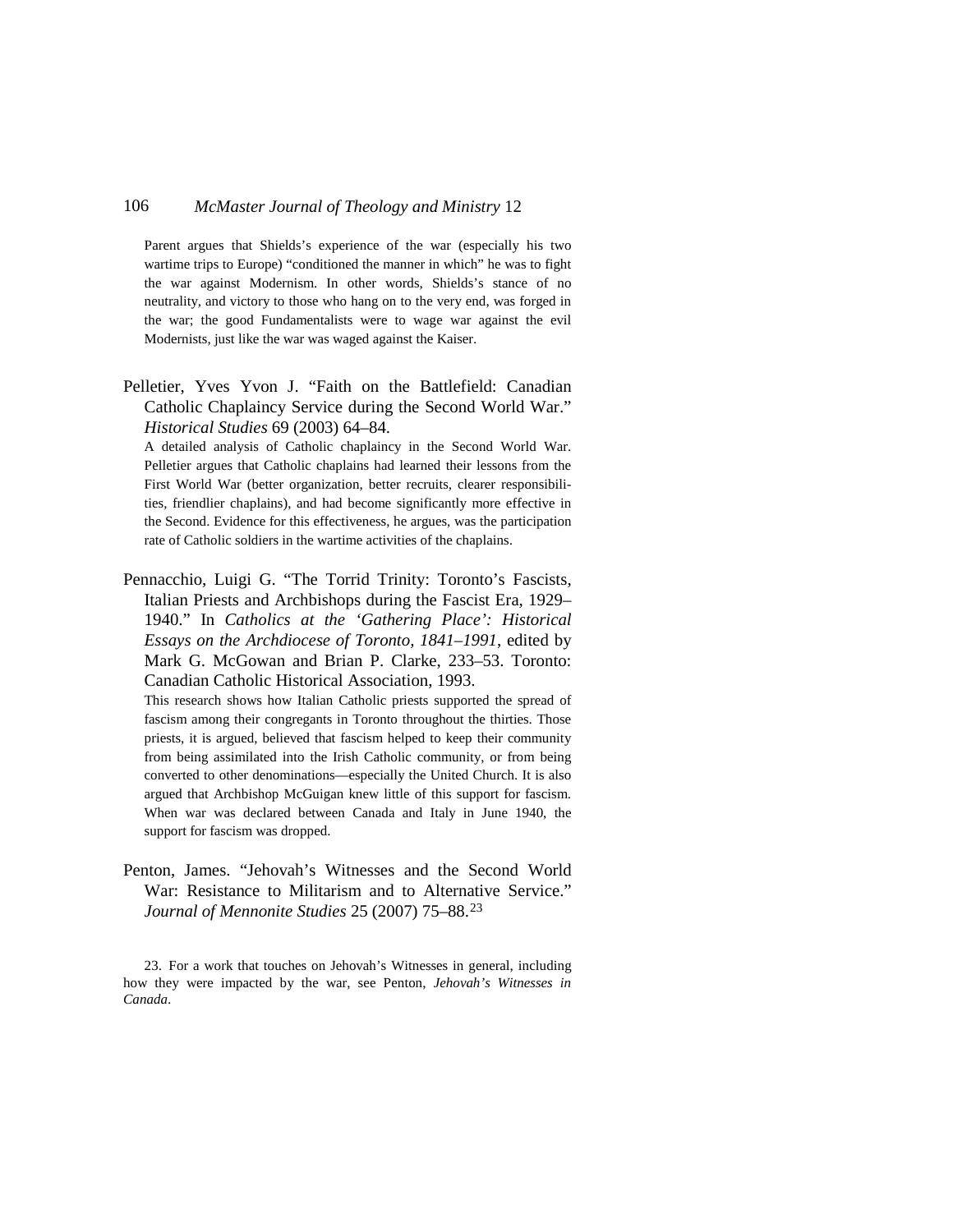Penton traces the troubles faced by Canadian Jehovah's Witnesses (or their predecessors the Bible Students). He shows how the Jehovah's Witnesses faced harsh treatment by the Canadian government; they were outlawed by the War Measures Act from July 1940 to October 1943, and many faced fines and imprisonment as a result. They were also one of the larger groups in the alternative service camps. Penton notes that the radical sectarian impulse of the movement led to hostility from both government and other churches (Catholic and Protestant). He also argues that the battles waged for religious freedom by Jehovah's Witnesses led to the advance of civil liberties in Canada.

Prime, Russell. "Must We Have War Again? A Preliminary Explanation of Pacifism in the Restoration Movement in Canada through the Pages of the *Gospel Herald* (1936– 1940)." *Canadian Society of Church History Papers* (2000) 115–30.

A summary of the anti-war sentiments of various Churches of Christ leaders since the founding of the restoration movement, and in particular of the Ontario and Western Canada publication the *Gospel Herald*. Prime shows that there was a considerable degree of pacifist sentiment in the pages of the *Herald*, although his research only goes to 1940 (leaving many unanswered questions, such as how such sentiments evolved as the war progressed and conscription was introduced). The pacifism was rooted in the conviction that loving one's enemy is essential, and the biblical command not to murder. Nevertheless, obedience to the government meant that Christians should join a work camp and contribute to the nation in a non-violent way.

———. "Through the Eyes of *The Tattler*: Concerns of Baptist Youth in Rural Nova Scotia, 1933–1940." *Canadian Society of Church History Papers* (1998) 45–65.

A study of Canada's "smallest newspaper" (3x5 inches!) published in rural Nova Scotia by two Baptist teenagers. Prime uses this paper as a rich resource for a social history of rural life, and looks at many different themes in the paper. One of the themes he briefly looks at is war and peace. Like many publications, it had a strong anti-war sentiment in the years before the war, but when Canada went to war in 1939, there was a shift to a grim resolve to support the war effort.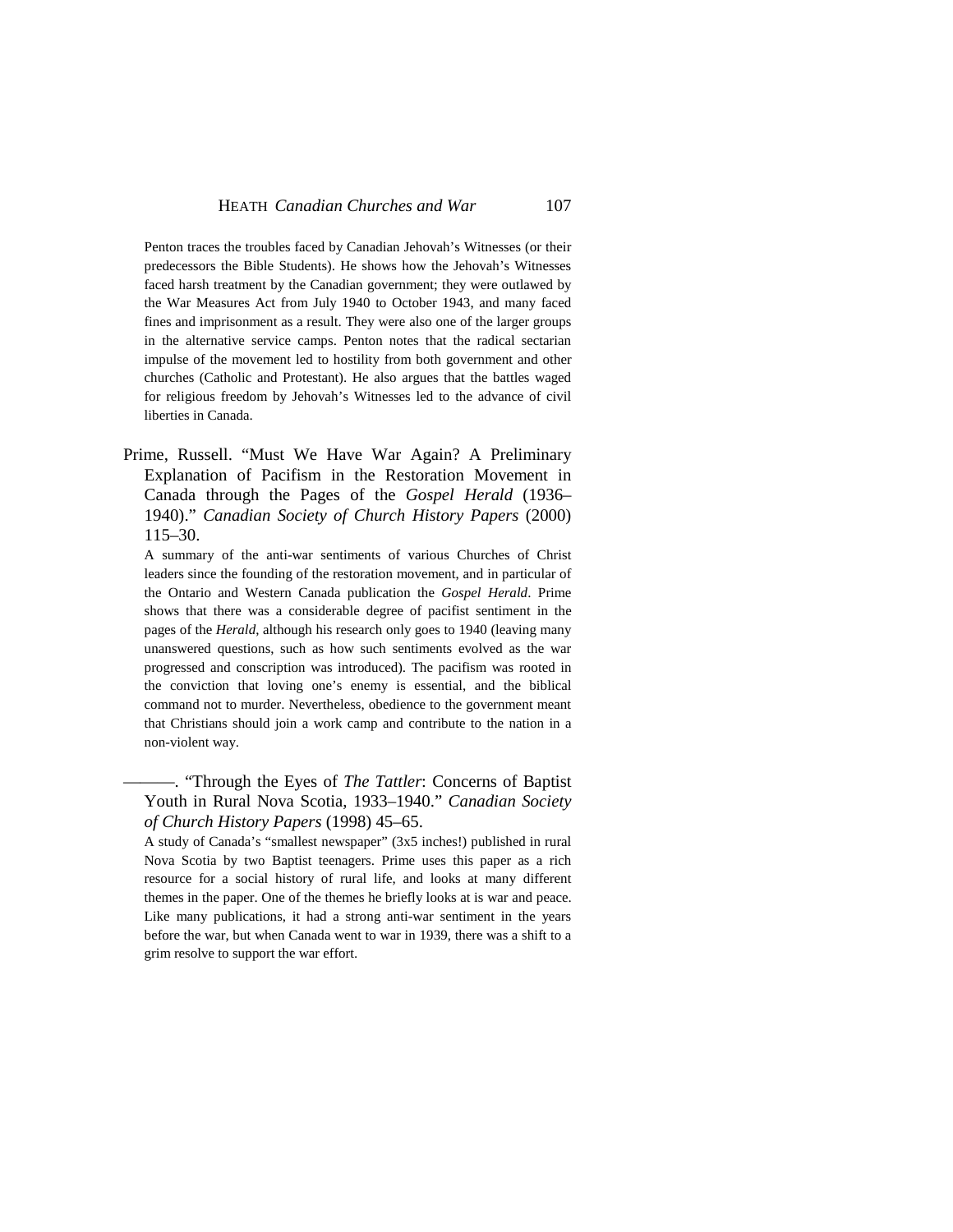- Profit, Beth. "'The Making of a Nation': Nationalism and World War One in the Social Gospel Literature of Ralph Connor." *Canadian Society of Church History Papers* (1992) 127–38. This essay argues that Ralph Connor's novels indicated a positive assessment of the war on the development of Canadian nationalism—this in contrast with those who argue that the war shattered the optimism of the social gospel. Profit suggests that it was World War Two that shattered the optimism of liberal theology and social gospel proponents such as Connor.
- Regher, T. D. "Lost Sons: The Canadian Mennonite Soldiers of World War II." *Mennonite Quarterly Review* 66 (1992) 461– 80.

An analysis of Canadian Mennonite enlistment in the Second World War, with a particular focus on showing how the Canadian Mennonite churches let their young men down by offering contradictory advice regarding military service, and by not providing a graceful means for returning soldiers to re-enter church life. The article also provides a helpful summary and analysis of the numbers of Mennonites who served in the military (or in Alternative Service) and their reasons for joining.

Robertson, James Tyler. "Band of Brothers: Connection and Tension within Upper-Canadian Methodism during the War of 1812." *Canadian Society of Church History Papers* (forthcoming, 2010).

An examination of how the war impacted Methodists in Upper Canada. Robertson notes how the war cut off the fledgling Methodist churches that were dependant on American itinerant ministers, as well as how the war led to tensions within Methodism. For instance, how could Methodists support the British war effort in Upper Canada without alienating Methodists in United States? Robertson shows how the cause of the church in the postwar years superseded postwar national animosities.

———. "'A Very Present Help in Trouble': The Ontario Baptist Response to the Fenian Invasion of 1866." In *Baptists and Public Life in Canada*, edited by Gordon L. Heath and Paul Wilson, Eugene, OR: Pickwick Press, forthcoming.

An examination of the significance given to the Fenian invasion of 1866. Robertson argues that that "Baptists sought to identify Canada as a nation that found its hope and identity in Protestantism, the love of peace,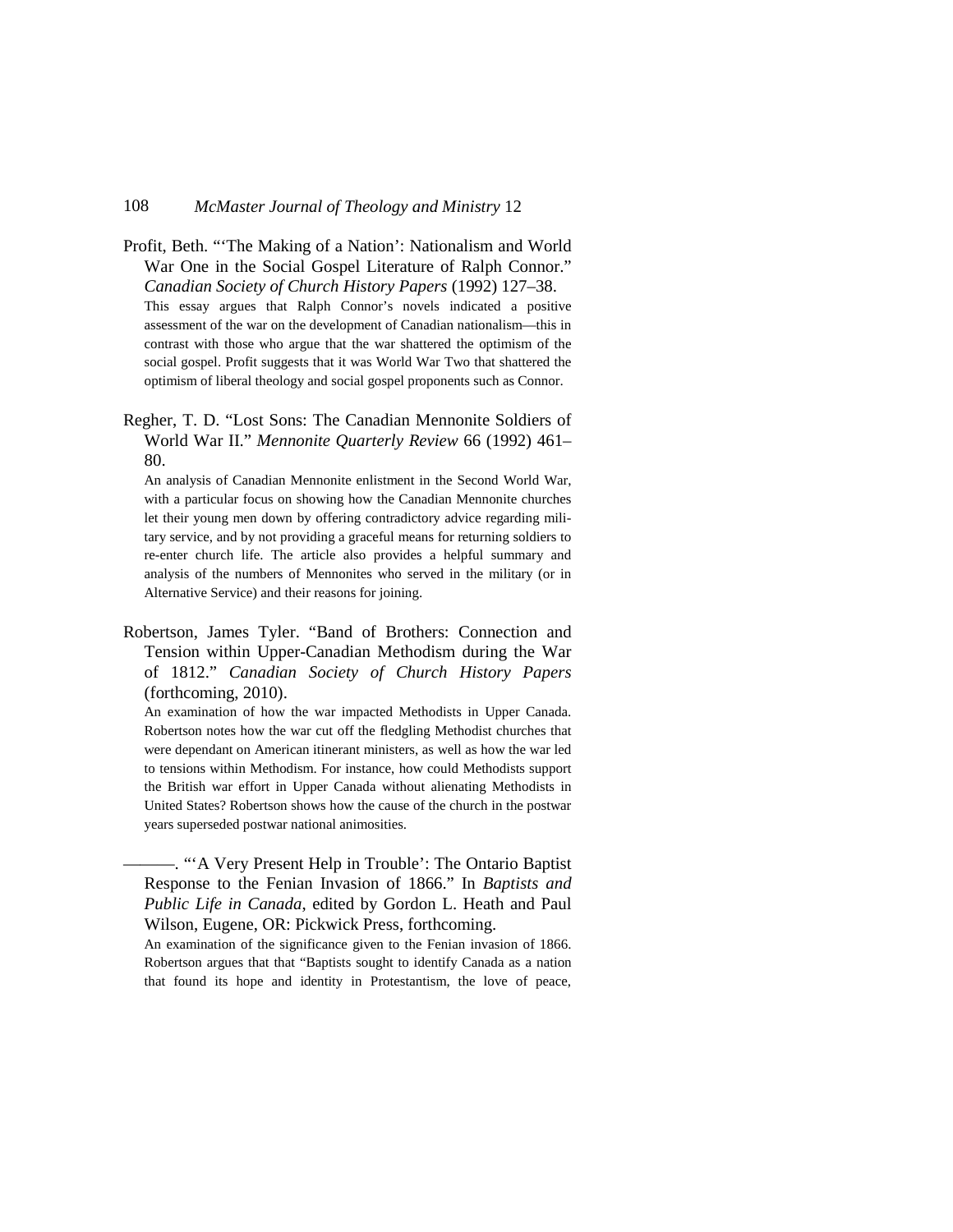submission to the rule of law and Home Rule, which promoted fidelity to England." He also shows how the perceived American support for the Fenians strengthened the Canadian Baptist desire to retain a distinct national identity from their co-religionists to the south.

Roth, Lorraine. "Conscientious Objection: The Experiences of Some Canadian Mennonite Women during World War II." *Mennonite Quarterly Review* 66 (1992) 539–45.

While the war did not force Mennonite women to declare their willingness to fight, it did impact them in a variety of ways. Sewing circles, food canning, and other practical activities were significant ways in which they helped the war effort. A number of Mennonite women also went overseas as nurses or providers of relief (one woman died of illness in Asia). Women also faced hardships when their husbands left to join an Alternative Service work camp. Roth's research was based on a numerous interviews with Mennonite women.

Rothwell, David R. "United Church Pacifism, October 1939." *The Bulletin* 27 (1973–1975) 36–55.

While the majority of United Church ministers were supportive of the war effort, there were a number who were not. This article details the contents of and reactions to the "Witness against War," a letter published in the denominational magazine, the *United Church Observer*, on 15 October 1939 by 68 ministers opposed to the churches' support for the war effort. Rothwell shows how the actions of these ministers led to a public outcry in the Church and press, and from legal authorities (the Attorney-General considered laying charges for violating Regulations 39 or 39A of the War Measures Act).

Ruggle, Richard I. "Canadian Chaplains: A Special Issue." *Journal of the Canadian Church Historical Society* 35 (1993) 65–74.

The introductory essay for the special 1993 chaplain's issue of the *Journal for the Canadian Church Historical Society*. The essay provides a brief overview of the history of Canadian chaplaincy, what primary sources are available for study, and what research has been done in this area.

———. "Some Canadian Anglican Attitudes to War and Peace, 1890–1930." *Journal of the Canadian Church Historical Society* 35 (1993) 133–42.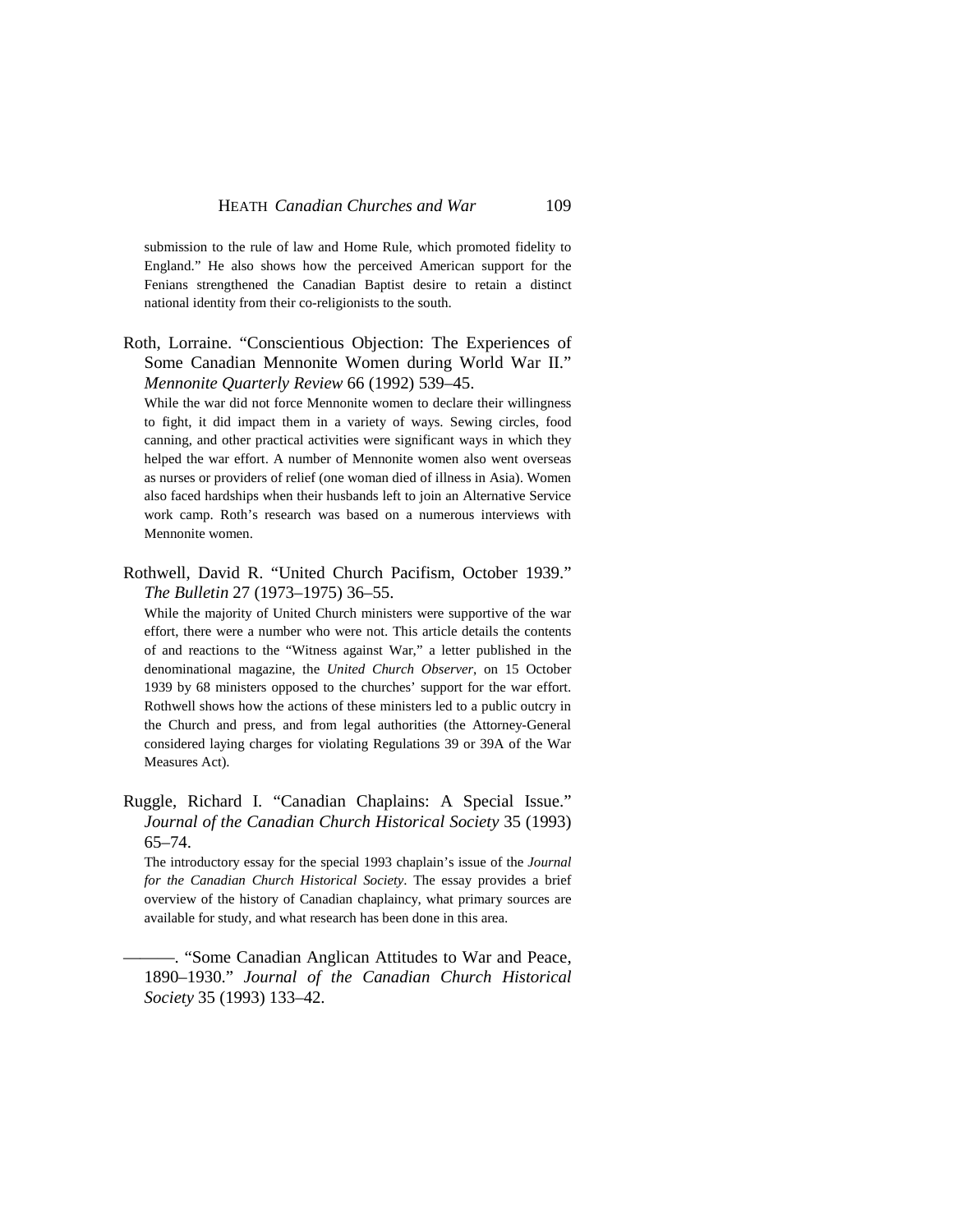A very brief summary of Anglican attitudes to war from the Fenian invasion to the interwar years. The most helpful aspect of this article is that it illustrates the consistent support among Anglicans for Canada's war efforts—while showing that the support was not always universal.

Shantz, Mary-Ann. "Kingston Christians and the Persecution of European Jews during the Nazi Era." *Canadian Society of Church History Papers* (1992) 5–18.

This paper looks at the Kingston Ministerial Association and the Roman Catholic Church in Kingston in order to answer the question of what the churches were doing about the mistreatment of Jews in Europe before and during the war. It argues that, while the two groups had their differences, their response to the plight of the Jews was similar: both knew of the atrocities, and both expressed some concern over the events in Germany, but neither acted significantly to alleviate the predicament of Jews in Europe.

Sider, E. Morris. "Nonresistance in the Early Brethren in Christ Church in Ontario." *Mennonite Quarterly Review* 31 (1957) 278–87.

A summary of the legislative decisions that exempted the Brethren in Christ (Tunkers) from military service. The Militia Act of 1793 granted exemptions to newly arrived immigrants of Tunkers, Quakers, and Mennonites from militia duty, and these exemptions in some form or another continued up to the First World War.

Socknat, Thomas. "Conscientious Objectors in the Context of Canadian Peace Movements." *Journal of Mennonite Studies* 25 (2007) 61–74.

A helpful survey that outlines the contribution of conscientious objectors to the broader peace movement in Canada. Socknat argues that during the World Wars, COs remained faithful while various other pacifist movements (such as that found in liberal Protestantism) faded. He also notes how their witness and lobbying over the course of the twentieth century ensured that the "pacifist, non-violent alternative is now a part of the Canadian tradition."

Stoesz, Conrad. "Scattered Documents: Locating the CO Record in Canada." *Journal of Mennonite Studies* 25 (2007) 145–60. An invaluable article for identifying sources for research into conscientious objectors in Canada. Stoesz identifies the three main types of records as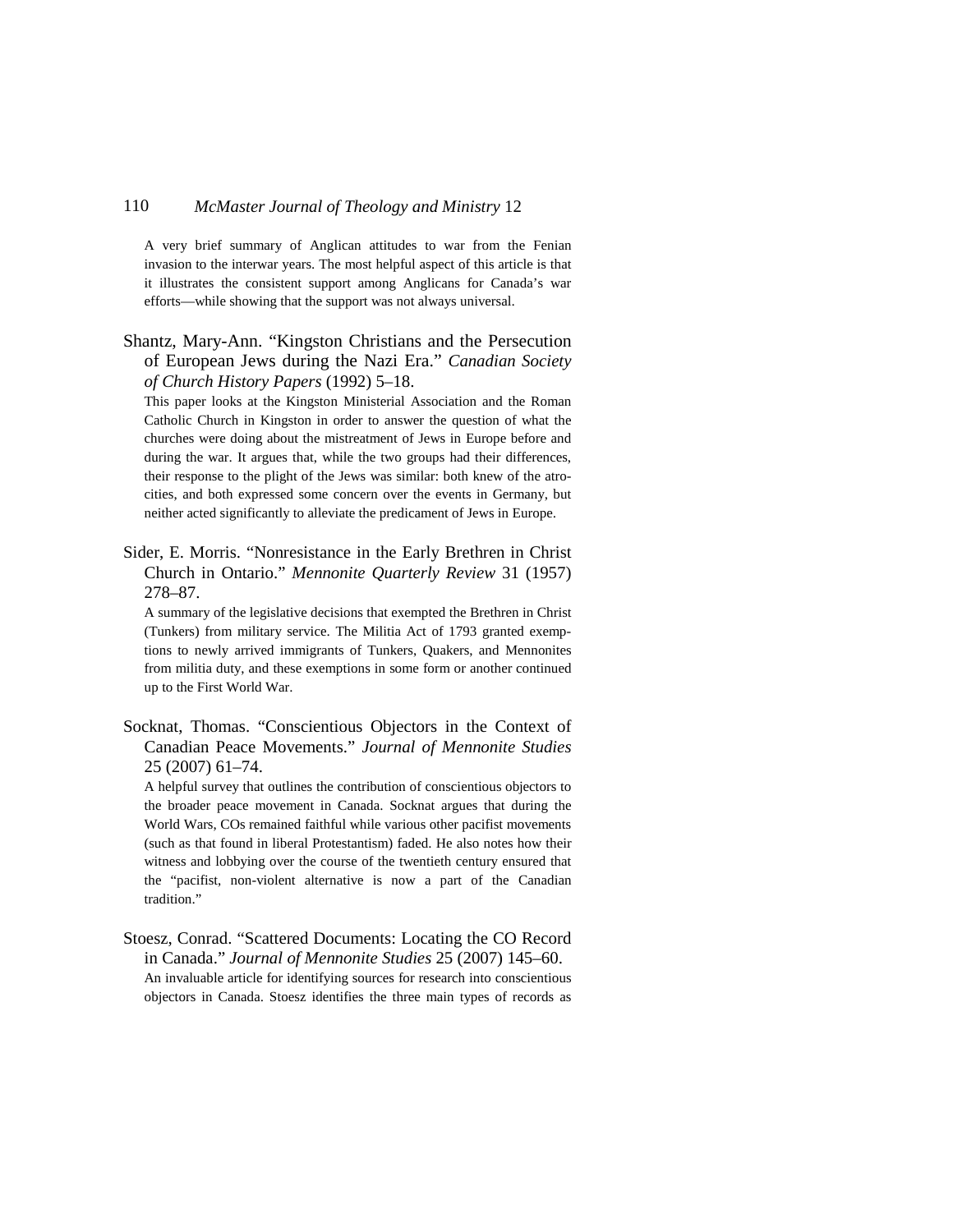government, religious, and personal, and provides a helpful description of some of the characteristics, contributions, and locations of each category of sources.

Takashima, Sachiyo. "Dreams for Missionaries, Realities for Diplomats—Why the United Church of Canada's Chinese Missionaries Were Involved in Politics during the 1940s and 1950s." *Canadian Society of Church History Papers* (2001) 65–80.

A number of United Church ministers were asked by the Canadian government to act as advisors and informants in regards to the postwar situation in China, and this paper outlines that it was their eyewitness expertise that qualified them for this role. The article also notes that two prominent leaders differed significantly in regards to support for the opposing sides in the civil war. James Endicote supported the communists (and faced RCMP and CIA threats because of it), while William McClure supported the nationalists.

Tarasoff, Koozma J. "Doukhobors in World War II." Paper presented at the War and the Conscientious Objector conference, University of Winnipeg, 2006. Available at: http://www.spirit-wrestlers.com/excerpts/Doukhobors\_WW2. html#1

Tarasoff notes that while a small number of Doukhobors fought in the war, most resisted government attempts to encourage enlistment. Close to one hundred spent time in prison for their views, around the same number entered Alternative Service work, but the majority reluctantly paid to the Red Cross and resisted supporting the war effort. He does note how the government's rescinding of the 1898 Order-in-Council that determined Doukhobors to be exempt from military service was fought by the Doukhobors—with partial success (e.g., they were allowed to register their own members for the National War Services Department). He also notes that there were some more extreme strands within the Doukhobors (more the BC community) that indulged in some excesses with anti-government protests. He concludes with brief bio-sketches of eight wartime Doukhobors and their experiences.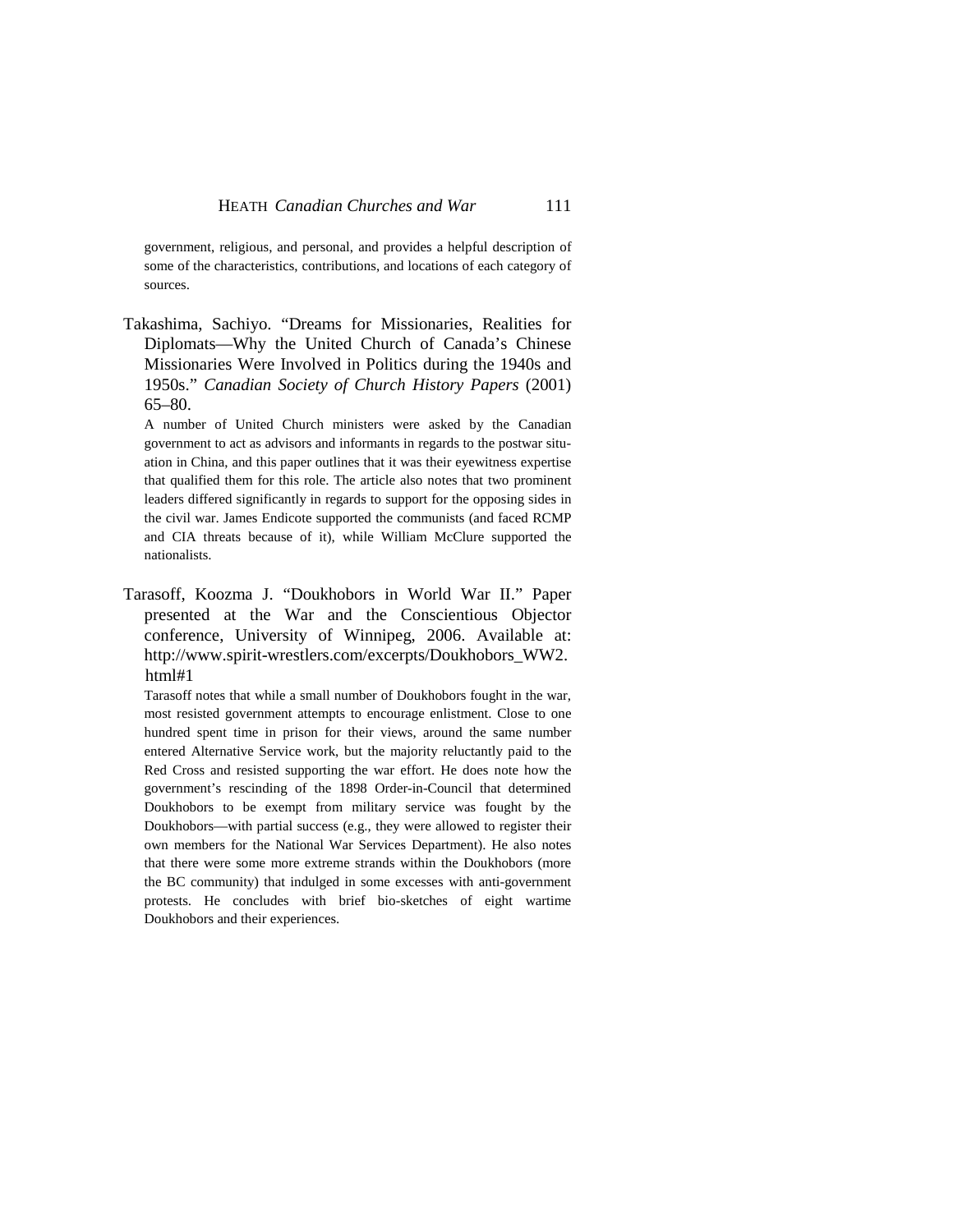Teichroew, Allen. "World War I and the Mennonite Migration to Canada to Avoid the Draft." *Mennonite Quarterly Review* 45 (1971) 219–49.

Teichroew notes how numerous Mennonites fled the US to Canada after the American declaration of war on Germany in 1917 (he estimates 600–800 Mennonites, and 1000 Hutterites fled north). What made Canada appealing were the exemptions already in place for Mennonites, the proximity and open border, the Canadian Mennonite communities already in existence, the lack of US control over its citizens abroad, and the law that stated that an American in Canada could select which flag to pledge allegiance to. The article notes that many Canadians resented these immigrants, and many harsh words and a number of demonstrations let the Mennonites know that they were not wanted.

Thrift, Gayle. "'Has God a Lobby in Ottawa?' The 'Christian Left' in the United Church of Canada during the Vietnam War, 1966–68." Paper presented at the Canadian Historical Association Annual Meeting at the University of Western Ontario, 31 May 2005. Unable to obtain a copy.

———. "'Living in an Apocalyptic Age': Canadian Protestant Churches and Atomic Anxiety during the Cold War Years." Paper presented at the Canadian Historical Association Annual Meeting at the University of Manitoba, 3 June 2004. Unable to obtain a copy.

———. "'Concerning the Evil State of the World out of Which Strife Comes': Church–State Relations in Early Cold War Canada, 1945–1955." Paper, Presented at the Annual Meeting of the Canadian Historical Association at Laval University, 25 May 2001, 1–29.

This paper illustrates how the United Church of Canada considered postwar communism to be a mortal threat. It outlines the ways in which the Church attempted to counter the perceived threat; it pays particular attention to the efforts of the Committee on the Church and International Affairs (CCIA) to awaken people (both the public and government officials) to the threat to the West. It also shows how the UCC saw itself as a national church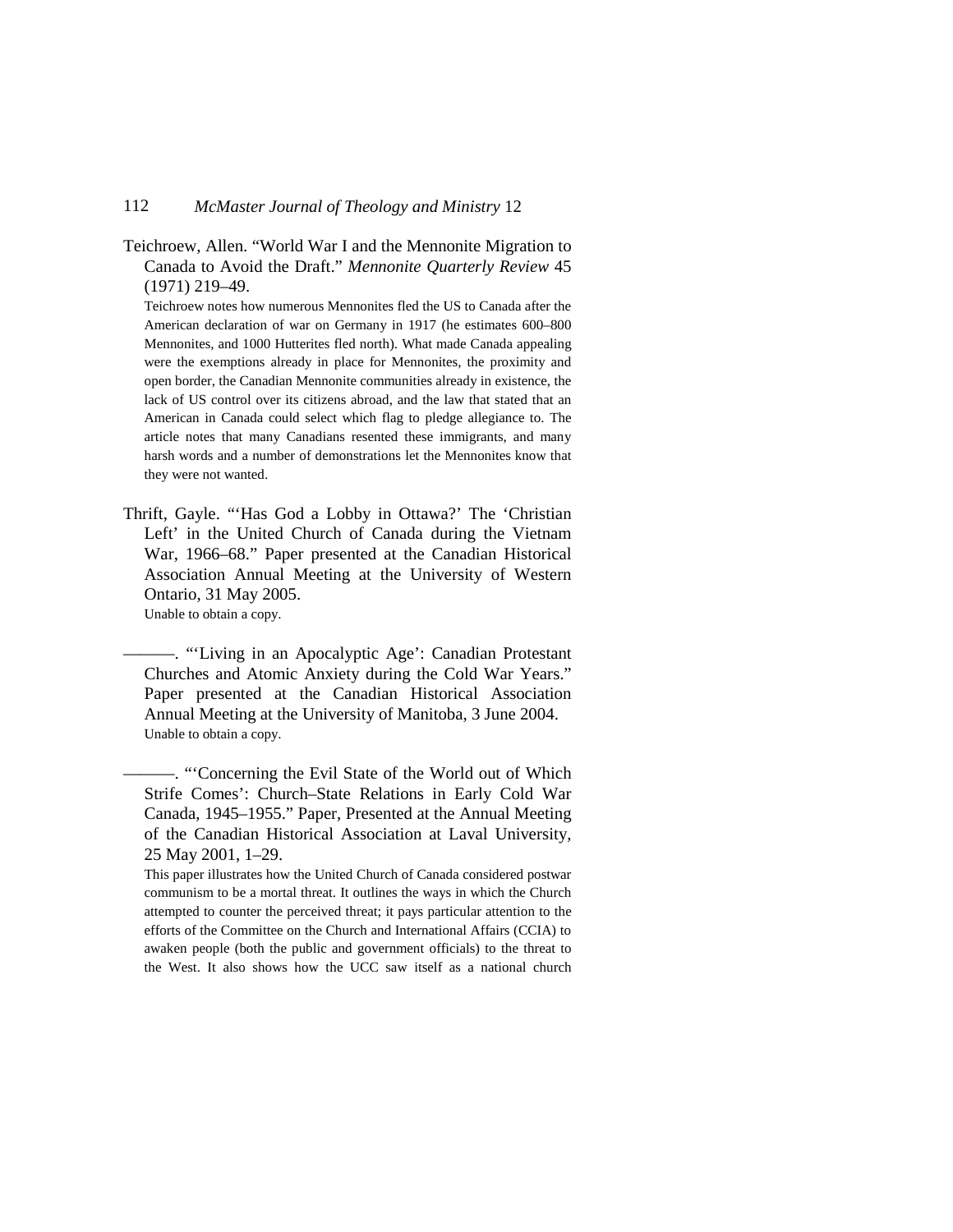speaking to national and international affairs in order to bring peace and justice—in the tradition of the social gospel.

Vance, Jonathan. "Sacrifice in Stained Glass: Memorial Windows of the Great War." *Canadian Military History* 5.2 (1996) 16–23.

A brief but helpful look at the "wave of commemorative activity unlike anything the country had ever seen" after the First World War. Vance argues that the text and iconography of these windows indicates that the traditional ideals of sacrifice and glory were not destroyed by the carnage and horror of the war, nor had the idea that the war had been just and right to fight.

Warne, Randi R. "Nellie McClung and Peace." In *Up and Doing: Canadian Women and Peace*, edited by Deborah Gorham and Janice Williamson, 35–47. Toronto: Women's Press, 1989.

This chapter tries to reconcile McClung's statements (in *The Next of Kin*) that support the war with her earlier statements (in *In Times Like These*) that are clearly against the war. Warne argues that *The Next of Kin* must be read as a phenomenology rather than as a treatise: and when that is done the pro-war statements can be seen as isolated outbursts of "despair wherein perspective is completely lost." In other words, McClung never really abandoned the anti-war position with which she is commonly identified.

Wright, Robert A. "The Glow in the Eastern Sky: The Impact of Mahatma Gandhi and Toyohiko Kagawa on the Canadian Protestant Churches in the Interwar Years." *Journal of the Canadian Church Historical Society* 32 (1990) 3–23.

This paper studies the "enchantment of the Protestant clergy with Gandhi and Kagawa" in the inter-war years. It argues that the vibrant and selfless spirituality of these men was seen by numerous Protestant clergy as a remedy for what they felt was a decaying Western Christianity and culture.

#### *Dissertations and Theses*

Aitken, C. D. Edward. "The Background and Development of the Royal Canadian Army Chaplain Corps (Protestant)." BLitt, Pine Hill Divinity Hall, 1965.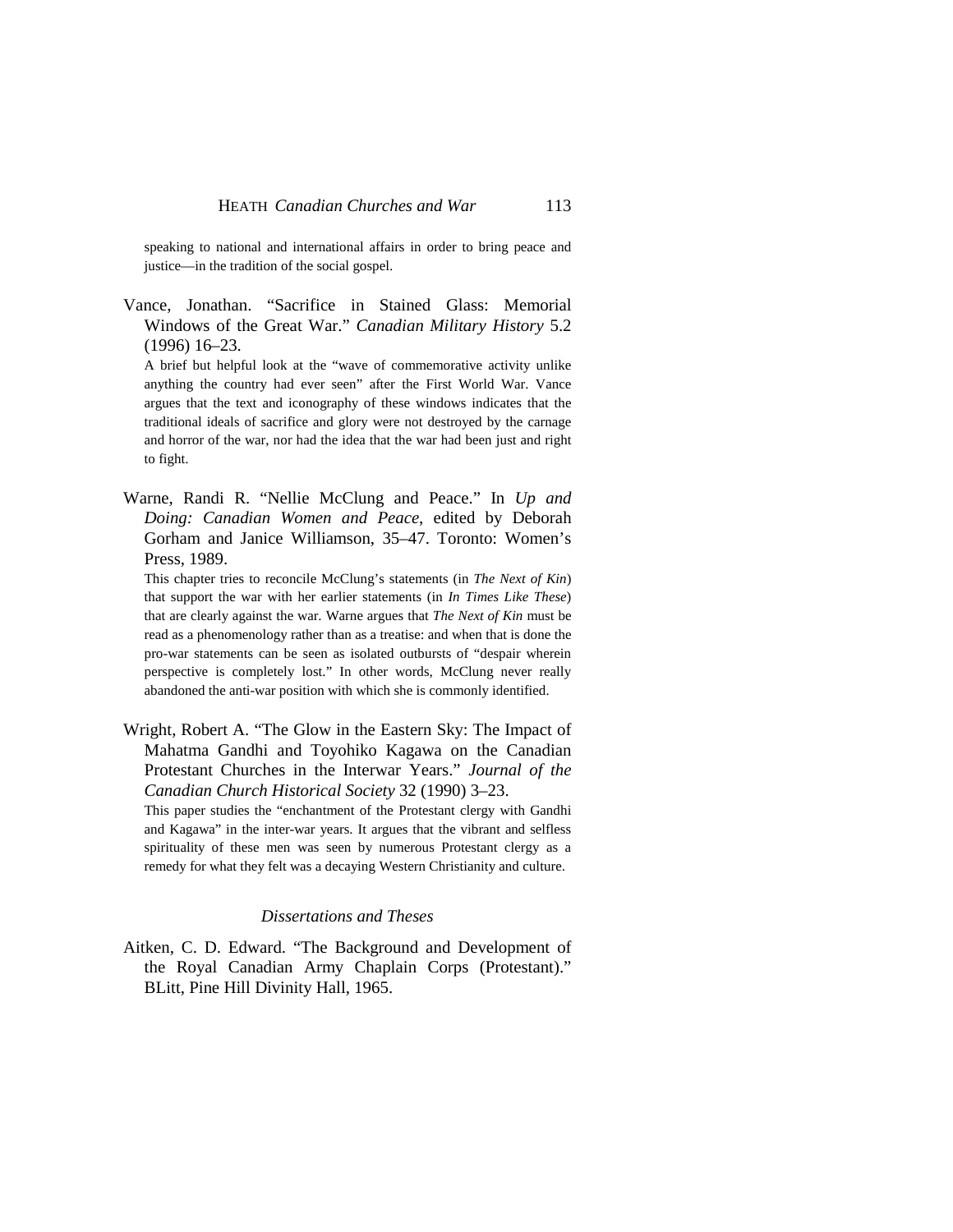A history that traces the development of chaplains from ancient Egypt and Rome, through to medieval and modern British developments. With the big picture of the development of chaplains in place, Aitken provides a survey of the progress of Canadian Protestant chaplaincy from the first chaplains in the nineteenth century, through the two World Wars to the Korean War. He ends with comments about what impact the proposed integration of the three services would have on the Protestant chaplains and organization.

Angus, Murray E. "Living in the 'World of the Tiger': The Methodist and Presbyterian Churches in Nova Scotia and the Great War, 1914–1918." MA thesis, Dalhousie University, 1993.

Angus argues that institutions, like individuals, have a worldview and possess a particular character, and the Methodists and Presbyterians in Nova Scotia "confronted the experience of the Great War with a set of conceptions about human nature and moral issues." He argues that these conceptions, such as loyalty to Britain and the Empire, support for the social gospel impulse of justice and social regeneration, and emphasis on muscular Christianity, were at the heart of the two denominations' support for the war effort. Angus also points out how the reality of war did not match the propaganda or the pastor's exhortations, and that many were shocked when the reality of modern war was made apparent.

Apostol, Mara. "Speaking Truth to Power: How the *United Church Observer* and *The Canadian Mennonite* Helped Their Denominations Navigate a New Church–State Dynamic during the Vietnam War." MA thesis, McMaster Divinity College, 2010.

During the 1960s both the United Church and Canadian Mennonites reassessed their relationship to the state. During the Vietnam War, the United Church increasingly shifted from a priestly, supportive role to a prophetic and critical role in Canadian culture, whereas the Mennonites moved from their isolation to a more engaged and prophetic role.

Brewer, Charles G. "The Diocese of Antigonish and World War I." MA Thesis, University of New Brunswick, 1975.

Through an examination of parish priests, the bishop, and the diocese newspaper *The Casket*, Brewer shows that the diocese was loyal to the war effort, due in no small part to the pro-war (and pro-British) views of the bishop and *The Casket*. He also argues that the war had no profound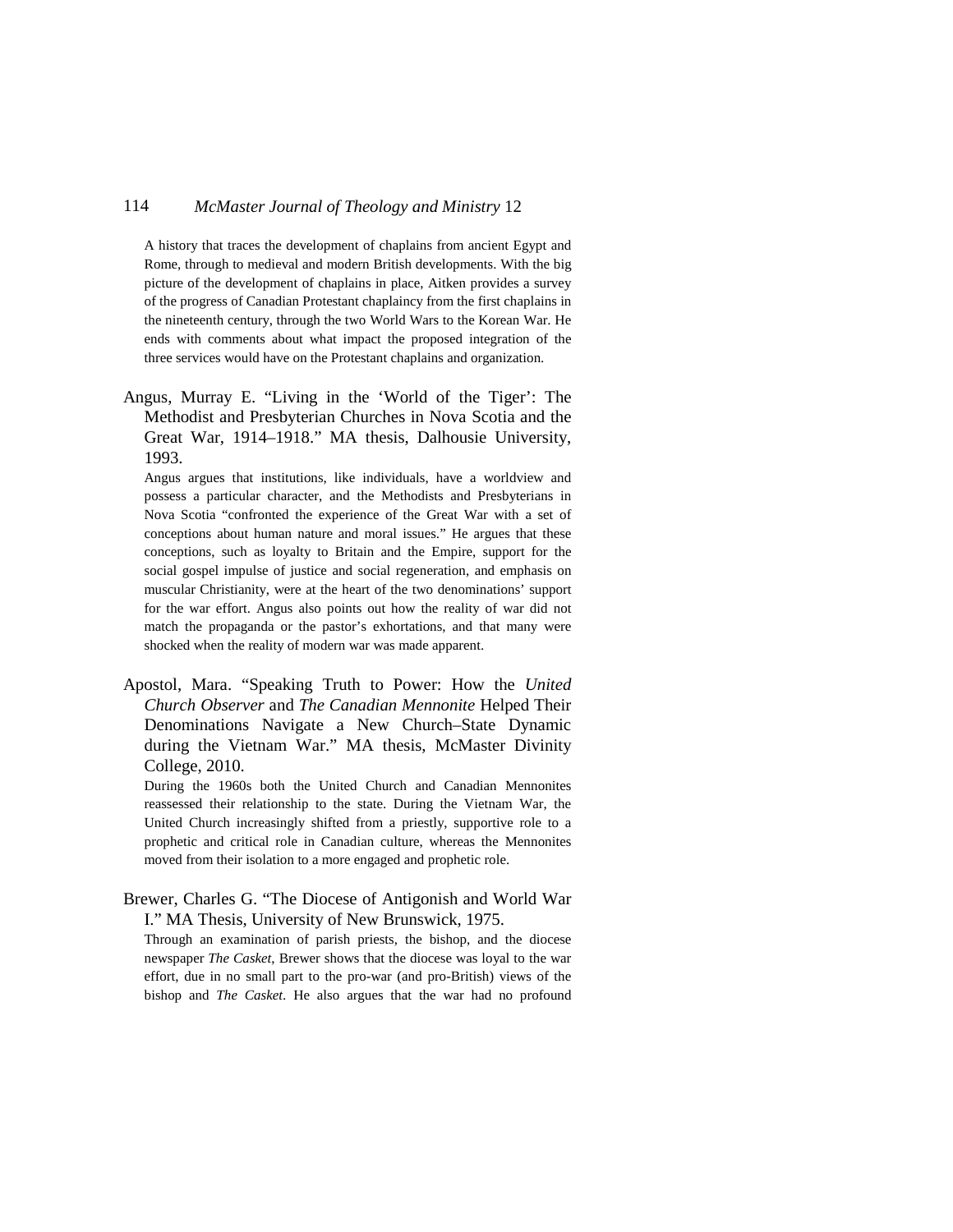postwar impact on the community, with most soldiers returning quietly to their rural farms, mines, and fishing.

Davidson, Melissa. "Preaching the Great War: Canadian Anglicans and the War Sermon, 1914–1918." MA thesis, McGill University.

Currently being written. Expected completion in 2011.

Dirks, Nathan. "War Without, Struggle Within: Canadian Mennonite Enlistments during the Second World War." MA thesis, McMaster Divinity College, 2010.

Examines why roughly 41% of Canadian Mennonites enlisted in the armed forces during the Second World War. Dirks argues that the divisions among Mennonites in Canada (*Kanadier* vs *Russlaender*), lack of direction from leaders, and Mennonite assimilation into Canadian culture, led to many Mennonites shunning the traditional peace church response to war.

Doyon, Pierre. "Aumoniers Catholiques dans la Marine Royale du Canada de 1939 á nos jours." MA thesis, University of Ottawa, 1968.

A study of Catholic Chaplains in the Canadian Navy from 1939 to the mid-1960s. Helpful (since most works focus on Protestant chaplaincy), but now dated.

Epp, Frank H. "An Analysis of Germanism and National Socialism in the Immigrant Newspaper of a Canadian Minority Group, the Canadian Mennonites, in the 1930s." PhD dissertation, University of Minnesota, 1965.

An analysis of pro-German sentiment in the Canadian Mennonite immigrant press in the 1930s. This extensive study (close to 400 pages) includes both qualitative and quantitative analysis. The qualitative includes an examination of the actual content of the papers, while the quantitative is concerned with the number of references to Germany and National Socialism. Epp argues that the press contained significant pro-German sentiment in the 1930s, and that such sentiment was "a fairly representative reflection of the Mennonite immigrant mind, which, in the 1930s was very strong on nurturing and preserving cultural Germanism, as essential to the Mennonite way of life."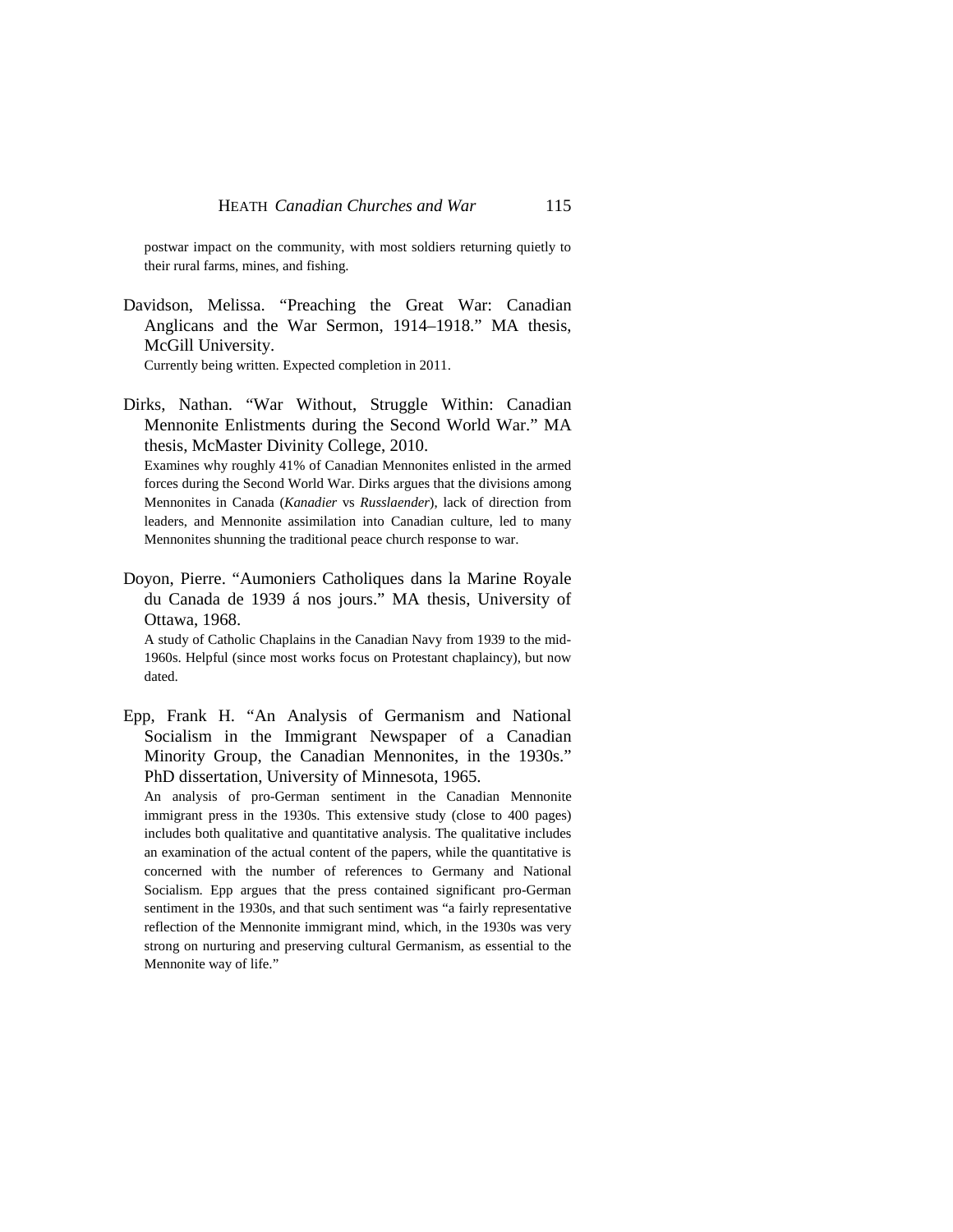Faulkner, Charles Thomas Sinclair. "'For Christian Civilization:' Churches and Canada's War Effort, 1939–1942." PhD dissertation, University of Chicago, 1975.

Faulkner argues that while the Canadian churches used the same language in support of the war (e.g., a war to "defend Christian civilization"), the meaning of such language was quite diverse. English Protestants envisioned a "Christian civilization that was democratic, oriented toward individualism and freedom, . . . tied to . . . the British Empire" whereas French Catholics tended to envision a "Christian civilization that was hierarchical, oriented toward corporatism and authority, and . . . tied to Roman Catholicism." He also argues that while both Protestants and Catholics saw themselves as national churches, they also both underestimated their authority in society.

Fowler, Albert. "The Adaptation of the Ecclesiastical Hierarchy to Military Bureaucracy, 1945–1968: The Pursuit of Assumed Status." MA thesis, Carlton University, 1991.

The development of Protestant chaplains in the postwar period has been marked by "the clergy's pursuit of status." The urgent driving force behind such a pursuit was the feeling that they had lost their wartime independent status. Consequently, activities such as the push to have an honorary chaplain appointed to the Queen "typified their pursuit of status."

Fowler, Michelle. "Keeping the Faith: The Presbyterian Press in Peace and War, 1913–1919." MA thesis, Wilfred Laurier University, 2005.

Based on the contents of four Presbyterian newspapers, Fowler argues that Presbyterian leaders believed that the war was just and could be reconciled with Christian principles. She argues that the church was relatively free of blind patriotic zeal, and that its response was based on a thoughtful and consistent belief in the righteousness and justice of the cause. She also notes how the papers sought to console those grieving losses, and guide those doubting the commitment to the war effort.

Fransen, David. "Canadian Mennonites and Conscientious Objection in World War II." MA thesis, University of Waterloo, 1977.

A study of two tensions within the Mennonites: the struggle for internal unity and the quest for government recognition of their nonresistant status. These two tensions were not new, but the war did raise fresh and pressing dynamics that needed to be addressed. One outcome of governmental and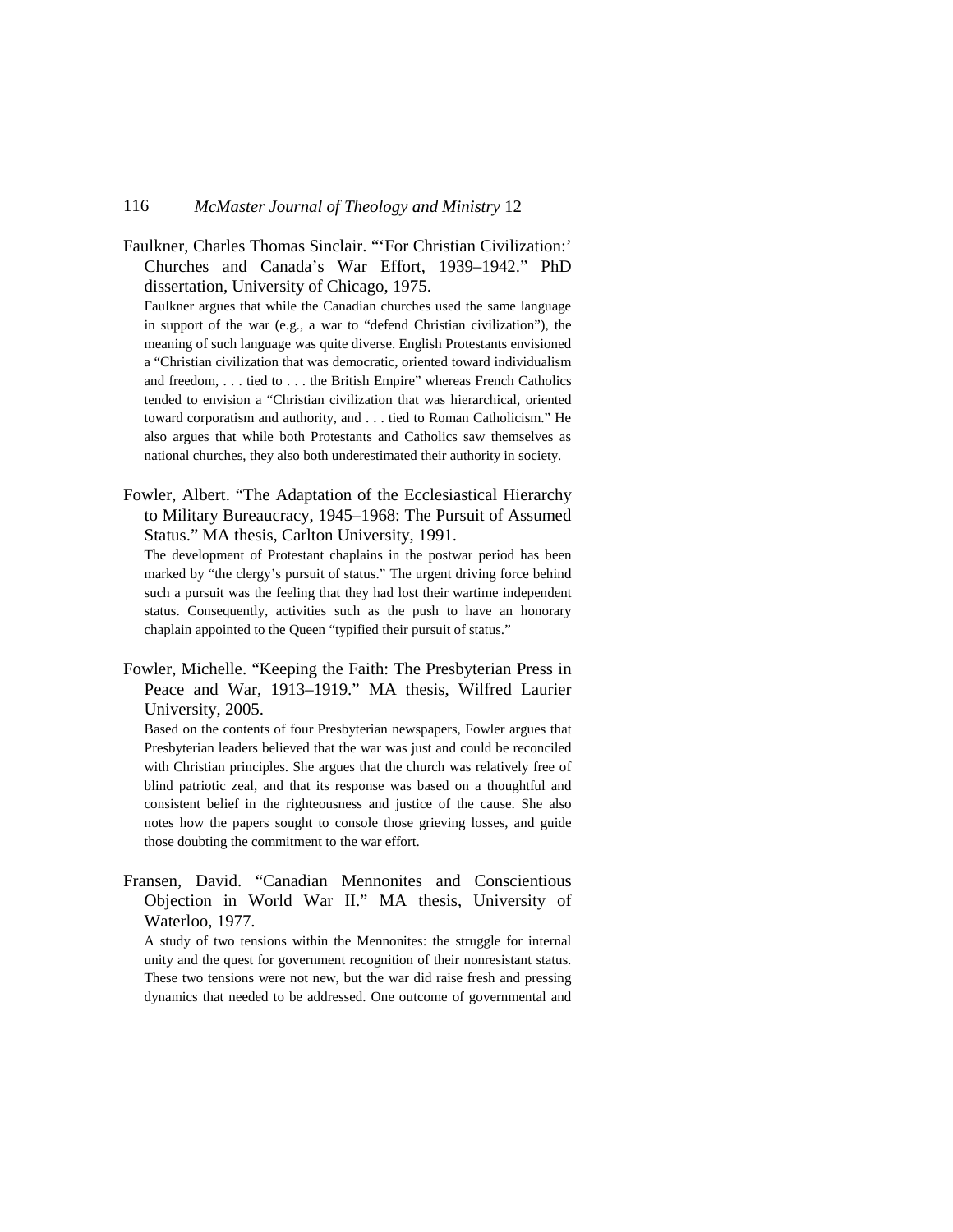societal pressure to fight was the eventual requirement that all citizens— Mennonites included—had to take part in some form of service. Fransen argues that during the war the "forces for movement and change seemed inexorable" and that the war led to a new self-understanding among Mennonites that shifted them to become collectively "somewhat more ecumenical, and Canadian."

- Heath, Gordon L. "A War with a Silver Lining: Canadian Protestant Churches and the South African War, 1899–1902." PhD dissertation, University of St. Michael's College, 2004. See book description above.
- ———. "Flirting with Nirvana: The Canadian Baptist View of Warfare, 1919–1939." MDiv (Honours) thesis, Acadia University, 1994. See article description above.
- Hemmings, Michael A. "The Church and the Japanese in Canada, 1941–1946: Ambulance Wagon to Embattled Army?" MTh thesis, Vancouver School of Theology, 1990.<sup>[24](#page-56-0)</sup> Hemmings concludes that while the churches did initially support the government's evacuation of the Japanese due to their trust in the government's pronouncements on the military threat that they posed, by 1943 the churches began to come to the defense of the Japanese against what they deemed to be the repressive, unjust, and racist action of the state. He argues that while the churches did not do everything right, they "did not succumb to the xenophobic and racist attitudes of some other Canadians who, after 1941, openly advocated sending the Japanese community into exile."
- MacDonald, Stuart. "From Just War to Crusade: The Wartime Sermons of the Rev. Thomas Eakin." MDiv thesis, Knox College, 1985.

<span id="page-56-0"></span>24. While Tadashi Mitsui's thesis on the United Church and the Japanese deals with a wider range of issues than just internment, it should be consulted nonetheless on how the UCC responded to the wartime internment of Japanese. See Mitsui, "United Church of Canada amongst Japanese Canadians in British Columbia."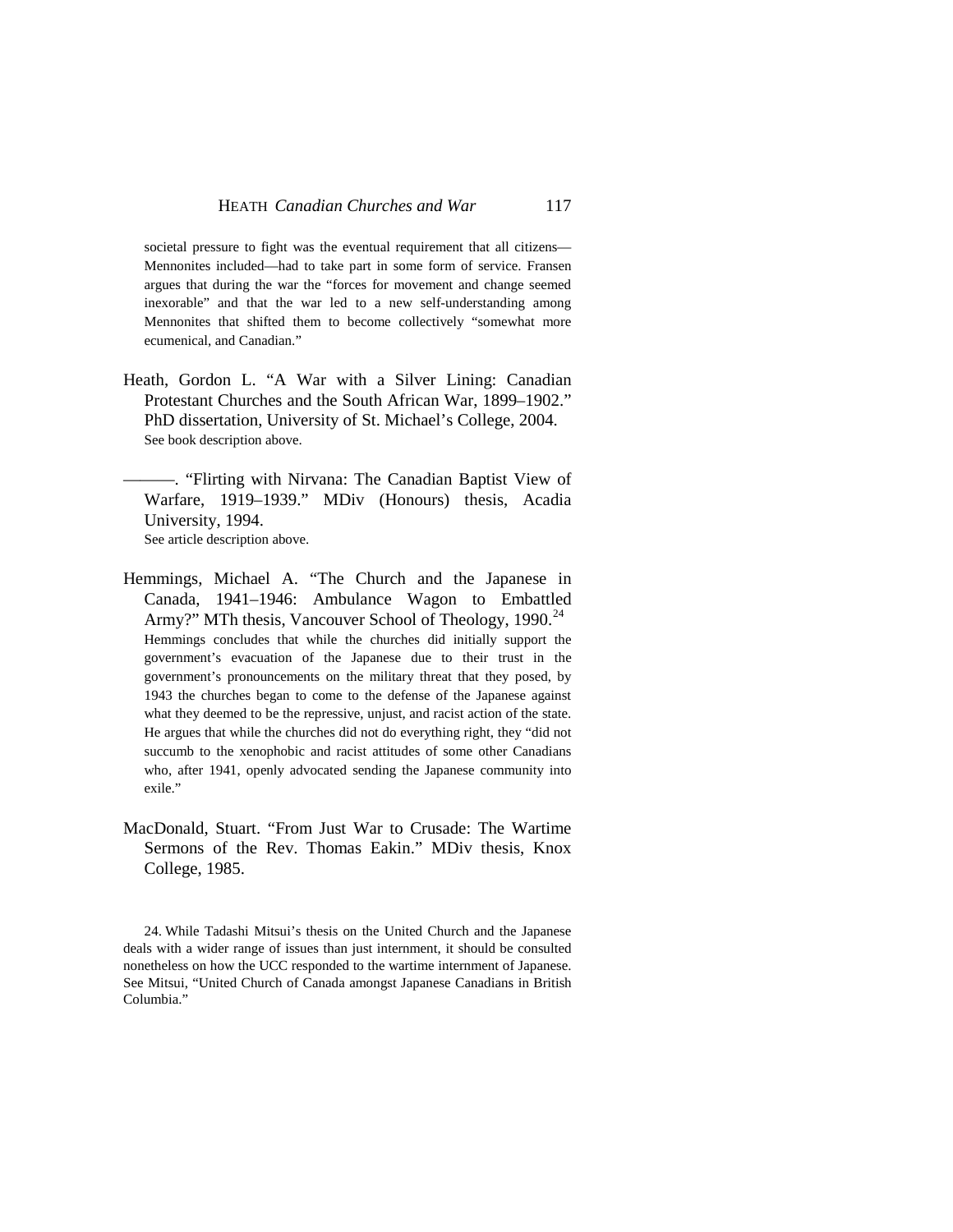An analysis of the wartime sermons of Toronto Presbyterian minister Thomas Eakin (pastor of St. Andrew's, King Street). MacDonald argues that Eakin's view of the war shifted from that of a just war to a crusade by 1916/17 due to certain factors such as the influence of wartime propaganda, the sinking of the Lusitania, the Germans' first use of poisonous gas, and atrocity stories regarding the German advance through Belgium. He also argues that Eakin believed that the war would purge individuals and nations of their sin, leading to an optimistic future.

Reddig, Kenneth. "Manitoba Mennonites and the Winnipeg Mobilization Board in World War II." MA thesis, University of Manitoba, 1989.

This thesis claims that the Second World War was the "most divisive event" in the Canadian Mennonite experience. Some have pointed out that the pro-British and pro-war Mobilization Board Chairman, Judge John E. Adamson, was the cause of the grief for Mennonites in Manitoba. Reddig, however, argues that the division in the ranks of the Mennonites (some actually joined the military, some served in alternative service programs, and others claimed exemption from all activities deemed pro-war) made their case particularly difficult. The divisions within Manitoba Mennonites, he claims, occurred between two immigrant groups; those who fled Russia in the 1870s, and those who fled Russia after the communist revolution (this latter group, it is claimed, were more willing to cooperate with the government in lieu of military service).

Richards, Samuel J. "Ministry of Propaganda: Canadian Methodists, Empire, and Loyalty in World War I." MA thesis, Salisbury University, 2007.

Canadian Methodist leaders Reverends Samuel Dwight Chown and W. B. Creighton voluntarily supported the British Empire during the war. Their support was based on two primary factors: historic loyalism to Britain and Social Christianity's concern for liberty and justice. Methodist ministers believed that the issue was black and white: Kaiser Wilhelm II was barbaric and demonic, and King George V was just and honorable (thus, God was on the side of Britain).

Robertson, James T. "His Dominion versus New Ireland: The Ontario Protestant Churches and the Fenian Invasion, 1866." MDiv thesis, McMaster University, 2007.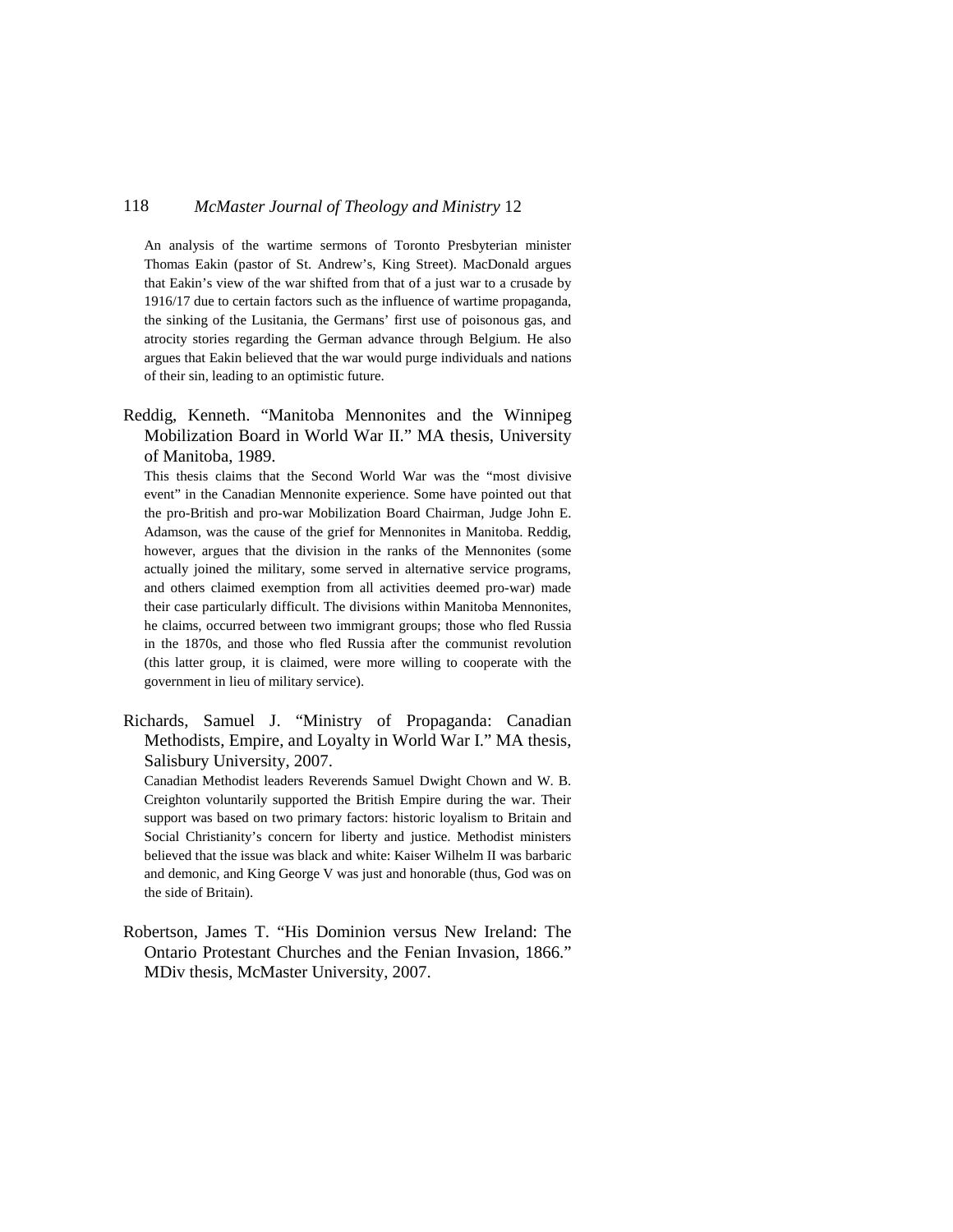This thesis shows how the Protestant churches in Ontario were adamant in their outrage and opposition to the Fenian attempts to strike at Britain by attacking Canada. The response of the churches reveals a nascent Canadian nationalism and an ardent loyalty to Britain and the Empire that in no small measure shaped the response to the invaders.

Southgate, H. Jane. "An Examination of the Position of the Mennonites in Ontario under the Jurisdiction of the Military Service Act, 1917." MA thesis, Wilfred Laurier University, 1976.

Southgate claims that Ontario Mennonites did not fare well in the First World War. While they did gain special provisions under the Military Service Act, 1917, there was confusion, harassment, and uncertainty for a time. The reasons for such difficulties, Southgate concludes, were at least two: the government's ignorance of the denomination (not to mention government's overworked bureaucratic system), and the failure of Ontario Mennonites to act early to clarify with the government their exemption status.

Stevenson, Craig I. "'Those Now at War Are Our Friends and Neighbors': The Views of Evangelical Editors in British North America toward the American Civil War, 1861–1865." MA thesis, Queens University, 1997.

An analysis of Free Church Presbyterian, Methodist, and Baptist coverage of the Civil War in their British North America denominational press. Stevenson identifies how postmillennial optimism among all three denominations influenced their interpretation of the war: it was a necessary struggle for social justice in preparation for Christ's return. The Free Church Presbyterians and the Maritime Methodists and Baptists were significantly influenced by their strong British connections (and consequently viewed the republican form of government as a cause of the problems), whereas central-Canadian Methodists and Baptists had their views influenced by both their British and American roots (they had a more positive view of a republican form of government, and did not blame it for America's ills—in fact, they felt a strengthening of the Union would help alleviate social ills).

Thrift, Gayle. "The Bible, Anti-communism, and the A-Bomb: Canadian Protestant Churches in the Cold War Era, 1945– 1968." PhD dissertation, University of Calgary, 2005.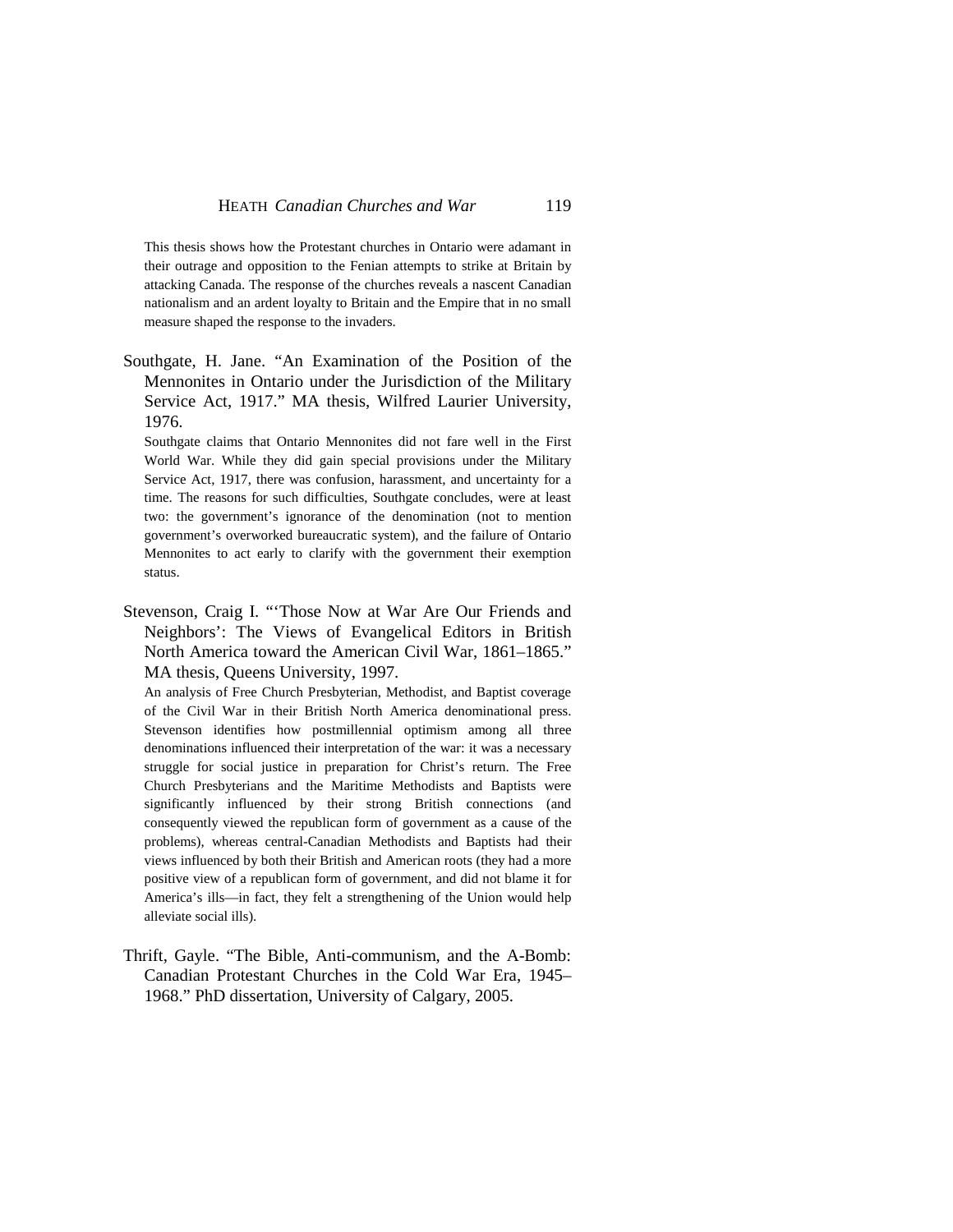This thesis explores the response of Canadian churches to fundamental ethical, moral, and religious issues relating to foreign policy that were exacerbated by the destructive potential of the atomic bomb, Communism, and heightened international tensions of the Cold War.

Unger, Brian. "A Struggle with Conscience: Canadian Mennonites and Alternative Service during World War II." MA thesis, University of Toronto, 1990.

An examination of the Mennonites and how they faced a threat to their pacifism. Unger argues that the conflict with the Canadian government over enlistment led to Mennonites becoming a people "stronger, better unified and more highly respected" by Canadians.

### *Bibliography of the Essay, Not Included in the Annotated Bibliography*

- Airhart, Phyllis D. "Ordering a New Nation and Reordering Protestantism, 1867–1914." In *The Canadian Protestant Experience*, *1760–1990*, edited by George A. Rawlyk, 98– 138. Burlington: Welch, 1990.
- Allen, Richard. *The Social Passion: Religion and Social Reform in Canada, 1914–1928*. Toronto: University of Toronto Press, 1971.
- Boudreau, Joseph A. "The Enemy Alien Problem in Canada, 1914–1921," PhD dissertation, University of California, 1965.
- Buckner, Philip. "Casting Daylight upon Magic: Deconstructing the Royal Tour of 1901 to Canada." *Journal of Imperial and Commonwealth History* 31 (May 2003) 158–89.
- Christie, Edward Alexander. "The Presbyterian Church in Canada and Its Official Attitude toward Public Affairs and Social Problems 1875–1925." MA thesis, University of Toronto, 1955.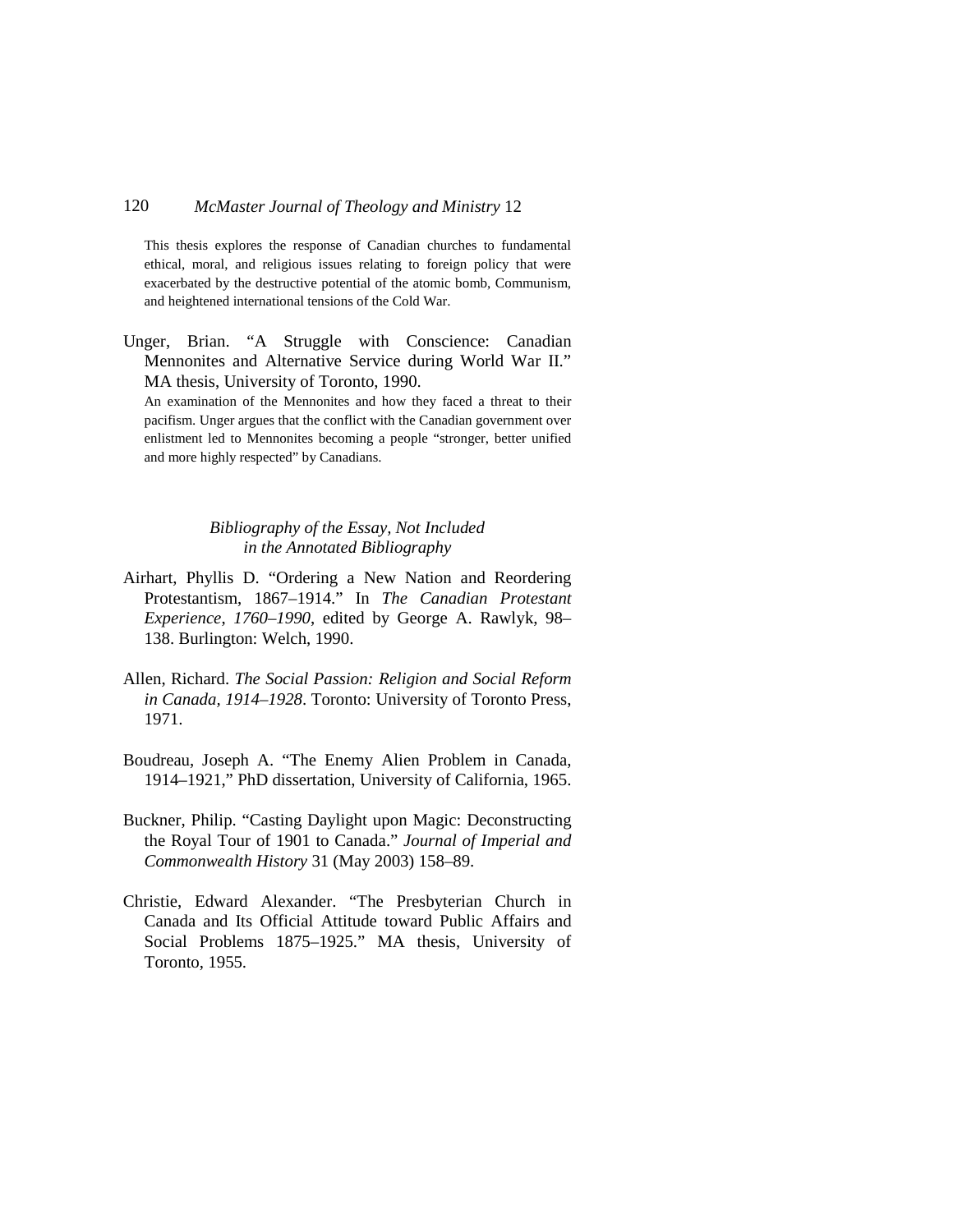- Christie, Nancy. "Introduction. Theorizing a Colonial Past: Canada as a Society of British Settlement." In *Transatlantic Subjects: Ideas, Institutions, and Social Experience in Post-Revolutionary British North America*, edited by Nancy Christie, 3–41. Montreal/Kingston: McGill-Queen's University Press, 2008.
- Clarke, Patricia. "Will the Average Reader Please Stand Up?" *United Church Observer*, 1 February 1969, 8.
- *The Different Path: Mennonite Conscientious Objectors in World War II*. Videorecording. Rogers Cable Television and Mennonite Central Committee, 1990.
- Gauvreau, Michael. "The Dividends of Empire: Church Establishments and Contested Identities in the Canadas and the Maritimes, 1780–1850," In *Transatlantic Subjects: Ideas, Institutions, and Social Experience in Post-Revolutionary British North America*, edited by Nancy Christie, 199–250. Montreal/Kingston: McGill-Queen's University Press, 2008.
- Greene, Bonnie. *Canadian Churches and Foreign Policy*. Toronto: James Lorimer, 1990.
- Hobsbawm, Eric, and Terence Ranger, eds. *The Invention of Tradition*. Cambridge: Cambridge University Press, 1983.
- Krebs, Paula. *Gender, Race, and the Writing of Empire: Public Discourse and the Boer War*. Cambridge: Cambridge University Press, 1999.
- Magney, William H. "The Methodist Church and the National Gospel, 1884–1914." *The Bulletin* (1968) 3–95.
- McKim, Denis. "'Righteousness Exalteth a Nation': Providence, Empire, and the Forging of the Early Canadian Presbyterian Identity." *Canadian Society of Church History Papers* (2008) 47–66.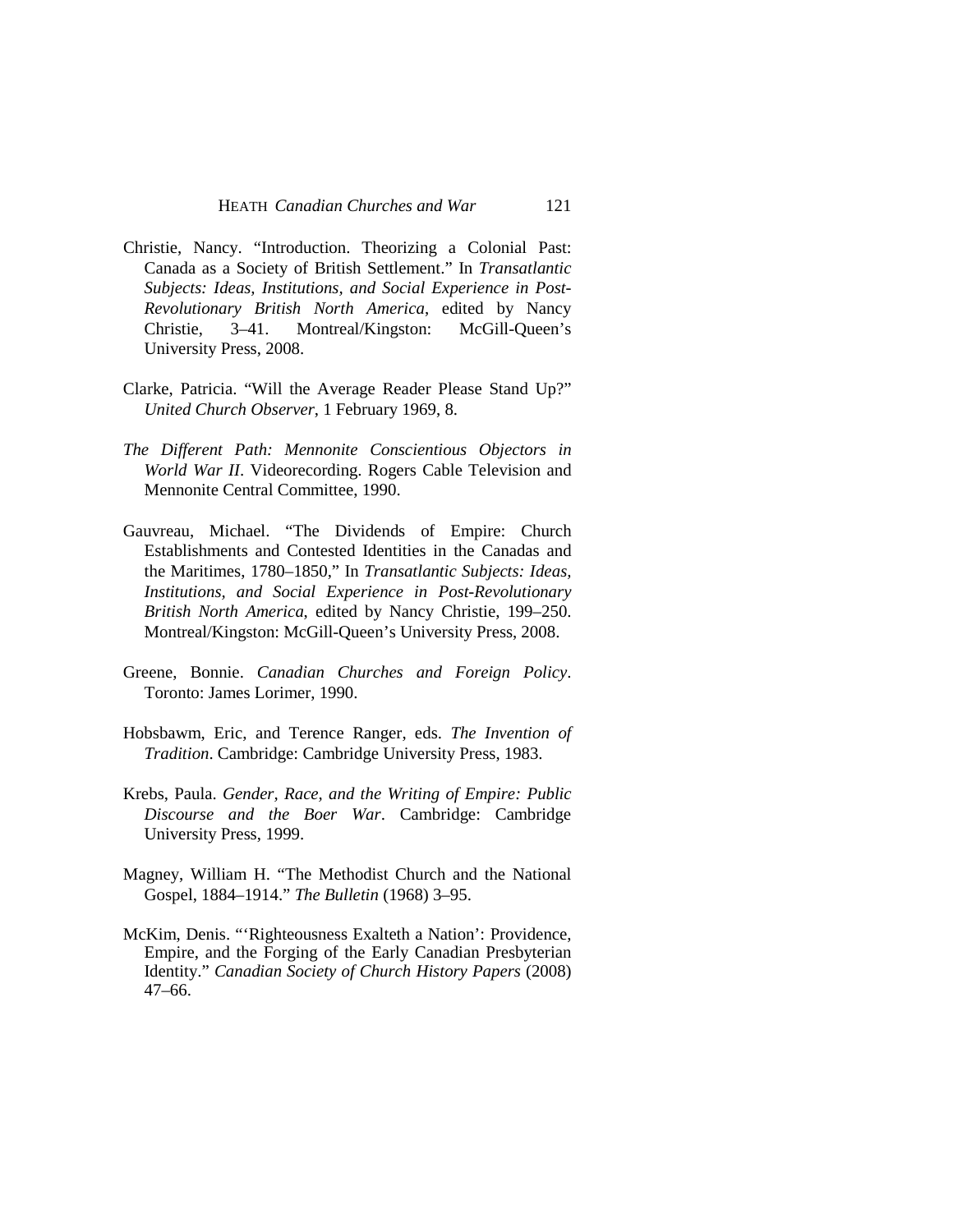- Miedema, Gary. *For Canada's Sake: Public Religion, Centennial Celebrations, and the Re-making of Canada in the 1960s*. Montreal/Kingston: McGill-Queen's University Press, 2005.
- Miller, Carman. "English-Canadian Opposition to the South African War as Seen through the Press." *Canadian Historical Review* 55 (1974) 422–38.
- Mitsui, Tadashi. "The Ministry of the United Church of Canada amongst Japanese Canadians in British Columbia, 1892– 1949." MST thesis, Union College, 1964.
- Moffat, Gary. *History of the Canadian Peace Movement until 1969*. St. Catharines: Grape Vine Press, 1969.
- Nelles, H. V. *The Art of Nation-Building: Pageantry and Spectacle at Quebec's Tercentenary*. Toronto: University of Toronto Press, 1999.
- Ostergaard, Karen. "Canadian Nationalism and Anti-Imperialism, 1896–1911." PhD dissertation, Dalhousie University, 1976.
- *The Pacifist Who Went To War*. Produced by Joe MacDonald and directed by David Neufeld. National Film Board of Canada, 2002.
- Penton, M. James. *Jehovah's Witnesses in Canada: Champions of Freedom of Speech and Worship.* Toronto: Macmillan of Canada, 1976.
- Porter, Andrew. *Religion versus Empire? British Protestant Missionaries and Overseas Expansion, 1700–1914*. Manchester: Manchester University Press, 2004.
- Pratt, Renate. *In Good Faith: Canadian Churches against Apartheid*. Waterloo: Wilfred Laurier Press, 1997.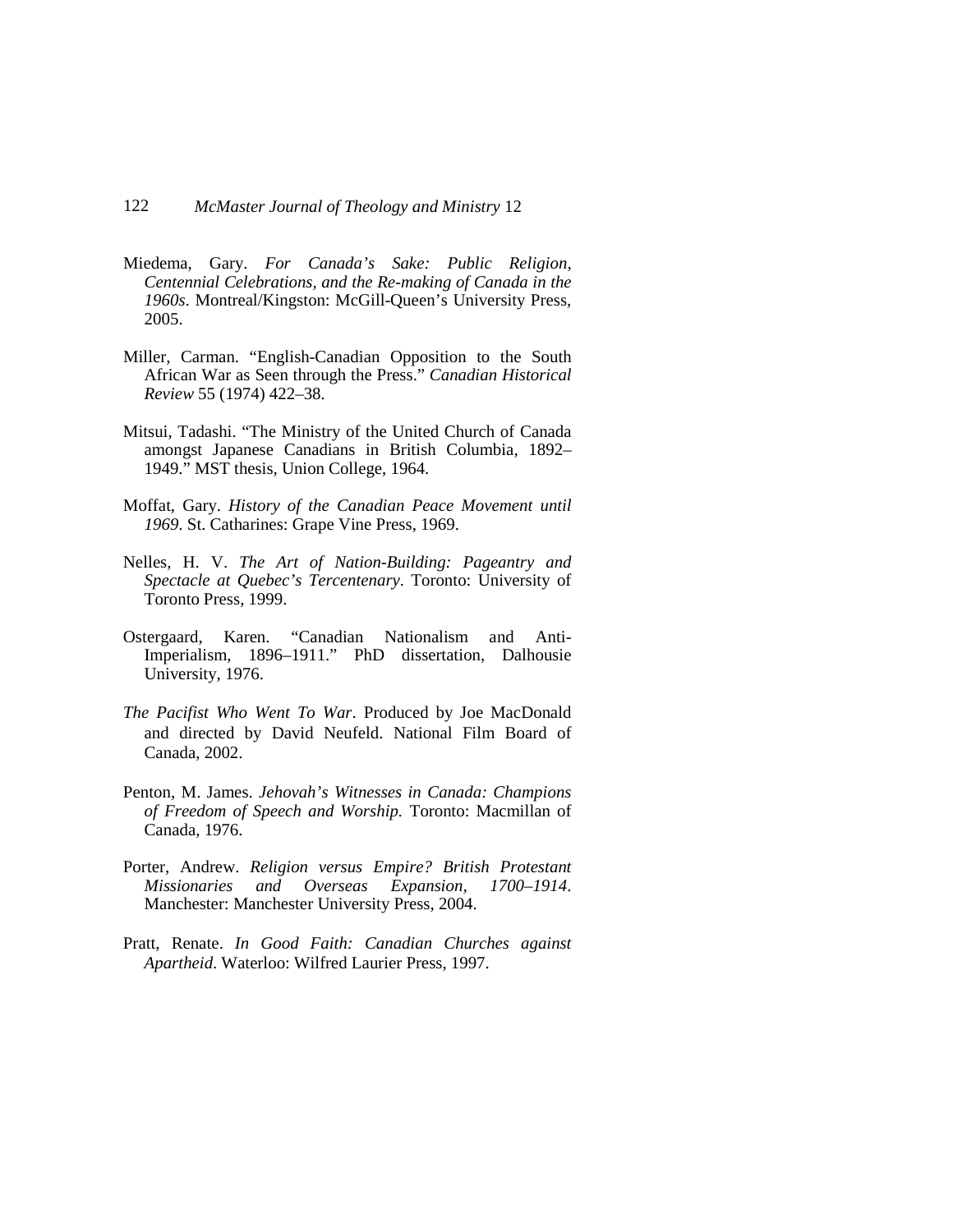- Said, Edward. *Orientalism*. London/New York: Penguin Books, 1978.
- Samson, Jane. "The Problem of Colonialism in the Western Historiography of Christian Missions." *Religious Studies and Theology* 23 (2004) 2–26.
- Schroeder, David. "Theological Reflections of a CO: Changing Peace Theology since World War II." *Journal of Mennonite Studies* 25 (2007) 183–93.
- Sider, E. Morris. "Life and Labor in the Alternative Service Work Camps in Canada during World War II." *Mennonite Quarterly Review* 66 (1992) 580–97.
- Silver, A. I. "Some Quebec Attitudes in an Age of Imperialism and Ideological Conflict." *Canadian Historical Review* 57 (1976) 441–60.
- Socknat, Thomas P. *Witness against War: Pacifism in Canada, 1900–1940*. Toronto: University of Toronto Press, 1987.
- Vance, Jonathan. *Death So Noble: Memory, Meaning, and the First World War*. Vancouver: UBC Press, 1997.
- Waiser, Bill. *Park Prisoners: The Untold Story of Western Canada's National Park, 1915–1946*. Saskatoon/Calgary: Fifth House Publishers, 1995.
- Webb, Todd. "How the Canadian Methodists Became British: Unity, Schism, and Transatlantic Identity, 1827–54." In *Transatlantic Subjects: Ideas, Institutions, and Social Experience in Post-Revolutionary British North America*, edited by Nancy Christie, 159–98. Montreal/Kingston: McGill-Queen's University Press, 2008.
	- ———. "Making Neo-Britons: The Transatlantic Relationship between Wesleyan Methodists in Britain and the Canadas,